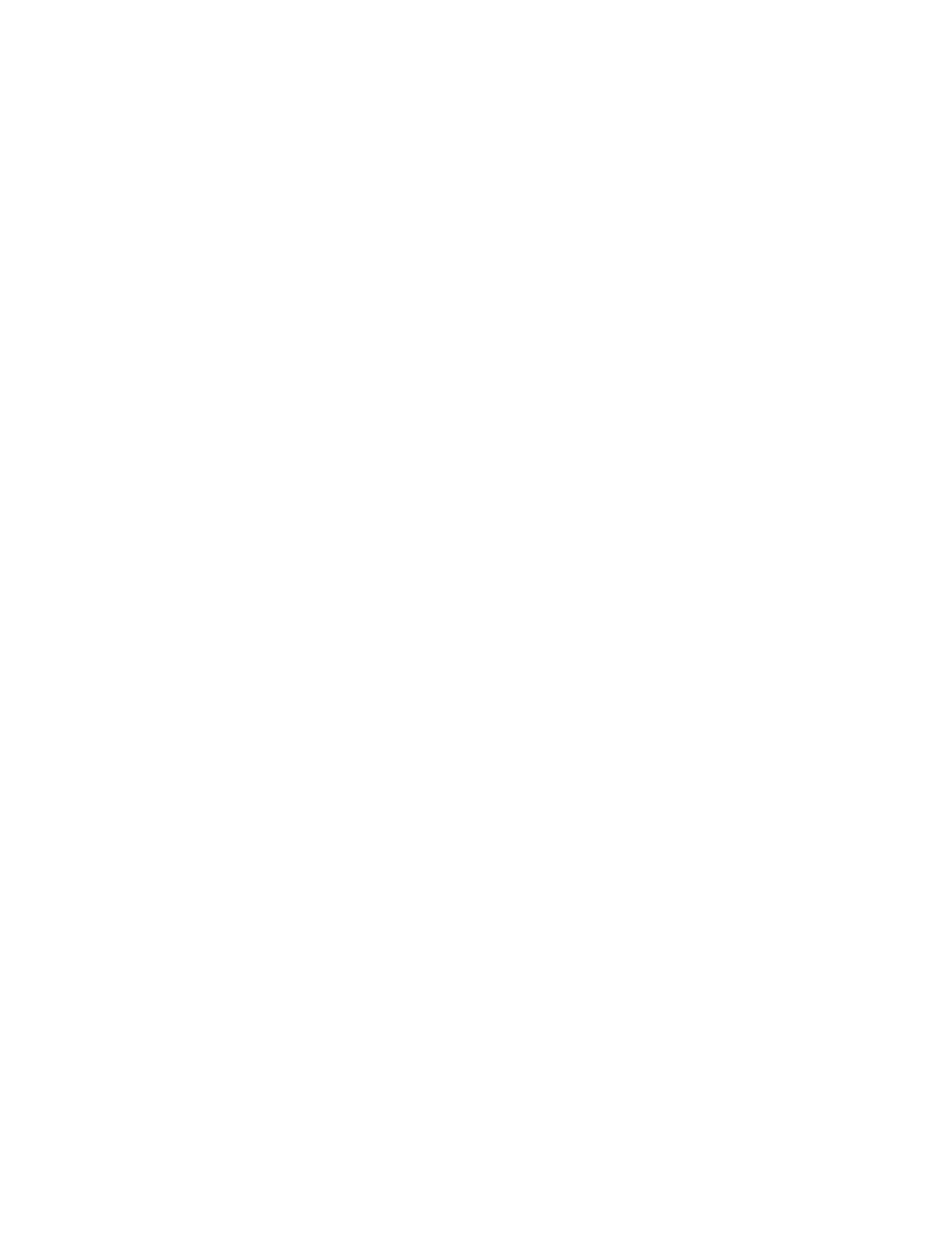## INSTRUCTIONS FOR PREPARATION OF

# Quarterly Savings and Loan Holding Company Report FR 2320

## **General Instructions**

Who Must Report

### **Reporting Criteria**

The *Quarterly Savings and Loan Holding Company Report* (FR 2320) must be filed by top-tier savings and loan holding companies exempt from initially filing Federal Reserve regulatory reports.

**For tiered savings and loan holding companies.** When savings and loan holding companies own or control, or are owned or controlled by, other savings and loan holding companies (i.e., are tiered savings and loan holding companies), only the top-tier savings and loan holding company must file the FR 2320 for the consolidated savings and loan holding company organization unless the top-tier savings and loan holding company is not required to submit this report. If a top-tier savings and loan holding company is not required to file the FR 2320, then a lower-tier savings and loan holding company must file the FR 2320. The lower-tier savings and loan holding company may be determined by the district Federal Reserve Bank. In addition, lower-tier savings and loan holding companies may voluntarily file the FR 2320 or may be required to file in addition to the top-tier savings and loan holding company for safety and soundness purposes.

## Where to Submit the Report

#### **Electronic Submission**

Savings and loan holding companies must submit their completed FR 2320 electronically. Savings and loan holding companies should contact their district Federal Reserve Bank or go to [www.frbservices.org/](http://www.frbservices.org/centralbank/reportingcentral/index.html)

[centralbank/reportingcentral/index.html](http://www.frbservices.org/centralbank/reportingcentral/index.html) for electronic submission procedures.

## When to Submit the Report

The FR 2320 is required to be submitted as of March 31, June 30, September 30, and December 31.

If the savings and loan holding company has a quarter end other than a calendar quarter end, the savings and loan holding company may use data from the fiscal quarter ending within the reporting calendar quarter. For example, if the savings and loan holding company's fiscal year end is October, its fiscal quarter ends are January, April, July, and October. The savings and loan holding company should use its fiscal quarter ending January 31 for the March 31, April 30 for June 30, July 31 for September 30, and October 31 for December 31 of the FR 2320.

The submission date for a savings and loan holding company to file this report is 45 calendar days after the report date. The term "submission date" is defined as the date by which the Federal Reserve must receive the savings and loan holding company's FR 2320 report.

If the submission deadline falls on a weekend or holiday, the report must be received on the first business day after the Saturday, Sunday, or holiday. Earlier submission aids the Federal Reserve in reviewing and processing the report and is encouraged. No extensions of time for submitting reports are granted.

The FR 2320 is due by the end of the reporting day on the submission date (5:00 p.m. at each district Reserve Bank).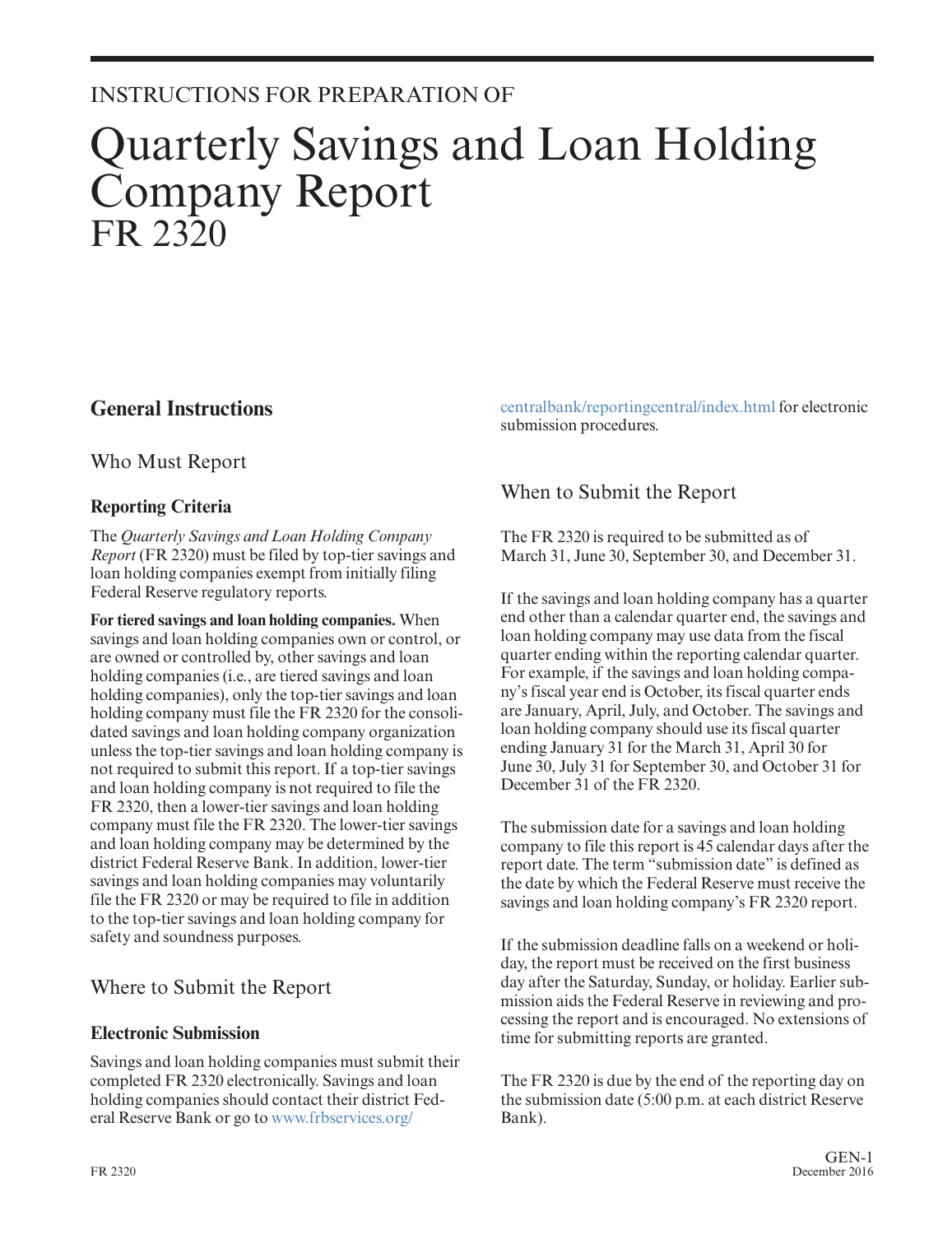## General Instructions

### How to Prepare the Report

#### **A. Applicability of GAAP, Accrual Basis, and Equity Method**

Savings and loan holding companies are required to prepare and file the FR 2320 in accordance with gener ally accepted accounting principles (GAAP) as set forth in the FASB Accounting Standards Codification and these instructions. (See instructions below for insurance savings and loan holding companies preparing financial statements under statutory accounting principles.)

Where it is appropriate under GAAP to consolidate one or more of the savings and loan holding company's subsidiaries (which may or may not include the savings association subsidiary), the amounts in the ''Consolidated'' column should reflect consolidation of those subsidiaries. The amounts in the ''Parent Only'' column must reflect the savings and loan holding company's investment in subsidiaries and the operations of those subsidiaries, under the equity method of accounting. Subsidiary operations, as a component of the investment account, would include dividends, earnings, and other activity updated on a quarterly basis. In the infrequent circumstance where it is not appropriate under GAAP to consolidate any of the savings and loan holding company's subsidiaries such as a designated savings and loan holding company filing the FR 2320 that is a minority shareholder of the savings association and controls no other subsidiaries—the amounts in the ''Consolidated'' column should be left blank.

**For insurance savings and loan holding companies:** If the savings and loan holding company is an insurance company, and does not prepare financial statements for external use in conformity with GAAP, the institution may file data from financial statements prepared in conformity with statutory accounting principles in the ''Parent Only'' column. If periodic consolidated financial statements are prepared under GAAP—such as for annual reports to policyholders (i.e., public utilization)—data from these statements should be used in filing the FR 2320 in the appropriate ''Consolidated'' and ''Parent Only'' columns.

All reports shall be prepared in a consistent manner. The savings and loan holding company's financial

records shall be maintained in such a manner and scope so as to ensure that the FR 2320 can be prepared and filed in accordance with these instructions and reflect a fair presentation of the savings and loan holding company's financial condition and results of operations. Savings and loan holding companies should retain workpapers and other records used in the preparation of these reports.

#### **Accrual Basis Reporting**

All reports must be prepared on an accrual basis. On the accrual basis, income is recognized at the time it is earned, not necessarily when it is received. Expenses are recognized as they are incurred, not necessarily when they are paid.

#### **Equity Method of Accounting for Investments in Subsidiaries, Corporate Joint Ventures and Associated Companies**

A savings and loan holding company in preparing its FR 2320 parent company only information (column A) shall account for all investments in subsidiaries, associated companies, and those corporate joint ventures over which the savings and loan holding company exercises significant influence according to the equity method of accounting, as prescribed by GAAP.

### **B. Report Form Captions and Instructional Detail**

No caption on the report forms shall be changed in any way. An amount or a zero should be entered for all items except where the reporting savings and loan holding company cannot report a line item because of the nature of their organization. A zero should be entered whenever a parent company can participate in an activity, but does not, on the report date, have any outstanding balances.

Questions and requests for interpretations of matters appearing in any part of these instructions should be addressed to the appropriate Federal Reserve Bank (that is, the Federal Reserve Bank in the district where the savings and loan holding company submits this report).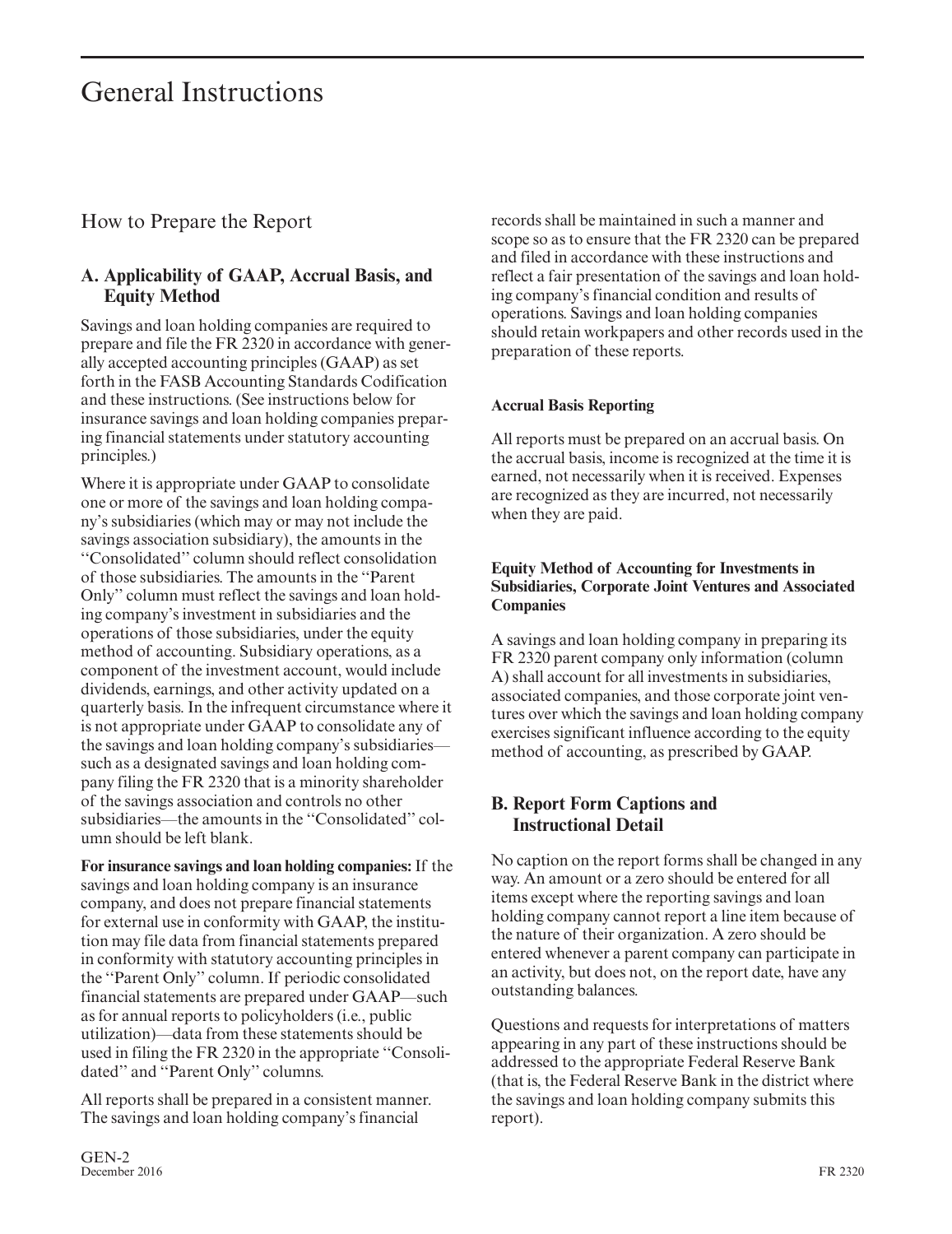## General Instructions

#### **C. Rounding**

Savings and loan holding companies must report all dollar amounts in thousands, with the figures rounded to the nearest thousand. Items less than \$500 will be reported as zero except for line item 4(a), columns A and B, "Common Stock Par Value." See instructions for line item 4(a) for details. Rounding could result in details not adding to their stated totals. However, in order to ensure consistent reporting, the rounded detail items should be adjusted so that totals and the sums of their components are identical.

### **D. Negative Entries**

Except for the items listed below, negative entries are generally not appropriate on the FR 2320 and should not be reported. Hence, assets with credit balances must be reported in liability items and liabilities with debit balances should be reported in asset items, as appropriate, and in accordance with these instructions. Items for which negative entries may be made include:

- (1) Item 5(a), "Accumulated Other Comprehensive Income: Accumulated Gains (Losses) on Certain Securities."
- (2) Item 5(b), "Accumulated Other Comprehensive Income: Gains (Losses) on Cash Flow Hedges."
- (3) Item 5(c), "Accumulated Other Comprehensive Income: Other."
- (4) Item 6, "Retained Earnings."
- (5) Item 7(a), "Other Components of Equity: Total Holding Company Equity."
- (6) Item 7(b), "Other Components of Equity: Noncontrolling Interests in Consolidated Subsidiaries."
- (7) Item 8, "Total Equity."
- (8) Item 10(a), "Net Income (Loss) Attributable to: Holding Company and Noncontrolling Interest."
- (9) Item 10(b), "Net Income (Loss) Attributable to: Holding Company."
- (10) Item 20, "Net Cash Flow from Operations Attributable to Holding Company."

When negative entries do occur in one or more of these items, they shall be recorded with a minus (–) sign rather than in parenthesis.

### **E. Confidentiality**

The completed version of the FR 2320 is available to the public upon request on an individual basis with the exception of the three report items the Federal Reserve has determined to be confidential and protected from disclosure. However, a reporting savings and loan holding company may request confidential treatment for any of the remaining report items if the savings and loan holding company is of the opinion that disclosure of specific commercial or financial information in the report would likely result in substantial harm to its competitive position, or that disclosure of the submitted information would result in unwarranted invasion of personal privacy. In certain limited circumstances, the Federal Reserve may approve confidential treatment of some or all of the items for which such treatment has been requested if the institution clearly has provided a compelling justification for the request.

A request for confidential treatment must be submitted in writing prior to or concurrent with the submission of the report. The written request must identify the specific items for which confidential treatment is requested, provide justification for the confidential treatment requested for the identified items, and must demonstrate the specific nature of the harm that would result from public release of the information. Merely stating that competitive harm would result or that information is personal is not sufficient.

Savings and loan holding companies must submit a request for confidential treatment prior to or at the time of filing this report even if they previously requested (and were or were not accorded) confidential treatment for the same information as filed on a previous FR 2320 report or as otherwise provided to the Board.

**Check Box.** Savings and loan holding companies must select on page 1 of the form whether any confidential treatment is requested for any portion of the report. If the answer to the first question is "Yes," the Reporter must indicate whether a letter justifying the request for confidential treatment is included with the submission or has been provided separately. *If an institution does not fulfill both requirements, or does not check the*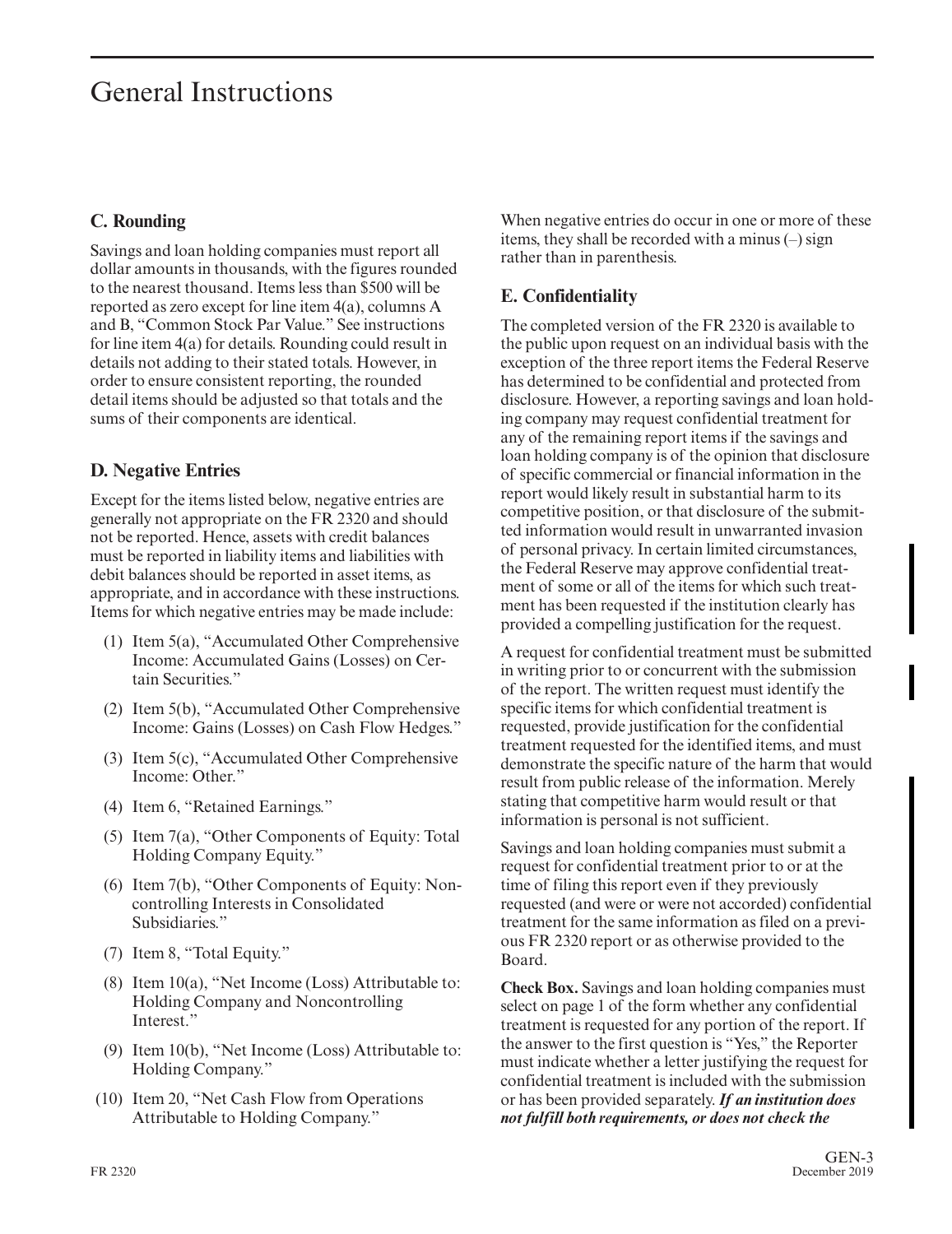## General Instructions

*appropriate boxes, confidential treatment will not be considered.*

**Note: Responses to the questions regarding confidential treatment on page 1 of the form will be considered public information.**

Information, for which confidential treatment is requested, may subsequently be released by the Federal Reserve System in accordance with the terms of 12 CFR 261.16, or otherwise provided by law. The Federal Reserve may subsequently release information for which confidential treatment is accorded if the Board of Governors determines that the disclosure of such information is in the public interest. If the Federal Reserve deems it necessary to release confidential data, the reporting institution will be notified before it is released.

#### **F. Verification and Signature**

**Verification.** All addition and subtraction should be double-checked before reports are submitted. Totals and subtotals in supporting materials should be crosschecked to corresponding items elsewhere in the reports. Before a report is submitted, all amounts should be compared with the corresponding amounts in the previous report. If there are any unusual changes from the previous report, a brief explanation of the changes should be provided to the appropriate Federal Reserve Bank.

**Signatures.** The FR 2320 must be signed by the Chief Financial Officer of the savings and loan holding company (or by the individual performing this equivalent function). By signing page one of this report, the authorized officer acknowledges that any knowing and willful misrepresentation or omission of a material fact on this report constitutes fraud in the inducement and

may subject the officer to legal sanctions provided by 18 USC 1001 and 1007.

*Savings and loan holding companies must maintain in their files a manually signed and attested printout of the data submitted.* Page one of the Reserve Banksupplied, savings and loan holding company's software, or from the Federal Reserve's website report form should be used to fulfill the signature and attestation requirement and this page should be attached to the printout placed in the savings and loan holding company's files.

### **G. Amended Reports**

The Federal Reserve may require the filing of amended FR 2320 if reports as previously submitted contain significant errors. In addition, a savings and loan holding company should file an amended report when internal or external auditors make audit adjustments that result in a restatement of financial statements previously submitted to the Federal Reserve.

#### **H. Organization of the Instruction Book**

The instruction book is divided into two sections:

- (1) The General Instructions describing overall reporting requirements.
- (2) The Line Item Instructions for each section of the report.

Additional copies of this instruction book may be obtained from the Federal Reserve Bank in the district where reporting savings and loan holding company submits its FR 2320, or may be found on the Federal Reserve Board's public website [\(http://www.federal](http://www.federalreserve.gov/apps/reportforms/default.aspx) [reserve.gov/apps/reportforms/default.aspx \)](http://www.federalreserve.gov/apps/reportforms/default.aspx).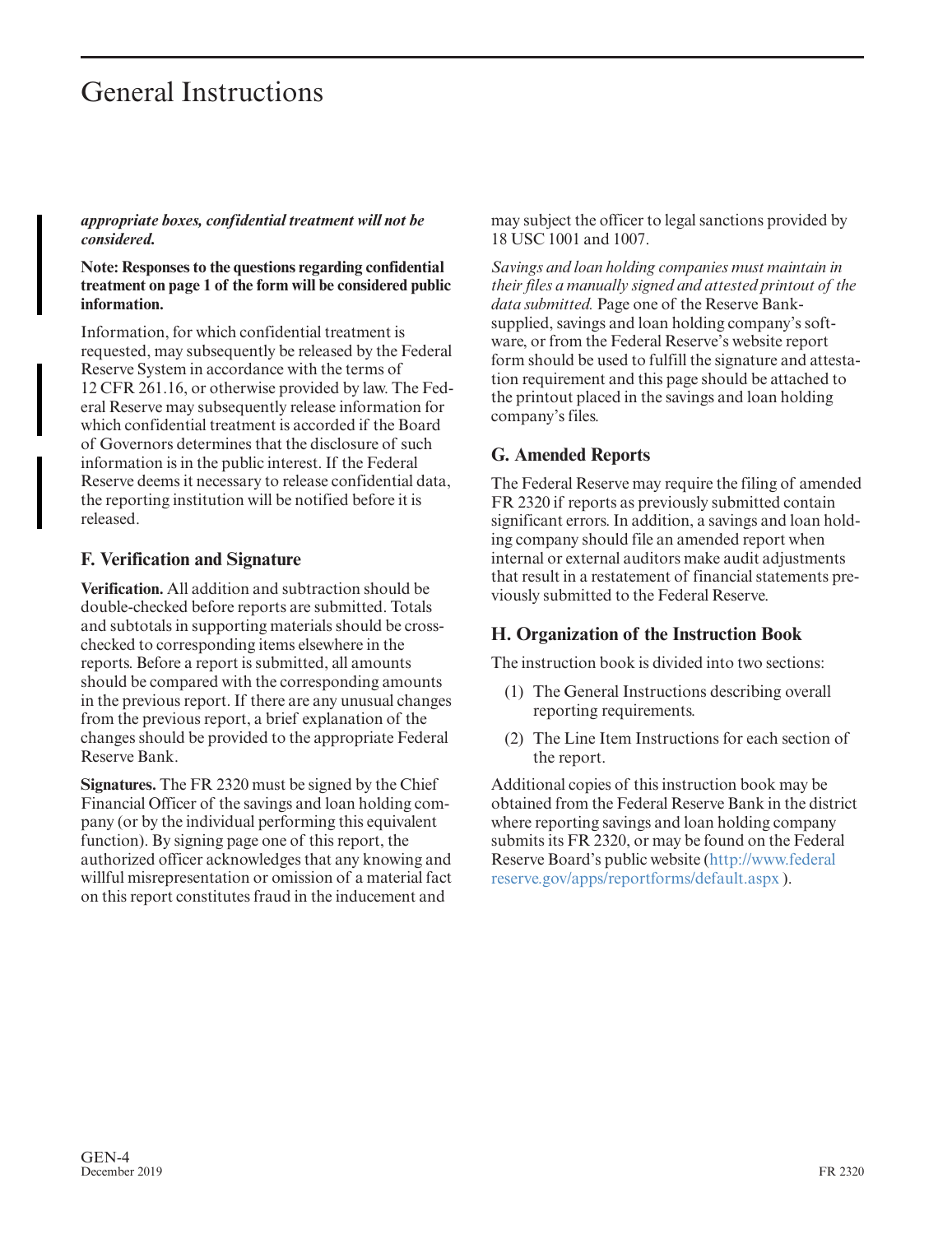## LINE ITEM INSTRUCTIONS FOR

# Quarterly Savings and Loan Holding Company Report FR 2320

## **Line Item Instructions for Page One of the Report Form**

#### **Fiscal Year End**

Enter the month of the holding company's current fiscal year-end for audited financial statement pur poses. In some cases this may not correspond to the tax year-end.

#### **Stock Exchange Ticker Symbol**

List the symbol if the stock of the holding company is traded on a public exchange.

#### **SEC File Number**

If the holding company must file periodic securities disclosure documents with the Securities and Exchange Commission (SEC) pursuant to the Securities Exchange Act of 1934, report the SEC file number. Examples of disclosure documents are Form 10-K and Form 10-Q.

If the reporting holding company does not file periodic securities disclosure documents with the SEC but its parent or top-tier holding company does file, report the SEC file number of that parent or top-tier holding company.

#### **Website Address**

If one exists, report the Internet address of the reporting holding company or of the appropriate entity within the corporate structure where publicly available financial information is available.

## **Line Item Instructions for PARENT ONLY—Column A**

The parent holding company is an entity within the corporate structure. Parent-only reporting reflects the activities of the holding company. The parent activities are often limited to ownership of subsidiaries, financing activities and administrative activities. The parent records investments in subsidiaries as an investment or under the equity method as prescribed by GAAP. On a parent-only basis, intra-group transactions are not eliminated.

#### **Line Item 1, Column A Total Assets.**

Report total assets on a parent only basis. Report details for components included in ''Total Assets'' in items 12(a) through 14, column A.

#### **Line Item 2, Column A Total Liabilities.**

Report total liabilities on a parent only basis. Report details for components included in ''Total Liabilities'' in items 15(a)(1) through 18, column A.

## Equity

#### **Line Item 3, Column A Perpetual Preferred Stock.** Include:

- (1) Preferred stock that the holding company has issued that is nonredeemable by the purchaser and that qualifies as equity capital under GAAP.
- (2) Preferred stock convertible into common stock.

Report preferred stock net of issuance costs, premiums, and discounts. If the holding company issued preferred stock above par value, include the amount paid in excess of par with the par value.

Dividends on perpetual preferred stock reduce retained earnings when declared. Include them in line item 11, column A, "Dividends Declared Attributable to Holding Company."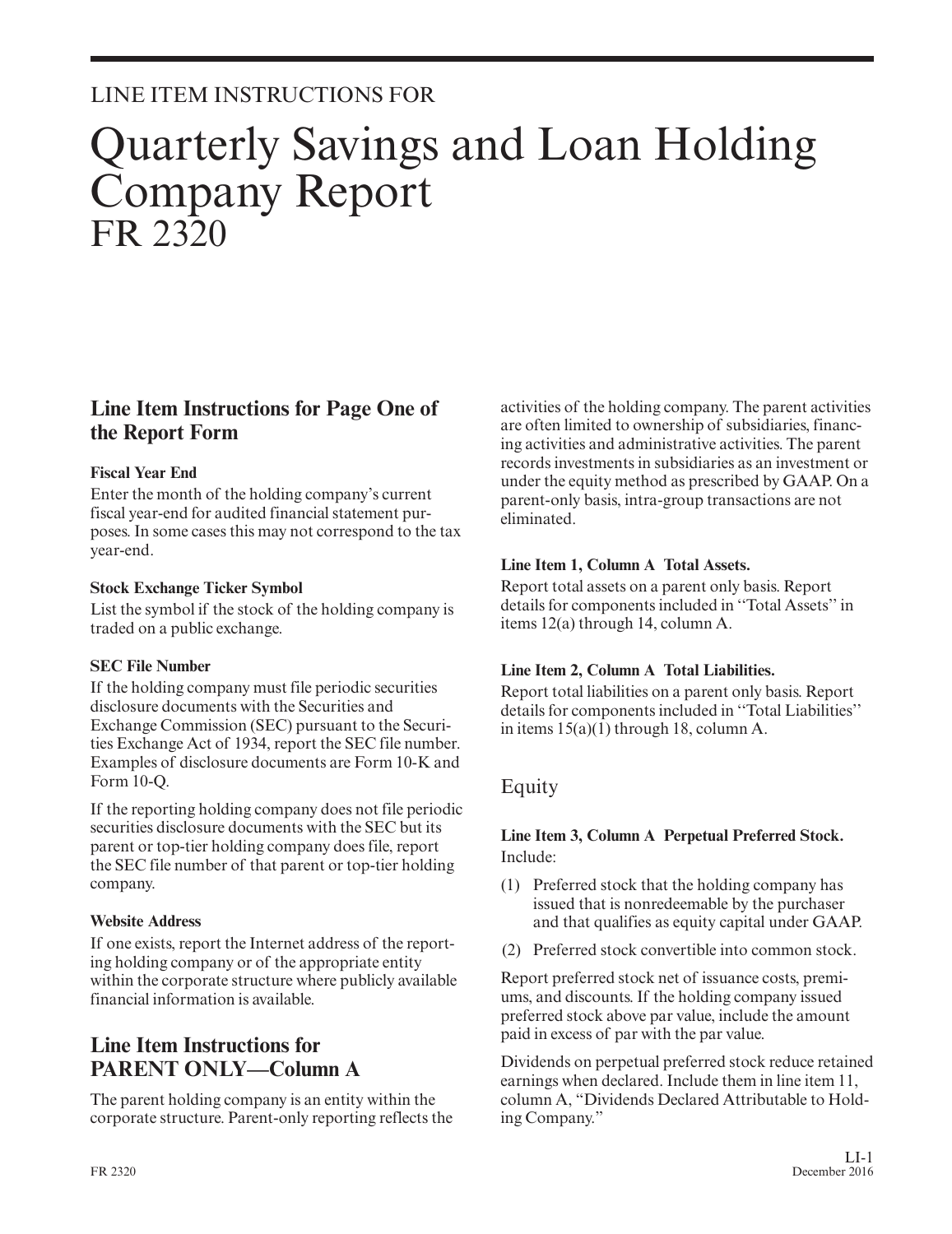Do not include:

- (3) Redeemable preferred stock.
- (4) Permanent preferred stock issued by a consolidated subsidiary.

#### **Line Item 3(a), Column A Cumulative.**

Report permanent preferred stock where the stockholders are entitled to receive unpaid dividends before the payment of dividends on other classes of stock.

#### **Line Item 3(b), Column A Noncumulative.**

Report permanent preferred stock whose dividends do not accumulate if unpaid.

## Common Stock

#### **Line Item 4(a), Column A Par Value.**

Report the par value of all outstanding common stock—permanent, reserve, or guaranty stock—that the holding company has issued.

If the par value of common stock issued is less than \$500, report "1" in this data field to indicate that it is not zero, and, if necessary, reduce the amount the holding company reports in line item 4(b), column A, "Common Stock Paid in Excess of Par" by one.

The holding company must reduce retained earnings at the time the holding company declares dividends on common stock. Report the reduction of retained earnings in line item 11, column A, "Dividends Declared Attributable to Holding Company."

Do not include deductions for:

- (1) Stock the holding company reacquired—treasury stock. Report the amount as a negative, using a minus (–) sign, in line item 7, column A, "Other Components of Equity."
- (2) Unallocated ESOP shares. Report the amount as a negative, using a minus  $(-)$  sign, in line item 7, column A, "Other Components of Equity."

#### **Line Item 4(b), Column A Paid in Excess of Par.** Include:

(1) Amounts paid in excess of par value from the issuance of common stock for cash or nonmonetary assets. Deduct the costs of issuing common stock.

(2) Permanent capital contributions by the stockholders not related to the purchase of stock.

#### Do not include:

Paid-in capital from the issuance of preferred stock. Report this amount in line item 3(a) or 3(b), column A.

## Accumulated Other Comprehensive Income

#### **Line Item 5(a), Column A Accumulated Gains (Losses) on Certain Securities.**

Report accumulated gains (losses), net of taxes, on securities and on certain nonsecurity financial instruments, classified as available-for-sale (AFS).

Gains and losses reported here are not reported in the statement of operations until the asset is sold, or an other-than-temporary impairment loss is recognized (or an allowance for those institutions that have adopted ASU 2016-13), or this amount is amortized in accordance with the following paragraph.

Include the unamortized amount of the gain or loss at the date of transfer of debt securities transferred from AFS to held-to-maturity (HTM). Continue to report this gain or loss in this line item until it is completely amortized over the remaining life of the security as an adjustment of yield in the same manner as a discount or premium.

In addition, report on this line the amount of the other-than-temporary impairment (or an allowance for those institutions that have adopted ASU 2016-13) on AFS and HTM debt securities that is related to all factors other than credit, where that amount is appropriately recognized in other comprehensive income.

Report this data field as negative, using a minus  $(-)$ sign, when the holding company's unrealized losses exceed unrealized gains.

#### **Line Item 5(b), Column A Gains (Losses) on Cash Flow Hedges.**

Report the accumulated fair value gain or loss, net of taxes, on cash flow hedges.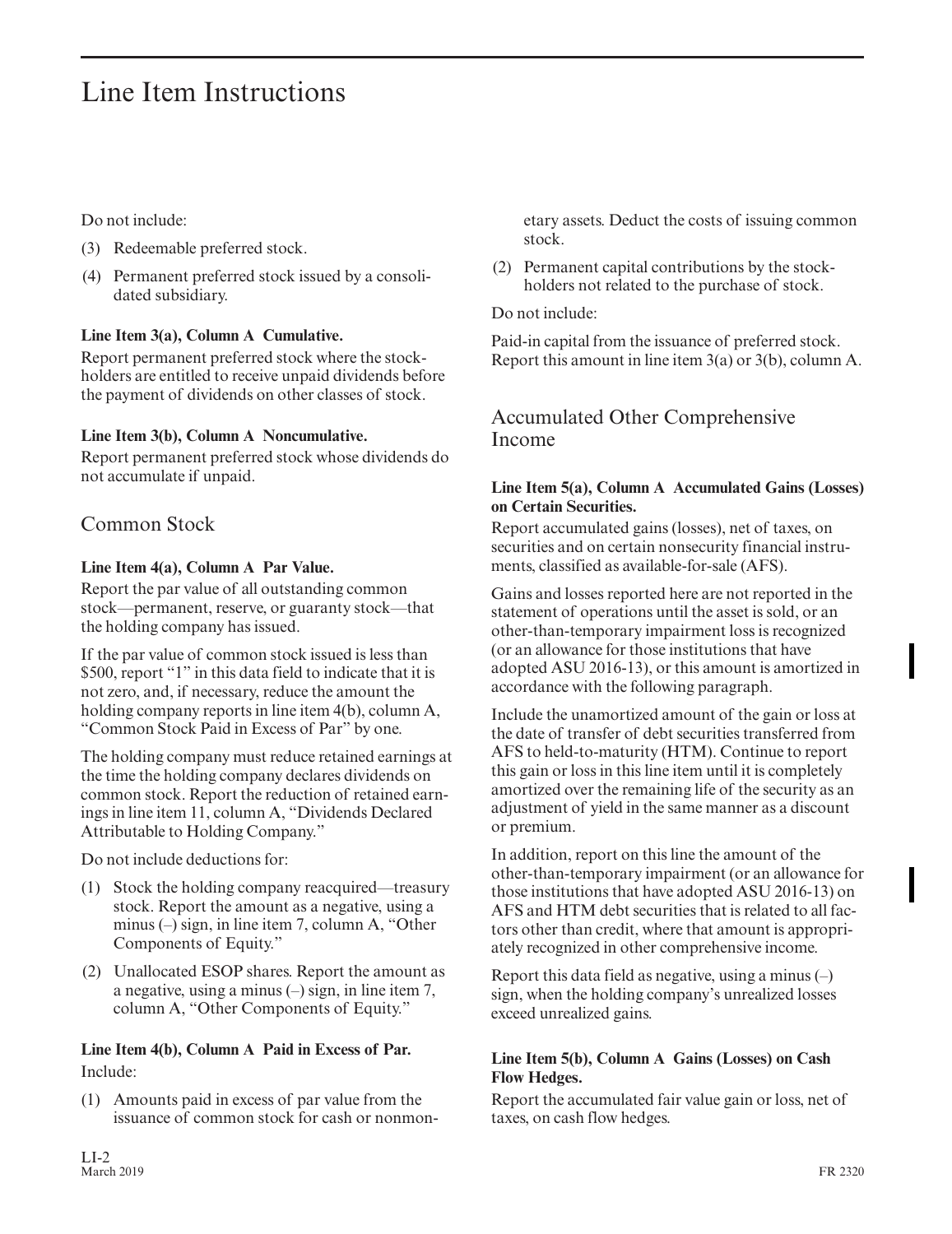#### **Line Item 5(c), Column A Other.**

Report any accumulated other comprehensive income not included in line items 5(a) or 5(b), column A.

Include:

- (1) Any minimum pension liability adjustment.
- (2) Cumulative foreign currency translation adjustments and qualifying foreign currency transaction gains and losses, net of taxes.
- (3) Any other items of accumulated other comprehensive income not reported in other ''Accumulated Other Comprehensive Income'' line items.

#### **Line Item 6, Column A Retained Earnings.**

Retained earnings consists of the holding company's accumulated net income, less distributions to shareholders, and certain accounting adjustments.

#### **Line Item 7, Column A Other Components of Equity.**

Report amounts reported under GAAP as separate components of equity. In most cases the amounts in this data field will be negative, as these items typically reduce equity capital. Report a negative amount with a minus  $(-)$  sign.

Include:

- (1) Treasury stock.
- (2) Unearned employee stock ownership plan (ESOP) shares, when such reporting is required under GAAP.

#### **Line Item 8, Column A Total Equity.**

This line item is derived from the sum of line items 3(a), 3(b), 4(a), 4(b), 5(a), 5(b), 5(c), 6 and 7, column A.

Generally, parent only ''Total Equity'' should be equal to consolidated ''Total Equity'' (line item 8, column B), less any amount reported on line item 7(b), column B, ''Noncontrolling Interests in Consolidated Subsidiaries."

#### **Line Item 9, Column A Total Liabilities and Equity.**

This line item is derived from the sum of line items 2 and 8, column A. This amount should equal the amount in line item 1, column A.

#### **Line Item 10(b), Column A Net Income (Loss) Attributable to Holding Company.**

Report the holding company's net income or loss. Include the parent holding company's proportionate share of any savings association subsidiary's income or loss. The amount reported on this line is comprised of the amounts reported in line items 19(c), 19(e), and 19(f), column A.

#### **Line Item 11, Column A Dividends Declared Attributable to Holding Company.**

Report the cash and noncash dividends declared on preferred and common stock reported in line items 3(a), 3(b), 4(a), and 4(b), column A.

Included in Total Assets

#### **Line Item 12(a), Column A Cash, Deposits, and Investment Securities.**

Report the total amount of cash, including deposits with financial institutions, and investment securities.

**Do not include** the holding company's investments in subsidiaries. Report such amounts in line item  $12(c)(1)$ and  $12(c)(2)$ , column A.

## Receivable from Subsidiaries

#### **Line Item 12(b)(1), Column A Savings Association.**

Report the holding company's receivable from savings association subsidiaries, which is sometimes referred to as "advances to" or "due from." Include certain ESOP borrowings reflected on the savings association's books that are reported as receivables on a parent only basis.

#### **Line Item 12(b)(2), Column A Other Subsidiaries.**

Report the holding company's receivable from subsidiaries other than savings association subsidiaries, which is sometimes referred to as "advances to" or "due from."

## Investments in Subsidiaries

#### **Line Item 12(c)(1), Column A Savings Association.**

Report the holding company's direct investment in savings association subsidiaries in a manner that reflects the equity method of accounting. In most cases, if the savings association subsidiaries are wholly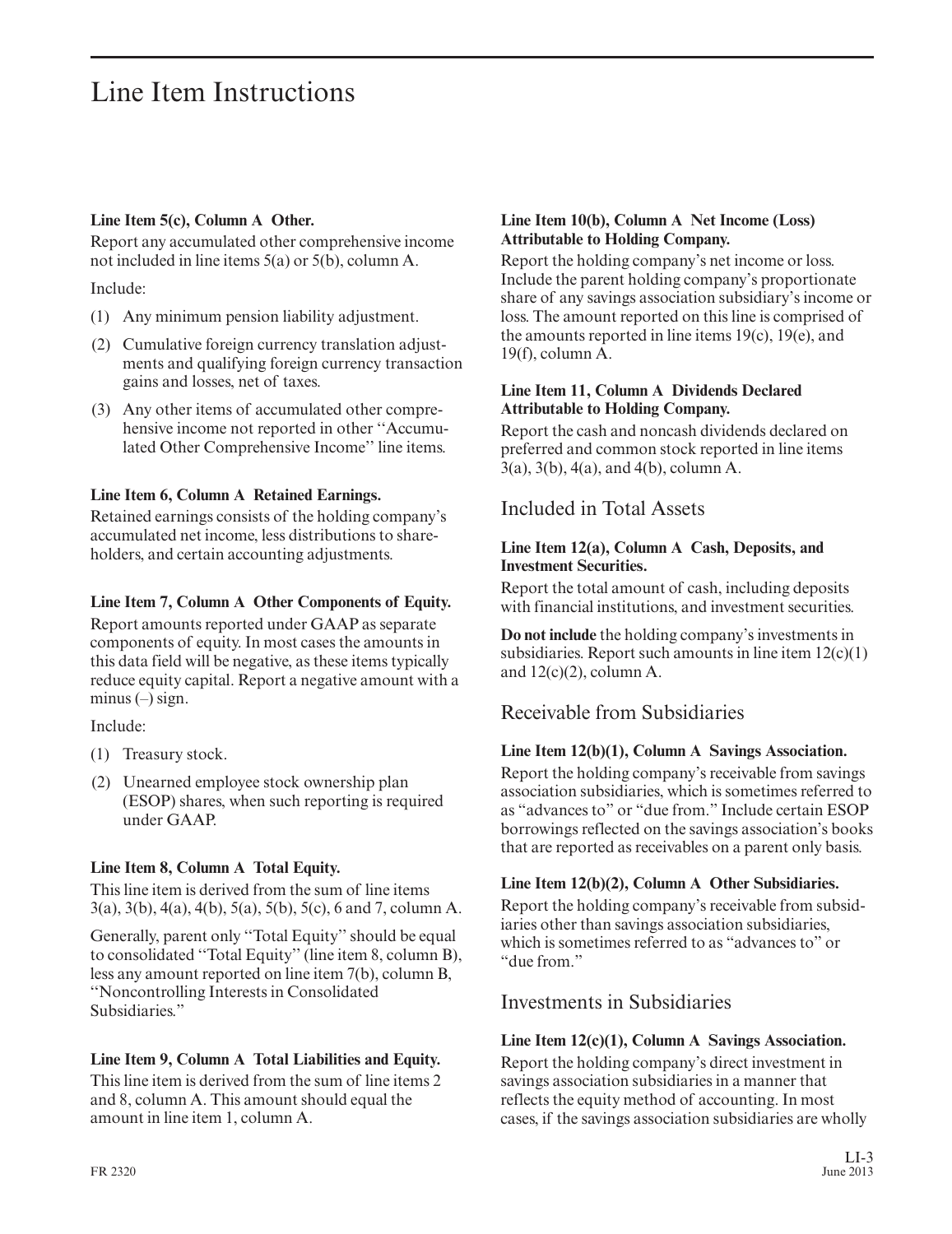owned, this line should equal the savings association's equity capital on Schedule RC, line 28 of the Call Report.

Report zero if this holding company is not the direct owner of the savings association.

#### **Line Item 12(c)(2), Column A Other Subsidiaries.**

Report the holding company's investment in subsidiaries other than savings association subsidiaries in a manner that reflects the equity method of accounting. If this holding company is not the direct owner of the savings association, report the holding company's investments in one or more of the mid-tier holding companies.

### Intangible Assets

#### **Line Item 13(a), Column A Mortgage Servicing Assets.**

Report the carrying amount of mortgage servicing assets.

#### **Line Item 13(b), Column A Nonmortgage Servicing Assets and Other.**

Report the balance of the parent's nonmortgage ser vicing assets and other intangible assets.

Include on this line intangible assets such as the following:

- (1) Goodwill.
- (2) Customer relationships and customer lists, including core deposit premiums.
- (3) Employment agreements.
- (4) Non-compete agreements.
- (5) Lease agreements.
- (6) Computer software costs.

#### **Line Item 14, Column A Deferred Policy Acquisition Costs.**

Report deferred policy acquisition costs incurred by insurance companies. Deferred policy acquisition costs include variable acquisition costs such as commissions and underwriting and policy issuance expenses related to both new and renewal insurance policies and annuities.

#### **Line Item 15, Column A Included in Total Liabilities (Excluding Deposits) Payable to Subsidiaries.**

*Borrowings*, as the term is used here, means short-term or long-term debt, negotiated with specified terms, usually including interest rates and repayment dates. Borrowings exclude deposits and transactional liabilities, such as accounts payable, income taxes payable, and accrued liabilities.

### Savings Association Subsidiaries

#### **Line Item 15(a)(1), Column A Transactional.**

Report the holding company's payable to savings association subsidiaries, which is sometimes referred to as ''advances from'' or ''due to.'' Do not include amounts reported in line item 15(a)(2), column A.

#### **Line Item 15(a)(2), Column A Debt.**

Report the amount of borrowings the holding company owes to the reporting savings association. Do not include amounts reported in line item 15(a)(1), column A.

## Other Subsidiaries

#### **Line Item 15(b)(1), Column A Transactional.**

Report the holding company's payable to subsidiaries other than savings association subsidiaries, which is sometimes referred to as ''advances from'' or ''due to.'' Do not include amounts reported in line item 15(b)(2), column A.

#### **Line Item 15(b)(2), Column A Debt.**

Report the balance of the holding company's borrowings from its subsidiaries other than savings association subsidiaries. Do not include amounts reported in line items 15(b)(1) and 16, column A.

#### **Line Item 16, Column A Trust Preferred Instruments.**

Trust preferred securities are typically issued to third party investors by a wholly owned trust of the holding company. The holding company typically borrows from the trust substantially all the net proceeds from issuance of the trust preferred securities. For parent only reporting, report the balance of the holding company's borrowings from the trust that issued the trust preferred securities.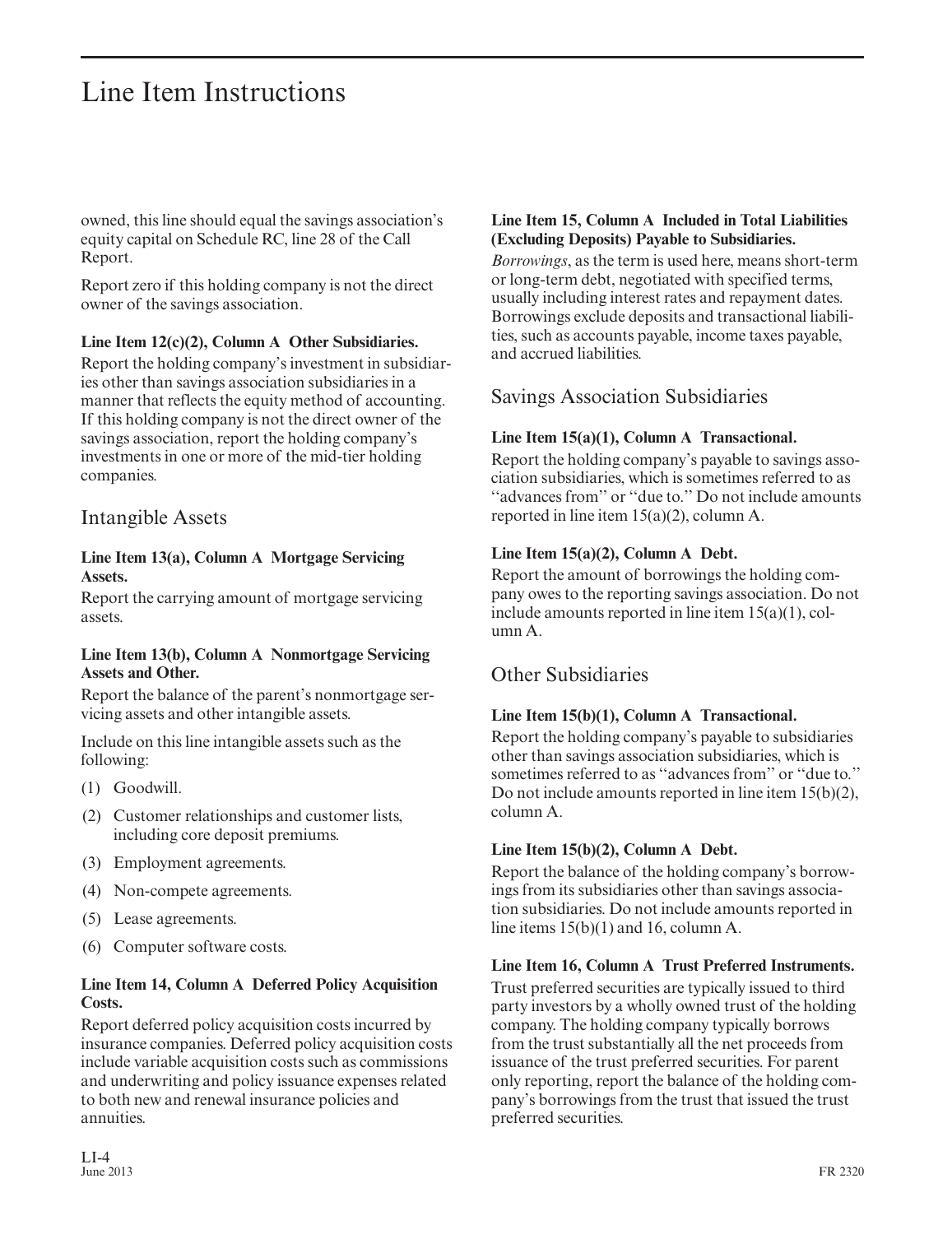In most cases, the holding company's financial statements do not reflect consolidation of the financial statements of the trust that issued the trust preferred securities. Accordingly, the amount reported in column A of this item should be equal to the amount reported in column B of this item. If the trust is consolidated, report in column B of this item the balance of the trust preferred instruments.

#### **Line Item 17, Column A Other Debt Maturing in 12 Months or Less.**

Report all borrowings, excluding deposits, payable to subsidiaries, and trust preferred instruments that the holding company would classify as current liabilities if the holding company were to present a classified balance sheet. Include such borrowings that, within the next 12 months, either (1) contractually mature; (2) are callable at the option of the lender; or (3) otherwise become due and payable.

*Callable*, as the term is used here, refers to an option by the lender to require repayment of the borrowing before its contractual maturity.

A *classified balance* sheet is one that includes subtotals for current assets and current liabilities. Most savings association holding companies do not present a classified balance sheet. However, for purposes of line item 17, columns A and B, and line item 18, columns A and B, classify all borrowings as either current or noncurrent.

Example: A holding company's borrowings, on a consolidated basis, include a FHLBank advance where the contractual maturity date is beyond the next 12 months. However, beginning on a date within the next 12 months, the FHLBank may exercise its option to require immediate repayment of the advance. The holding company should include that advance in line item 17, columns A and B.

#### **Line Item 18, Column A Other Debt Maturing in More Than 12 Months.**

Report all borrowings (other than payables to subsidiaries and trust preferred securities) except:

(1) Debt maturing in 12 months or less reported in line item 17, columns A and B.

(2) Deposit and escrow liabilities held by the holding company or any other subsidiary depository institution.

## Reflected in Net Income

#### **Line Item 19(a), Column A Interest Income.**

Report interest income on all interest-bearing assets, including those assets reported in line items 12(a), 12(b)(1), and 12(b)(2), column A.

#### **Line Item 19(b), Column A Dividends.**

As stated in the General Instructions to the FR 2320, the amounts in the ''Parent Only'' column should reflect the holding company's investment in subsidiaries, and the operations of those subsidiaries, under the equity method of accounting. Consistent with those instructions, the holding company's net income on a ''Parent Only'' basis, as reported in line item 10(b), column A, should reflect the holding company's equity in net income or loss of its subsidiaries. Typically, such income or loss is presented as two separate components:

- (1) Dividends from subsidiaries—that is, the distributed component, and
- (2) Equity in undistributed income or loss of subsidiaries.

Accordingly, report in line items 19(b)(1) and 19(b)(2) the dividends from subsidiaries component of the holding company's equity in net income or loss of its directly owned subsidiaries.

For example, assume that the holding company's equity in the net income of its savings association subsidiary is \$10 million; and that dividends declared by, and received from, the subsidiary are \$3 million. The holding company's net income on a parent only basis reported in line item 10(b), column A, ''Net Income (Loss) Attributable to Holding Company,'' would include the \$10 million. The holding company would report the \$3 million in line item 19(b)(1), column A. Note that the holding company's \$7 million (\$10 million – \$3 million) undistributed income component of its equity in income of the savings association subsidiary would not be reported separately in the FR 2320.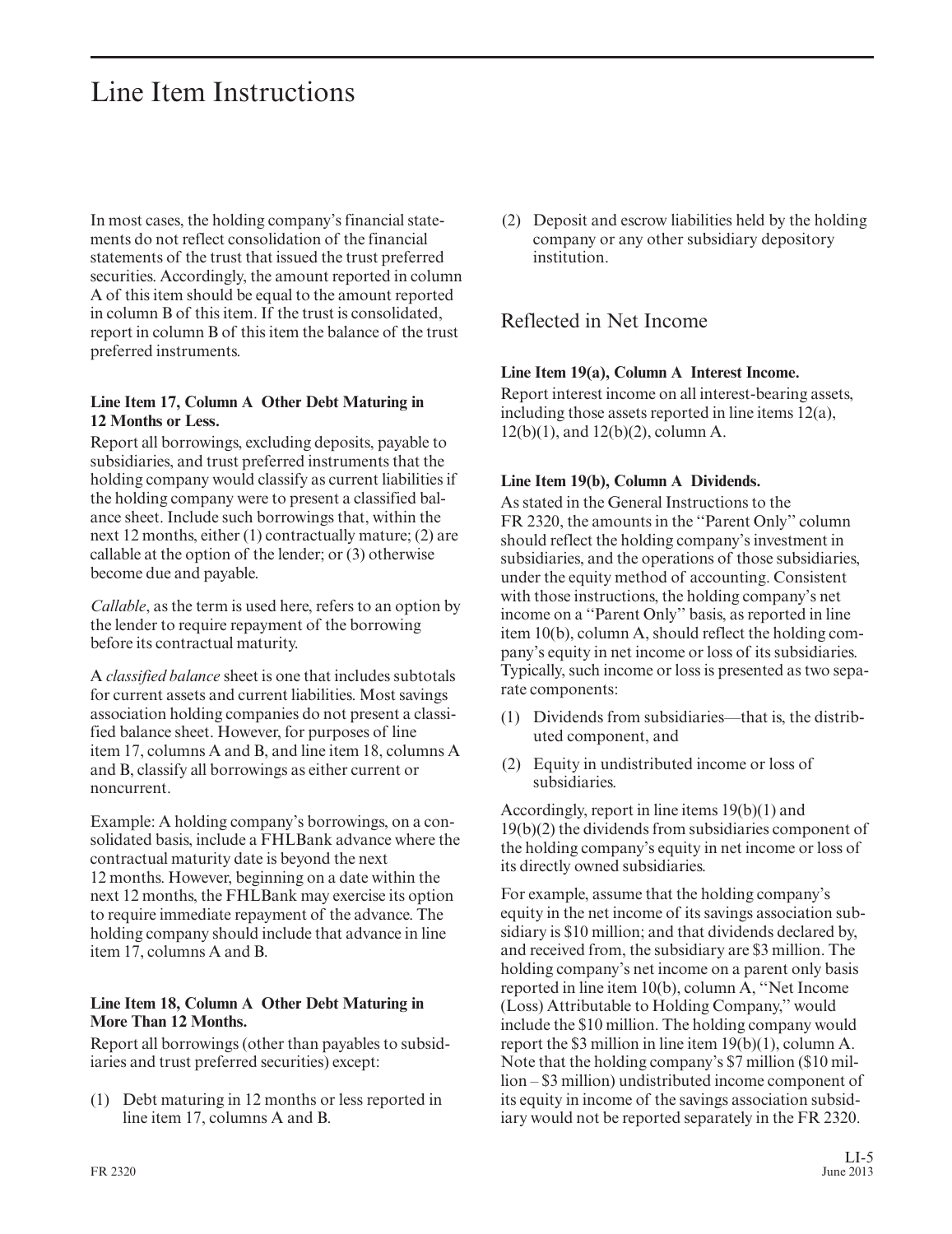#### **Line Item 19(b)(1), Column A From Savings Association Subsidiaries.**

Report dividends from savings association subsidiaries in which the holding company has direct ownership. Such dividends should be recognized by the holding company under the equity method of accounting.

#### **Line Item 19(b)(2), Column A From Other Subsidiaries.**

Report dividends from all other subsidiaries than savings association subsidiaries recognized by the holding company under the equity method of accounting.

#### **Line Item 19(c), Column A Total Income.**

Report the holding company's total income from all sources, including the amounts reported in line items 19(a), 19(b)(1), and 19(b)(2), column A.

#### Interest Expense

#### **Line Item 19(d)(1), Column A Trust Preferred Instruments.**

Report interest expense from borrowings from the trust that issued the trust preferred instruments.

#### **Line Item 19(d)(2), Column A All Other Debt.**

Report interest expense, *excluding* interest expense on trust-preferred instruments and on deposit and escrow liabilities held by a subsidiary depository institution.

#### **Line Item 19(e), Column A Total Expenses.**

Report the holding company's total expenses from all sources, including the amounts reported in line items 19(d)(1) and 19(d)(2).

#### **Line Item 19(f), Column A Total Income Taxes.**

Report the holding company's provision for current and deferred income taxes, determined in accordance with GAAP

#### **Line Item 20, Column A Net Cash Flow From Operations Attributable to Holding Company.**

Report the net increase or decrease in cash and cash equivalents from operating activities, as it would appear in a statement of cash flows prepared in accor dance with GAAP. **Do not include** any change in cash and cash equivalents from investing and financing activities.

## **Line Item Instructions for CONSOLIDATED—Column B**

Prepare the consolidated amounts in the FR 2320 in accordance with GAAP unless specifically stated otherwise. All data is reported as of the end of the quarter, or in the case of income, expense, and other activity data, for the period of one calendar quarter. Report subsidiaries that are not GAAP-consolidated subsidiaries using the equity method of accounting.

#### **Line Item 1, Column B Total Assets.**

Report total consolidated assets. Report details for components included in ''Total Assets'' in line items 12 through 14, column B.

#### **Line Item 2, Column B Total Liabilities.**

Report total consolidated liabilities. Report details for components included in ''Total Liabilities'' in line items 16 through 18, column B.

#### Equity

#### **Line Item 3, Column B Perpetual Preferred Stock.** Include:

- (1) Preferred stock that the holding company has issued that is nonredeemable by the purchaser and that qualifies as equity capital under GAAP.
- (2) Preferred stock convertible into common stock.

Report preferred stock net of issuance costs, premiums, and discounts. If the holding company issued preferred stock above par value, include the amount paid in excess of par with the par value.

Dividends on perpetual preferred stock reduce retained earnings when declared. Include them in line item 11, column B, ''Dividends Declared Attributable to Holding Company."

Do not include:

- (3) Redeemable preferred stock.
- (4) Permanent preferred stock issued by a consolidated subsidiary.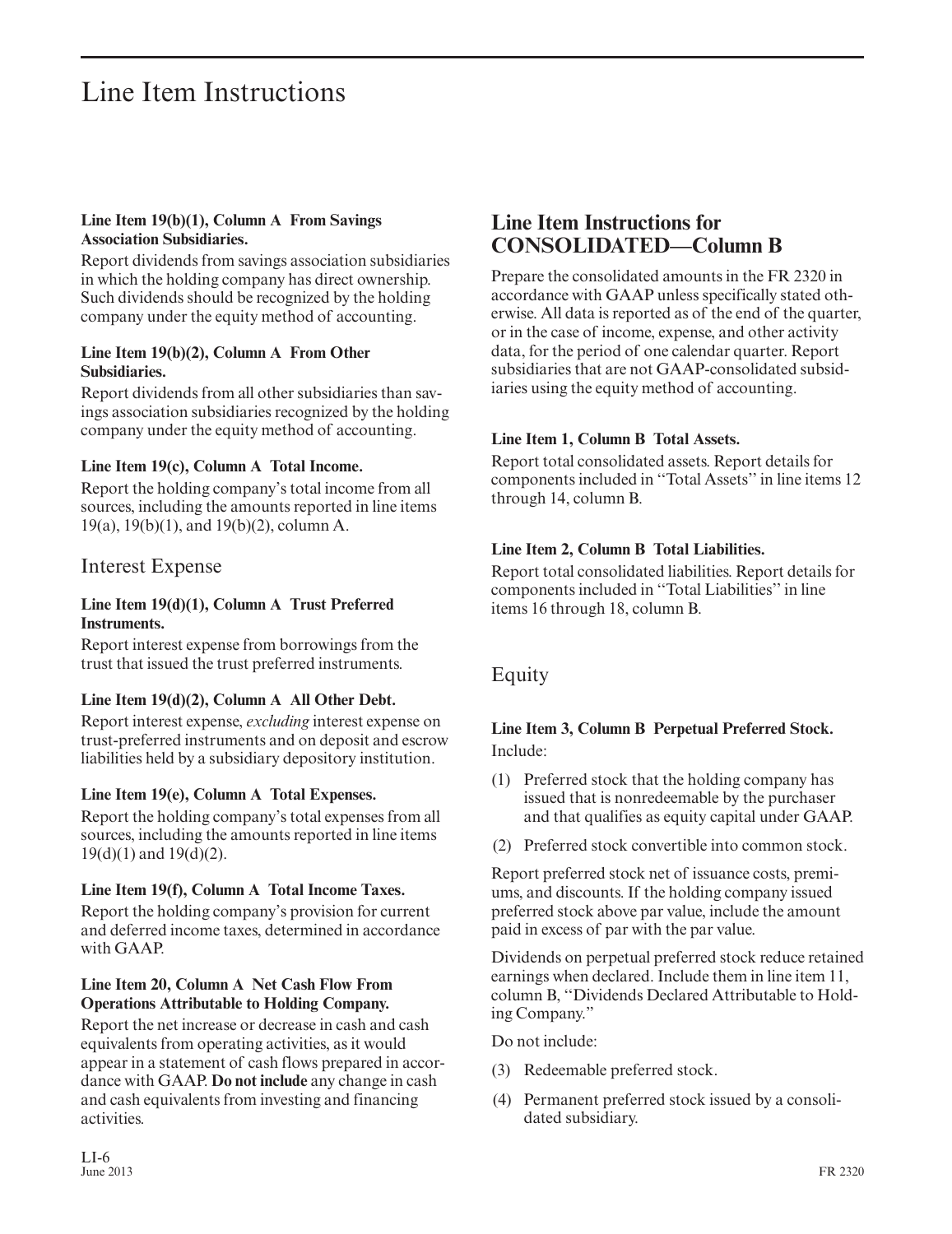#### **Line Item 3(a), Column B Cumulative.**

Report permanent preferred stock where the stockholders are entitled to receive unpaid dividends before the payment of dividends on other classes of stock.

#### **Line Item 3(b), Column B Noncumulative.**

Report permanent preferred stock whose dividends do not accumulate if unpaid.

### Common Stock

#### **Line Item 4(a), Column B Par Value.**

Report the par value of all outstanding common stock—permanent, reserve, or guaranty stock—that the holding company has issued.

If the par value of common stock issued is less than \$500, report "1" in this data field to indicate that it is not zero, and, if necessary, reduce the amount reported in line item 4(b), column B by one.

The holding company must reduce retained earnings at the time that the holding company declares dividends on common stock. Report the reduction of retained earnings in line item 11, column B, ''Dividends Declared Attributable to Holding Company."

Do not include deductions for:

- (1) Stock the holding company reacquired—treasury stock. Report as a negative, using a minus (–) sign, in line item 7, column B, ''Other Components of Equity."
- (2) Unallocated ESOP shares. Report as a negative, using a minus (–) sign, in line item 7, column B, ''Other Components of Equity."

#### **Line Item 4(b), Column B Paid in Excess of Par.** Include:

(1) Amounts paid in excess of par value from the issuance of common stock for cash or nonmonetary assets. Deduct the costs of issuing common stock.

(2) Permanent capital contributions by the stockholders not related to the purchase of stock.

#### Do not include:

Paid-in capital from the issuance of preferred stock. Report in line items 3(a) or 3(b), column B, ''Perpetual Preferred Stock<sup>"</sup>

Accumulated Other Comprehensive Income

#### **Line Item 5(a), Column B Accumulated Gains (Losses) on Certain Securities.**

Report accumulated gains (losses), net of taxes, on securities and on certain nonsecurity financial instruments, classified as available-for-sale (AFS).

Gains and losses reported here are not reported in the statement of operations until the asset is sold, or an other-than-temporary impairment loss is recognized (or an allowance for those institutions that have adopted ASU 2016-13), or this amount is amortized in accordance with the following paragraph.

Include the unamortized amount of the gain or loss at the date of transfer of debt securities transferred from AFS to held-to-maturity (HTM). Continue to report this gain or loss on this line until it is completely amortized over the remaining life of the security as an adjustment of yield in the same manner as a discount or premium.

In addition, report on this line the amount of the unrealized losses on AFS and HTM debt securities that is related to all factors other than credit, where that amount is appropriately recognized in other comprehensive income.

Report this data field as negative, using a minus  $(-)$ sign, when the holding company's unrealized losses exceed unrealized gains.

#### **Line Item 5(b), Column B Gains (Losses) on Cash Flow Hedges.**

Report the accumulated fair value gain or loss, net of taxes, on cash flow hedges.

#### **Line Item 5(c), Column B Other.**

Report any accumulated other comprehensive income not included in line items 5(a) or 5(b), column B.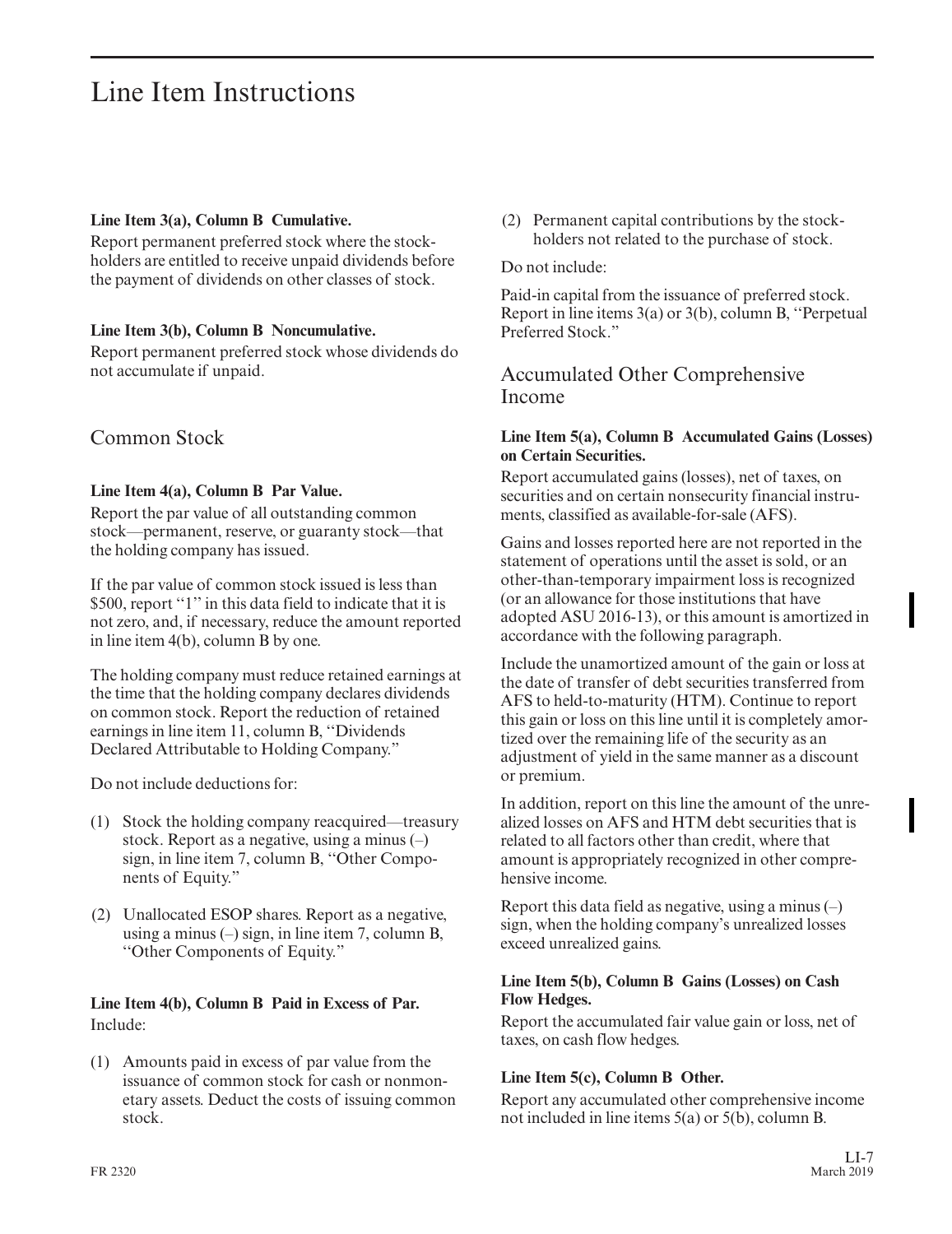Include:

- (1) Any minimum pension liability.
- (2) Cumulative foreign currency translation adjustments and qualifying foreign currency transaction gains and losses, net of applicable income taxes.
- (3) Any other items of accumulated other comprehensive income not reported in other Accumulated Other Comprehensive Income line items.

#### **Line Item 6, Column B Retained Earnings.**

Retained earnings consists of the holding company's accumulated net income, less distributions to shareholders, and certain accounting adjustments.

#### **Line Item 7, Column B Other Components of Equity.**

Report amounts reported under GAAP as separate components of equity. In most cases the amounts in this data field will be negative, as these items typically reduce equity capital. Report a negative amount with a minus  $(-)$  sign.

Include:

- (1) Treasury stock.
- (2) Unearned employee stock ownership plan (ESOP) shares.

#### **Line Item 7(a), Column B Total Holding Company Equity.**

This line item is derived from the sum of line items 3(a), 3(b), 4(a), 4(b), 5(a), 5(b), 5(c), 6, and 7, column B.

This subtotal excludes noncontrolling interests in consolidated subsidiaries.

#### **Line Item 7(b), Column B Noncontrolling Interests in Consolidated Subsidiaries.**

Include:

(1) Common and perpetual preferred stock issued by the holding company's consolidated subsidiaries to third parties that constitute a noncontrolling interest.

For any net income or loss attributable to a noncontrolling interest in a consolidated subsidiary, see the

instructions for line item 10(b), column B, ''Net Income (Loss) Attributable to Holding Company."

Do not include:

- (2) Mandatorily redeemable preferred stock that must be classified as a liability under GAAP. Report this amount in line item 2, column B, ''Total Liabilities."
- (3) Redeemable and perpetual preferred stock that was issued by consolidated subsidiaries and is owned by the holding company or its other subsidiaries as an investment asset. When making consolidating entries, eliminate the preferred stock of the consolidated subsidiary.

#### **Line Item 8, Column B Total Equity.**

This line item is derived from the sum of line items 7(a) and 7(b), column B.

Generally, consolidated ''Total Equity'' should be equal to parent only ''Total Equity'' in line item 8, column A, plus ''Noncontrolling Interests in Consolidated Subsidiaries'' in line item 7(b), column B.

#### **Line Item 9, Column B Total Liabilities and Equity.**

This line item is derived from the sum of line items 2 and 8, column B. This amount should equal that in line item 1, column B.

#### **Line Item 10(a), Column B Net Income (Loss) Attributable to Holding Company and Noncontrolling Interests.**

Report net income or loss on a consolidated basis, including the net income or loss attributable to noncontrolling interests in consolidated subsidiaries. The amount reported on this line is comprised of the amounts reported in line items 19(c), 19(e), and 19(f), column B.

#### **Line Item 10(b), Column B Net Income (Loss) Attributable to Holding Company.**

Report net income or loss on a consolidated basis attributable to the holding company only; that is, without regard to the net income or loss attributable to noncontrolling interests in consolidated subsidiaries.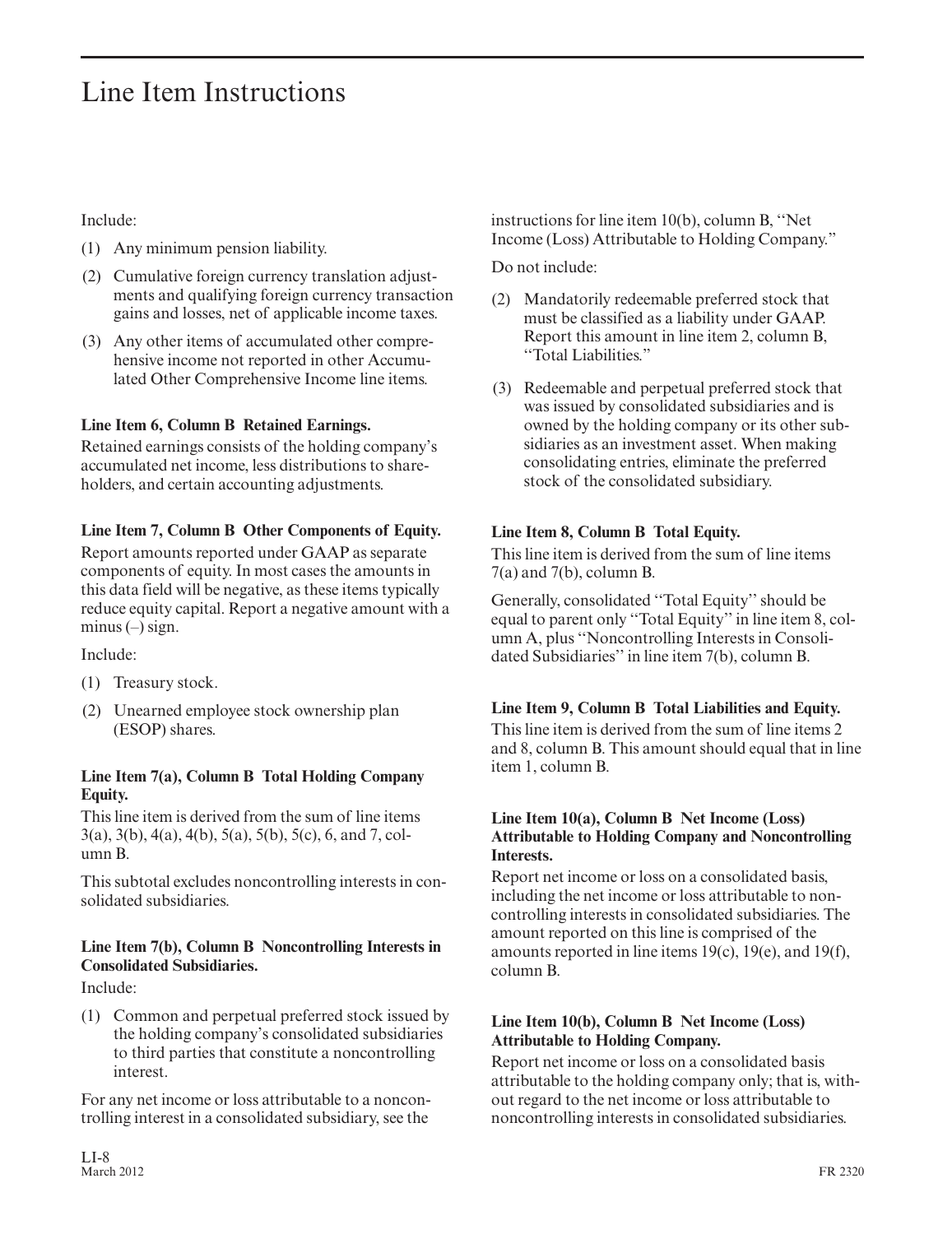#### **Line Item 11, Column B Dividends Declared Attributable to Holding Company.**

Report the cash and noncash dividends declared on preferred and common stock reported in line items  $3(a)$ ,  $3(b)$ ,  $4(a)$ , and  $4(b)$ , column B, which are attributable to the holding company. **Do not include** dividends attributable to noncontrolling interests in consolidated subsidiaries.

### Included in Total Assets

#### **Line Item 12(a), Column B Cash, Deposits, and Investment Securities.**

Report the total amount of cash, including deposits with financial institutions, and investment securities.

Do not include the holding company's investments in consolidated subsidiaries, as such amounts should be eliminated in consolidation.

#### Intangible Assets

#### **Line Item 13(a), Column B Mortgage Servicing Assets.**

Report the carrying amount of mortgage servicing assets.

#### **Line Item 13(b), Column B Nonmortgage Servicing Assets and Other.**

Report the balance of the total consolidated nonmortgage servicing assets and other intangible assets. See line item 13(b), column A, for further explanation.

#### **Line Item 14, Column B Deferred Policy Acquisition Costs.**

Report deferred policy acquisition costs incurred by insurance companies. Deferred policy acquisition costs include variable acquisition costs such as commissions and underwriting and policy issuance expenses related to both new and renewal insurance policies and annuities.

#### **Line Item 16, Column B Trust Preferred Instruments.**

Where the holding company's financial statements reflect consolidation of the financial statements of the trust that issued the trust preferred securities, report the balance of the trust preferred securities—not the balance of the holding company's borrowings from the trust. Where the trust's financial statements are consolidated with those of the holding company, the holding company's borrowings from the trust are eliminated in consolidation. Refer to line items 16, column A, for additional information on reporting of Trust Preferred Instruments. In most cases, the holding company's financial statements do not reflect consolidation of the financial statements of the trust. Accordingly, report the balance of the holding company borrowings from the trust.

#### **Line Item 17, Column B Other Debt Maturing in 12 Months or Less.**

Report all other borrowings (on a consolidated basis), excluding deposits, trust preferred instruments and inter-company borrowings not eliminated in consolidation, that will mature in 12 months or less. If a direct savings association ownership by the parent exists, then this line should include the proportionate ownership of FHLB advances, repurchase agreements, and most of the items that would meet the definition of borrowings as reported on Schedule RC of the Call Report at the savings association level. Intercompany accounts between all entities included in this consolidation should be eliminated. See line item 17, column A, for further explanation.

#### **Line Item 18, Column B Other Debt Maturing in More than 12 Months.**

Report other borrowings (on a consolidated basis), that will mature in more than 12 months. If a direct savings association ownership by the parent exists, then this line should include the proportionate ownership of FHLB advances, repurchase agreements, and most of the items that would meet the definition of borrowings as reported on Schedule RC of the Call Report at the savings association level. Intercompany accounts between all entities included in this consolidation should be eliminated. See line item 18, column A, for further explanation.

### Reflected in Net Income

#### **Line Item 19(a), Column B Interest Income.**

Report interest income on all interest-bearing assets, including those assets reported in line item 12(a), column B.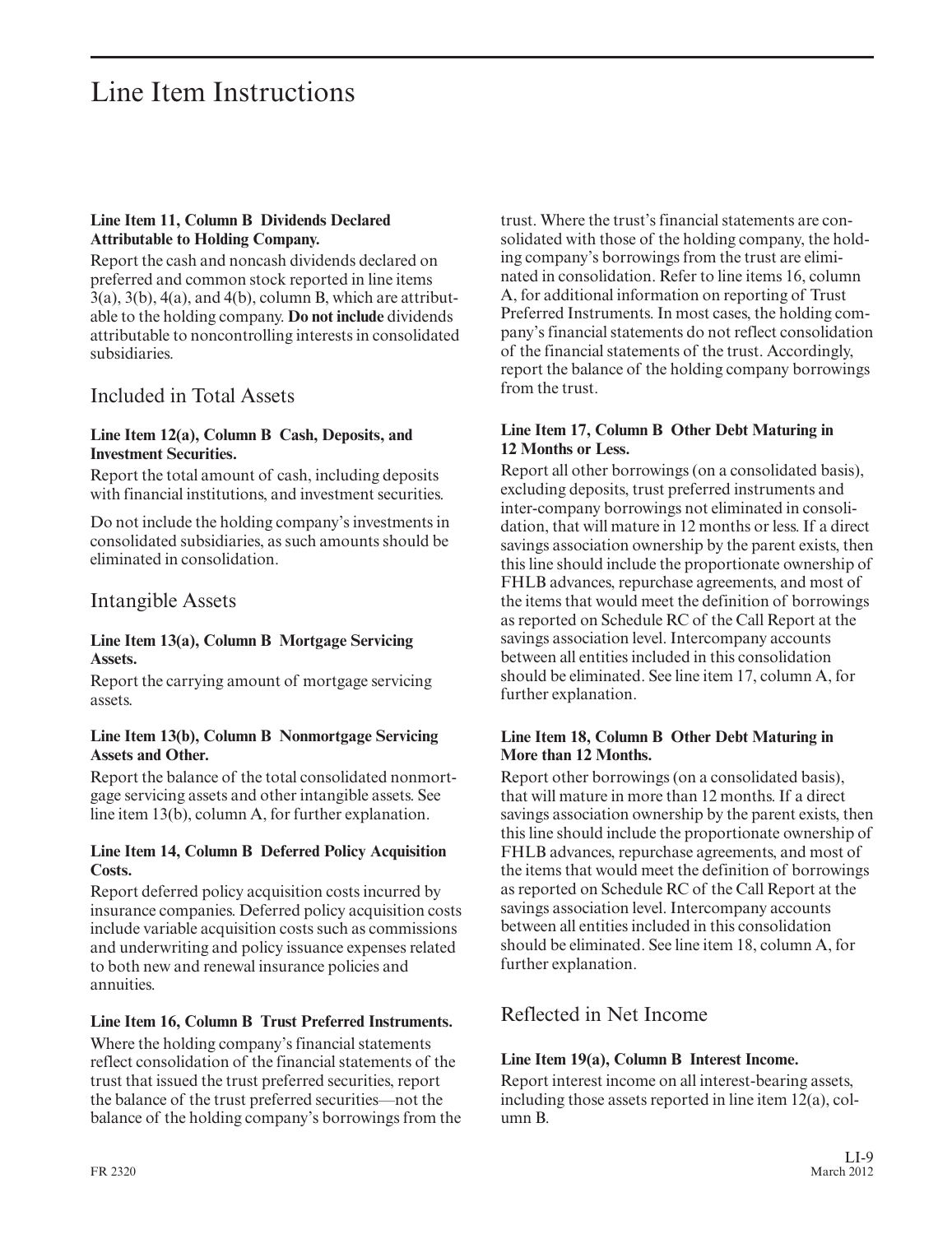#### **Line Item 19(c), Column B Total Income.**

Report the holding company's total income from all sources, including the amount reported in line item 19(a), column B.

## Interest Expense

#### **Line Item 19(d)(1), Column B Trust Preferred Instruments.**

Where the holding company's financial statements do not reflect consolidation of the financial statements of the trust that issued the trust preferred instruments, report interest expense on the borrowings from the trust that issued the trust preferred instruments. (In this case, line item 16, column A, and line item 16, column B, will be equal). If the trust is consolidated, report in line item  $19(d)(1)$ , column B, the dividends paid on the trust preferred instruments. (When the financial statements of the trust are consolidated with those of the holding company, the interest expense on the holding company's borrowings from the trust is eliminated in consolidation.)

#### **Line Item 19(d)(2), Column B All Other Debt.**

Report interest expense, *excluding* interest expense on trust preferred instruments reported in line item  $19(d)(1)$ , column B.

#### **Line Item 19(e), Column B Total Expenses.**

Report the holding company's total expenses from all sources, including the amounts reported in line items 19(d)(1) and 19(d)(2), column B.

#### **Line Item 19(f), Column B Total Income Taxes.**

Report the holding company's provision for current and deferred income taxes on a consolidated basis, determined in accordance with GAAP.

## Cash Flow

#### **Line Item 20, Column B Net Cash Flow from Operations Attributable to Holding Company.**

Report the net increase or decrease in cash and cash equivalents from operating activities, as it would appear in a statement of cash flows prepared in accor dance with GAAP. Do not include any change in cash and cash equivalents from investing and financing

activities, or from operating activities attributable to noncontrolling interests.

# Line Item Instructions for Supplemental **Questions**

#### **(Line items 24, 25, and 26 are for the confidential use of the Federal Reserve)**

Answer Supplemental Questions (line items 21 through 30(e)) for each designated holding company and its subsidiaries for activities that occurred during the quarter. Line items 21 through 29 require either a *Yes* or *No* answer—enter "1" for *Yes*, "0" for *No*. Line items 30(a) through 30(e) may be left blank if not applicable.

#### **For purposes of the Supplemental Questions only: (line items 21 through 29)**

A *subsidiary* means any company which is owned or controlled directly or indirectly by a person, and includes any service corporation owned in whole or in part by a savings association, or a subsidiary of such service corporation. As the terms are used here, a "subsidiary" may be a company whose assets and liabilities are not consolidated with those of the holding company, and a "person" is an individual or company.

A *significant subsidiary* is a subsidiary that meets any of the following criteria:

- Accounts for five percent or more of the consolidated assets of the holding company
- Accounts for five percent or more of the consolidated gross revenue of the holding company
- Engages in transactions with the savings association as described in Regulation W (12 CFR part 223).

#### **Line Item 21 Have any significant subsidiaries of the holding company been formed, sold, or dissolved during the quarter?.**

Enter "1" (Yes) only if this activity occurred during this quarter. Do not include any organizational struc-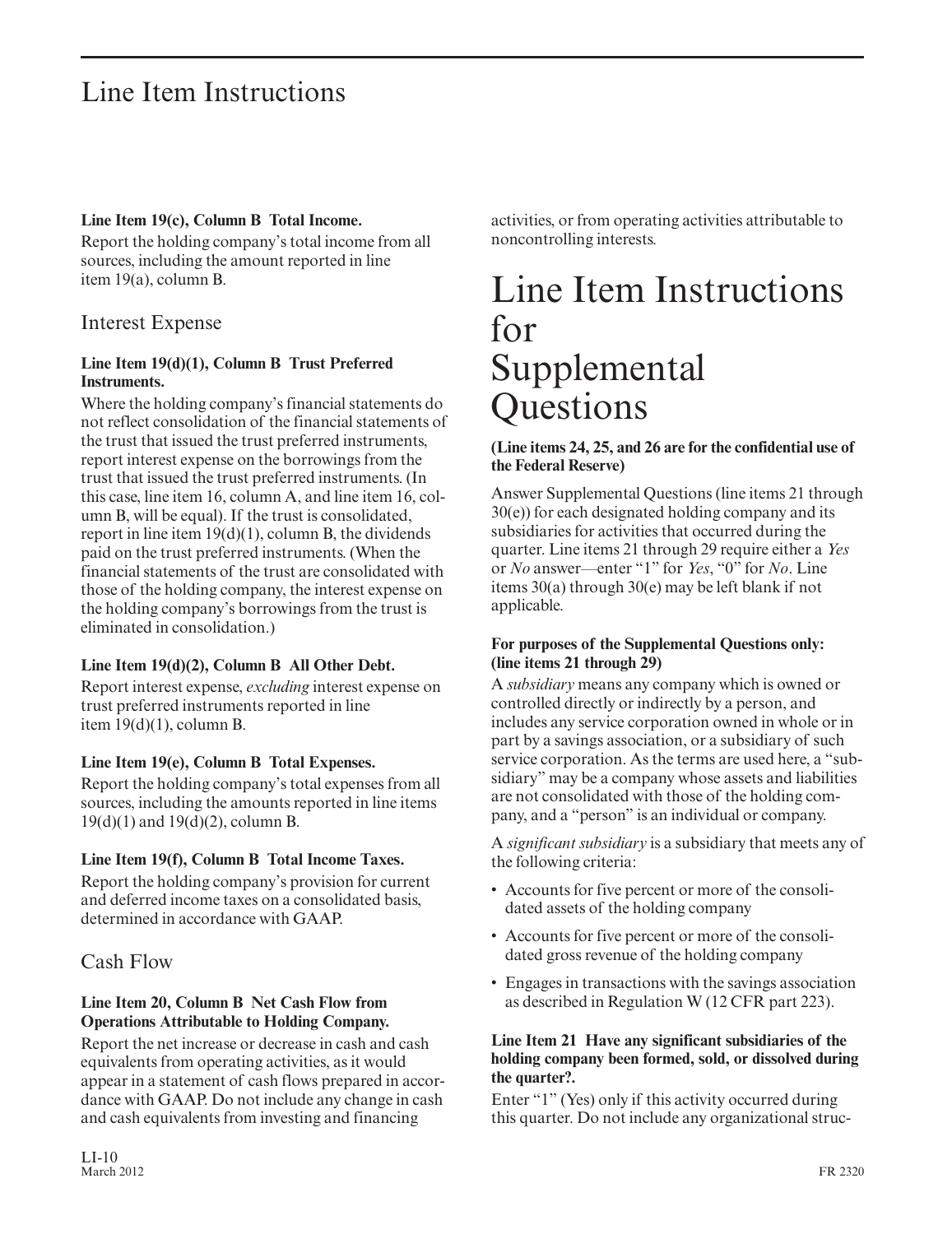ture changes that occurred during a prior period. A significant subsidiary accounts for five percent or more of the consolidated assets of the structure or five per cent or more of the consolidated gross revenue of the structure, or engages in covered transactions with the savings association as described in Regulation W (12 CFR part 223). If the holding company is an insur ance company, do not include a response for activity in Separate Accounts. Enter "0" (No) if not applicable.

#### **Line Item 22 Is the holding company or any of its subsidiaries:**

Enter "1" (Yes) for each line item 22(a) through 22(f) that may apply to any organization within the holding company structure, including the holding company itself. More than one may be checked, if appropriate. Enter "0" (No) if not applicable.

**Line Item 22(a) A broker or dealer registered under the Securities Exchange Act of 1934?**

**Line Item 22(b) An investment adviser regulated by the Securities and Exchange Commission or any State?**

**Line Item 22(c) An investment company registered under the Investment Company Act of 1940?**

**Line Item 22(d) An insurance company subject to supervision by a State insurance regulator?**

**Line Item 22(e) Subject to regulation by the Commodity Futures Trading Commission?**

**Line Item 22(f) Or affiliates conducting operations outside of the U.S. through a foreign branch or subsidiary?**

**Line Item 23 Has the holding company appointed any new senior executive officers or directors during the quarter?**

Enter "1" (Yes) only if there has been a change during the quarter. Enter "0" (No) if not applicable.

**Line Item 24 Has the holding company or any of its subsidiaries entered into a new pledge, or changed the terms and conditions of any existing pledge, of capital stock of any subsidiary savings association that secures short-term or long-term debt or other borrowings of the holding company?**

Enter "1" (Yes) only if there has been a change during the quarter. Enter "0" (No) if not applicable.

#### **Line Item 25 Has the holding company or any of its subsidiaries implemented changes to any class of securities that would negatively impact investors?**

Enter "1" (Yes) only if there has been a change during the quarter. Examples of a change that could negatively impact investors could include, but is not limited to: default terms, collateral substitution, changes in repayment dates, interest payment dates, voting rights, or conversion options. Enter "0" (No) if not applicable.

#### **Line Item 26 Has there been any default in the payment of principal, interest, a sinking or purchase fund installment, or any other default of the holding company or any of its subsidiaries during the quarter?**

Enter "1" (Yes) only if there has been a default during the quarter. Enter "0" (No) if not applicable.

**Line Item 27 Has there been a change in the holding company's independent auditors during the quarter?** Enter "1" (Yes) only if there has been a change during the quarter. Enter "0" (No) if not applicable.

#### **Line Item 28 Has there been a change in the holding company's fiscal year end during the quarter?**

Enter "1" (Yes) only if there has been a change during the quarter. Enter "0" (No) if not applicable.

#### **Line Item 29 Does the holding company or any of its GAAP-consolidated subsidiaries control other U. S. depository institutions?**

Enter "1" (Yes) if the holding company controls a U. S. depository institution (federal or state chartered) and it is included in its consolidated financial statements. Enter "0" (No) if not applicable.

#### **Line Item 30(a) through 30(e) If located in the U.S. or its territories, provide the FDIC certificate number.**

If the answer to line item 29 is "Yes," list the five digit FDIC certificate number for each institution. If the answer to line item 29 is "No," these lines should beleft blank. FR 2320 March 2012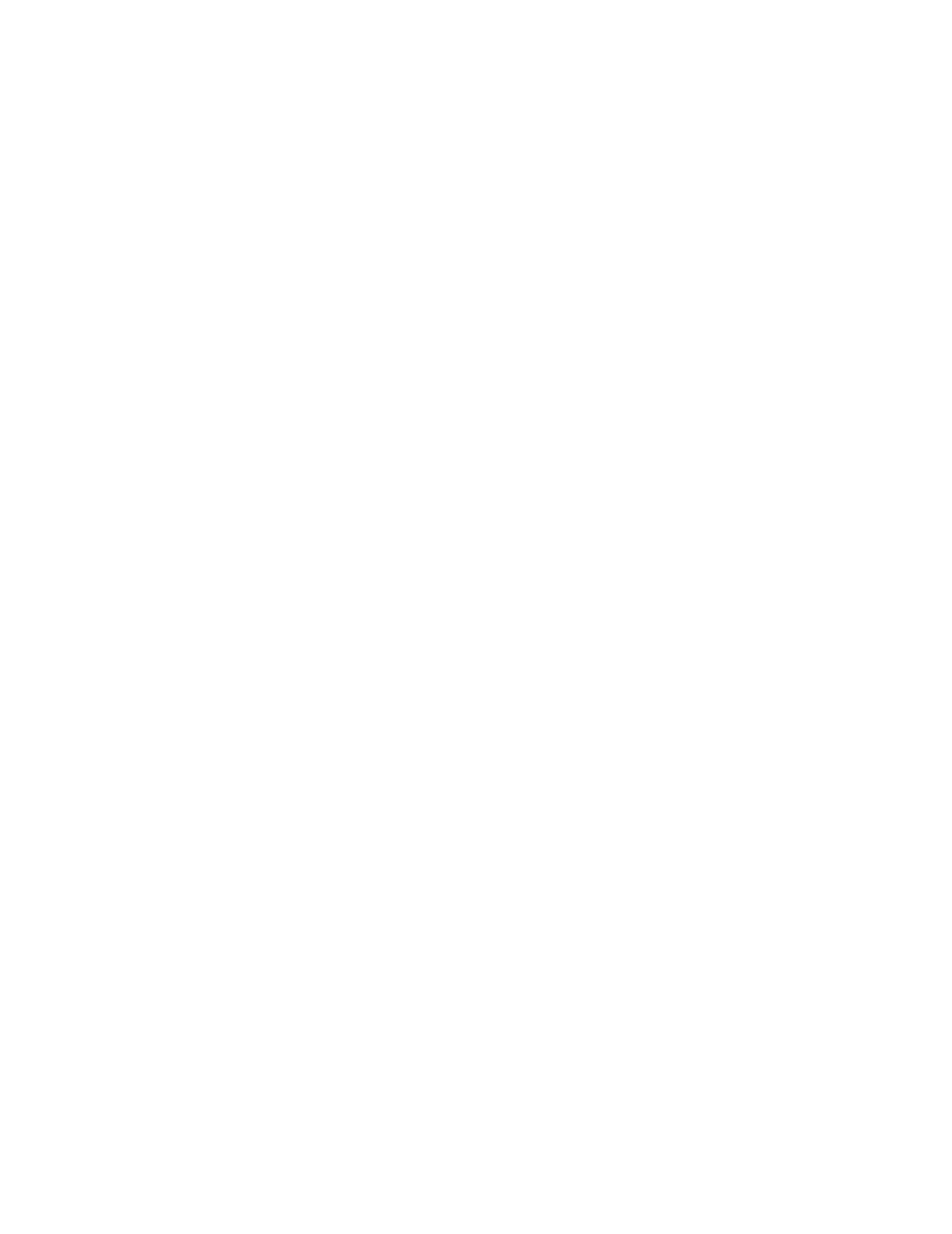### **Validity (V) Edits for the FR 2320**

Effective as of March 31, 2017

| <b>Series</b> | <b>Effective</b><br><b>Start Date</b> | <b>Effective</b><br><b>End Date</b> | Edit<br>Change | <b>Schedule</b> | <b>Edit Type</b> | Edit<br><b>Number</b> | Target Item   MDRM  | <b>Number</b>   | <b>Edit Test</b>                                                                                                                                                                                                         | <b>Alg Edit Test</b>                                                                                                                                                                                  |
|---------------|---------------------------------------|-------------------------------------|----------------|-----------------|------------------|-----------------------|---------------------|-----------------|--------------------------------------------------------------------------------------------------------------------------------------------------------------------------------------------------------------------------|-------------------------------------------------------------------------------------------------------------------------------------------------------------------------------------------------------|
| FR 2320       | 20120930                              | 99991231                            | No change      | Page 1          | Validity         | 0010                  | <b>CFO</b>          | SLHXC490        | <b>Text for Printed Name Chief Financial</b><br>Officer (CFO) must be provided.                                                                                                                                          | slhxc490 must not be null.                                                                                                                                                                            |
| FR 2320       | 20120930                              | 99991231                            | No change      | Page 1          | Validity         | 0020                  | <b>DATESIGN</b>     | SLHXJ196        | Text for Date of Signature (DATESIGN)<br>must be provided and entered in<br>MM/DD/YYYY format.                                                                                                                           | slhxj196 must not be null.                                                                                                                                                                            |
| FR 2320       | 20120930                              | 99991231                            | No change      | Page 1          | Validity         | 0050                  | YEAREND             | <b>SLHC8678</b> | Fiscal Year End (YEAREND) must be<br>within 1 and 12 and entered in MM for-<br>mat.                                                                                                                                      | slhc8678 ge 1 and slhc8678 le 12                                                                                                                                                                      |
| FR 2320       | 20120930                              | 99991231                            | No change      | Page 1          | Validity         | 0080                  | <b>WEBSITE</b>      | <b>SLHC4087</b> | Text for Website Address (WEBSITE)<br>must be provided.                                                                                                                                                                  | slhc4087 must not be null.                                                                                                                                                                            |
| FR 2320       | 20120930                              | 99991231                            | No change      | Page 1          | Validity         | 0090                  | CONTACTN   SLHX8901 |                 | Text for Contact Person Name/Title<br>(CONTACTN) must be provided.                                                                                                                                                       | slhx8901 must not be null.                                                                                                                                                                            |
| FR 2320       | 20120930                              | 99991231                            | No change      | Page 1          | Validity         | 0110                  | CONTACTP            | <b>SLHX8902</b> | Text for Contact Person Area Code/<br>Phone Number (CONTACTP) must be<br>provided.                                                                                                                                       | slhx8902 must not be null.                                                                                                                                                                            |
| FR 2320       | 20120930                              | 99991231                            | No change      | Page 1          | Validity         | 0120                  | <b>CONTACTF</b>     | <b>SLHX9116</b> | Text for Contact Person Fax Number<br>(CONTACTF) must be provided.                                                                                                                                                       | slhx9116 must not be null.                                                                                                                                                                            |
| FR 2320       | 20120930                              | 99991231                            | No change      | Page 1          | Validity         | 0130                  | CONTACTE   SLHX4086 |                 | Text for Contact Person E-mail Address<br>(CONTACTE) must be provided.                                                                                                                                                   | slhx4086 must not be null.                                                                                                                                                                            |
| FR 2320       | 20120331                              | 99991231                            | No change      | <b>FS</b>       | Validity         | 0140                  | $FS-1A$             | <b>SLHP2170</b> | Sum of FS-2A and FS-8A must equal<br><b>FS-1A.</b>                                                                                                                                                                       | $(\text{slhp}2950 + \text{slhp}3210)$ eg slhp2170                                                                                                                                                     |
| FR 2320       | 20120331                              | 99991231                            | No change      | <b>FS</b>       | Validity         | 0150                  | $FS-1A$             | <b>SLHP2170</b> | FS-1A must be greater than zero.                                                                                                                                                                                         | slhp2170 qt 0                                                                                                                                                                                         |
| FR 2320       | 20120331                              | 99991231                            | No change      | <b>FS</b>       | Validity         | 0160                  | $FS-1A$             | <b>SLHP2170</b> | Sum of FS-12aA through FS-14A must<br>be less than or equal to FS-1A.                                                                                                                                                    | $(\text{slhp}0658 + \text{slhpc}547 + \text{slhpc}548 +$<br>$shpc549 + shpc550 + shp3164 +$<br>$\frac{1}{2}$ slhpc551 + slhpc076) le slhp2170                                                         |
| FR 2320       | 20120331                              | 99991231                            | No change      | <b>FS</b>       | Validity         | 0170                  | $FS-1B$             | <b>SLHC2170</b> | If the company prepares financial state-<br>ments for external use and consolidates<br>its subsidiaries in conformance with<br>GAAP, then the sum of FS-2B and FS-8B<br>must equal FS-1B.                                | if the company prepares financial state-<br>ments for external use and consolidates<br>its subsidiaries in conformance with<br>GAAP, then (slhc $2950 +$ slhcg105) eq<br>slhc2170                     |
| FR 2320       | 20120331                              | 99991231                            | No change      | <b>FS</b>       | Validity         | 0180                  | $FS-1B$             | <b>SLHC2170</b> | If the company prepares financial state-<br>ments for external use and consolidates<br>its subsidiaries in conformance with<br>GAAP, then FS-1B must be greater than<br>zero.                                            | if the company prepares financial state-<br>ments for external use and consolidates<br>its subsidiaries in conformance with<br>GAAP, then slhc2170 gt 0                                               |
| FR 2320       | 20120331                              | 99991231                            | No change      | <b>FS</b>       | Validity         | 0190                  | $FS-1B$             | <b>SLHC2170</b> | If the company prepares financial state-<br>ments for external use and consolidates<br>its subsidiaries in conformance with<br>GAAP, then the sum of FS-12aB through<br>FS-14B must be less than or equal to<br>$FS-1B.$ | if the company prepares financial state-<br>ments for external use and consolidates<br>its subsidiaries in conformance with<br>GAAP, then (slhc0658 + slhc3164 +<br>$shcc551 + shcc076$ ) le slhc2170 |
| FR 2320       | 20120331                              | 99991231                            | No change      | <b>FS</b>       | Validity         | 0200                  | FS-2A               | <b>SLHP2950</b> | Sum of FS-15a1A through FS-18A must<br>be less than or equal to FS-2A.                                                                                                                                                   | $(\text{slhpc}552 + \text{slhpc}553 + \text{slhpc}554 +$<br>$\shpc555 + \shpc556 + \shpc078 +$<br>slhpc558) le slhp2950                                                                               |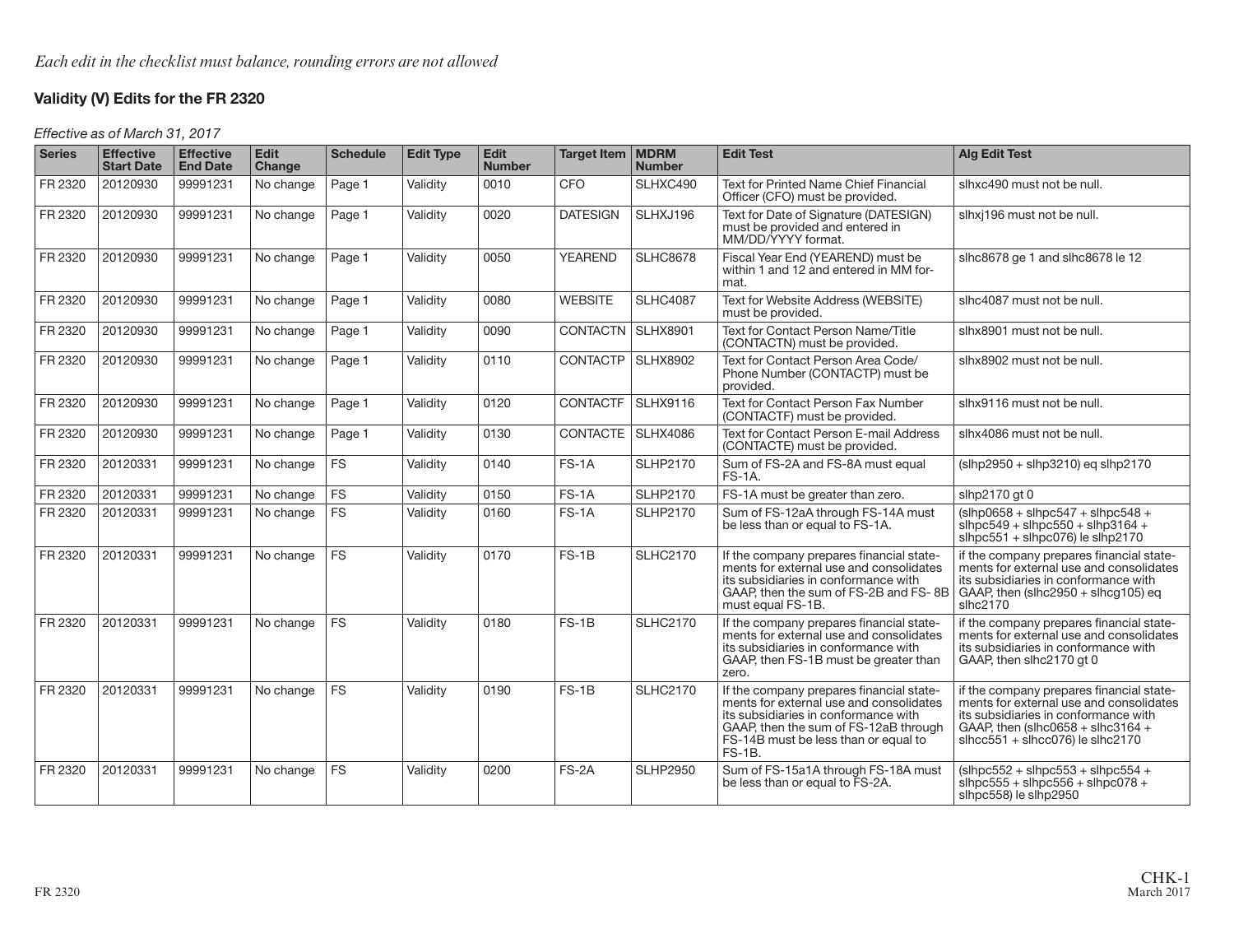| <b>Series</b> | <b>Effective</b><br><b>Start Date</b> | <b>Effective</b><br><b>End Date</b> | <b>Edit</b><br>Change | <b>Schedule</b> | <b>Edit Type</b> | <b>Edit</b><br><b>Number</b> | <b>Target Item</b> | <b>MDRM</b><br><b>Number</b> | <b>Edit Test</b>                                                                                                                                                                                                      | <b>Alg Edit Test</b>                                                                                                                                                                        |
|---------------|---------------------------------------|-------------------------------------|-----------------------|-----------------|------------------|------------------------------|--------------------|------------------------------|-----------------------------------------------------------------------------------------------------------------------------------------------------------------------------------------------------------------------|---------------------------------------------------------------------------------------------------------------------------------------------------------------------------------------------|
| FR 2320       | 20120331                              | 99991231                            | No change             | <b>FS</b>       | Validity         | 0210                         | $FS-2B$            | <b>SLHC2950</b>              | If the company prepares financial state-<br>ments for external use and consolidates<br>its subsidiaries in conformance with<br>GAAP, then the sum of FS-16B through<br>FS-18B must be less than or equal to<br>FS-2B. | if the company prepares financial state-<br>ments for external use and consolidates<br>its subsidiaries in conformance with<br>GAAP then (slhcc $556 +$ slhcc078 +<br>slhcc558) le slhc2950 |
| FR 2320       | 20120331                              | 99991231                            | No change             | <b>FS</b>       | Validity         | 0250                         | FS-9A              | <b>SLHP3301</b>              | FS-1A must equal FS-9A.                                                                                                                                                                                               | slhp2170 eq slhp3301                                                                                                                                                                        |
| FR 2320       | 20120331                              | 99991231                            | No change             | <b>FS</b>       | Validity         | 0270                         | FS-9B              | <b>SLHC3301</b>              | If the company prepares financial state-<br>ments for external use and consolidates<br>its subsidiaries in conformance with<br>GAAP, then FS-1B must equal FS-9B.                                                     | if the company prepares financial state-<br>ments for external use and consolidates<br>its subsidiaries in conformance with<br>GAAP, then slhc2170 eq slhc3301                              |
| FR 2320       | 20120331                              | 99991231                            | No change             | SQ              | Validity         | 0290                         | SQ-21              | SLHCC564                     | SQ-21 must equal 1 (yes) or 0 (no).                                                                                                                                                                                   | slhcc564 eq 1 or slhcc564 eq 0                                                                                                                                                              |
| FR 2320       | 20120331                              | 99991231                            | No change             | SG              | Validity         | 0300                         | SQ-22a             | SLHCC565                     | SQ-22a must equal 1 (yes) or 0 (no).                                                                                                                                                                                  | slhcc565 eq 1 or slhcc565 eq 0                                                                                                                                                              |
| FR 2320       | 20120331                              | 99991231                            | No change             | SQ              | Validity         | 0310                         | <b>SQ-22b</b>      | SLHCC566                     | SQ-22b must equal 1 (yes) or 0 (no).                                                                                                                                                                                  | slhcc566 eq 1 or slhcc566 eq 0                                                                                                                                                              |
| FR 2320       | 20120331                              | 99991231                            | No change             | SQ              | Validity         | 0320                         | <b>SQ-22c</b>      | SLHCC567                     | SQ-22c must equal 1 (yes) or 0 (no).                                                                                                                                                                                  | slhcc567 eq 1 or slhcc567 eq 0                                                                                                                                                              |
| FR 2320       | 20120331                              | 99991231                            | No change             | SQ              | Validity         | 0330                         | <b>SQ-22d</b>      | SLHCC568                     | SQ-22d must equal 1 (yes) or 0 (no).                                                                                                                                                                                  | slhcc568 eq 1 or slhcc568 eq 0                                                                                                                                                              |
| FR 2320       | 20120331                              | 99991231                            | No change             | SQ              | Validity         | 0340                         | SQ-22e             | SLHCC569                     | SQ-22e must equal 1 (yes) or 0 (no).                                                                                                                                                                                  | slhcc569 eq 1 or slhcc569 eq 0                                                                                                                                                              |
| FR 2320       | 20120331                              | 99991231                            | No change             | SQ              | Validity         | 0350                         | SQ-22f             | SLHCC570                     | SQ-22f must equal 1 (yes) or 0 (no).                                                                                                                                                                                  | slhcc570 eq 1 or slhcc570 eq 0                                                                                                                                                              |
| FR 2320       | 20120331                              | 99991231                            | No change             | SQ              | Validity         | 0360                         | SQ-23              | SLHCC571                     | SQ-23 must equal 1 (yes) or 0 (no).                                                                                                                                                                                   | slhcc571 eq 1 or slhcc571 eq 0                                                                                                                                                              |
| FR 2320       | 20120331                              | 99991231                            | No change             | SQ              | Validity         | 0370                         | SQ-24              | SLHCC572                     | SQ-24 must equal 1 (yes) or 0 (no).                                                                                                                                                                                   | slhcc572 eq 1 or slhcc572 eq 0                                                                                                                                                              |
| FR 2320       | 20120331                              | 99991231                            | No change             | SG              | Validity         | 0380                         | SQ-25              | SLHCC573                     | SQ-25 must equal 1 (yes) or 0 (no).                                                                                                                                                                                   | slhcc573 eq 1 or slhcc573 eq 0                                                                                                                                                              |
| FR 2320       | 20120331                              | 99991231                            | No change             | SQ              | Validity         | 0390                         | SQ-26              | SLHCC574                     | SQ-26 must equal 1 (yes) or 0 (no).                                                                                                                                                                                   | slhcc574 eq 1 or slhcc574 eq 0                                                                                                                                                              |
| FR 2320       | 20120331                              | 99991231                            | No change             | SQ              | Validity         | 0400                         | <b>SQ-27</b>       | SLHCC575                     | SQ-27 must equal 1 (yes) or 0 (no).                                                                                                                                                                                   | slhcc575 eq 1 or slhcc575 eq 0                                                                                                                                                              |
| FR 2320       | 20120331                              | 99991231                            | No change             | SQ              | Validitv         | 0410                         | <b>SQ-28</b>       | SLHCC576                     | If YEAREND (current) is equal to YEAR-<br>END (previous), then SQ-28 (current)<br>must equal "0" (no).                                                                                                                | if slhc8678-q1 eq slhc8678-q2 then<br>slhcc $576-$ a1 eq 0                                                                                                                                  |
| FR 2320       | 20120331                              | 99991231                            | No change             | SQ              | Validitv         | 0420                         | SQ-28              | SLHCC576                     | If YEAREND (current) is not equal to<br>YEAREND (previous), then SQ-28 (cur-<br>rent) must equal "1" (yes).                                                                                                           | if slhc8678-a1 ne slhc8678-a2 then<br>slhcc576-g1 eg 1                                                                                                                                      |
| FR 2320       | 20120331                              | 99991231                            | No change             | SQ              | Validity         | 0430                         | <b>SQ-28</b>       | SLHCC576                     | SQ-28 must equal 1 (yes) or 0 (no).                                                                                                                                                                                   | slhcc576 eq 1 or slhcc576 eq 0                                                                                                                                                              |
| FR 2320       | 20120331                              | 99991231                            | No change             | SQ              | Validity         | 0440                         | SQ-29              | SLHCC577                     | SQ-29 must equal 1 (yes) or 0 (no).                                                                                                                                                                                   | slhcc577 eq 1 or slhcc577 eq 0                                                                                                                                                              |
| FR 2320       | 20120331                              | 99991231                            | No change             | SQ              | Validity         | 0450                         | $SO-30a$           | SLHCC582                     | If SQ-29 is equal to "1" (yes), then<br>SQ-30a must be greater than zero.                                                                                                                                             | if slhcc577 eq 1 then slhcc582 qt 0                                                                                                                                                         |
| FR 2320       | 20141231                              | 99991231                            | No change             | SQ              | Validity         | 0470                         | SQ-30a             | SLHCC582                     | If SQ-30a not equal to null, then SQ-30a<br>must equal 5 digits.                                                                                                                                                      | slhcc582 eq 5 digits or slhc582 eq null                                                                                                                                                     |
| FR 2320       | 20141231                              | 99991231                            | No change             | SQ              | Validity         | 0480                         | SQ-30b             | SLHCC583                     | If SQ-30b not equal to null, then SQ-30b<br>must equal 5 digits.                                                                                                                                                      | slhcc583 eq 5 digits or slhc583 eq null                                                                                                                                                     |
| FR 2320       | 20141231                              | 99991231                            | No change             | SQ              | Validity         | 0490                         | SQ-30c             | SLHCC584                     | If SQ-30c not equal to null, then SQ-30c<br>must equal 5 digits.                                                                                                                                                      | slhcc584 eq 5 digits or slhc584 eq null                                                                                                                                                     |
| FR 2320       | 20141231                              | 99991231                            | No change             | SQ              | Validity         | 0500                         | SQ-30d             | SLHCC585                     | If SQ-30d not equal to null, then SQ-30d<br>must equal 5 digits.                                                                                                                                                      | slhcc585 eq 5 digits or slhc585 eq null                                                                                                                                                     |
| FR 2320       | 20120331                              | 99991231                            | No change             | <b>SQ</b>       | Validity         | 0460                         | $SO-30e$           | SLHCC586                     | If SQ-29 is equal to "0" (no), then SQ-30a<br>through SQ-30e must be equal to null.                                                                                                                                   | if slhcc577 eg 0 then slhcc582 eg null<br>and slhcc583 eq null and slhcc584 eq<br>null and slhcc585 eq null and slhcc586<br>eq null                                                         |
| FR 2320       | 20141231                              | 99991231                            | No change             | <b>SQ</b>       | Validity         | 0510                         | $SQ-30e$           | SLHCC586                     | If SQ-30e not equal to null, then SQ-30e<br>must equal 5 digits.                                                                                                                                                      | slhcc586 eq 5 digits or slhc586 eq null                                                                                                                                                     |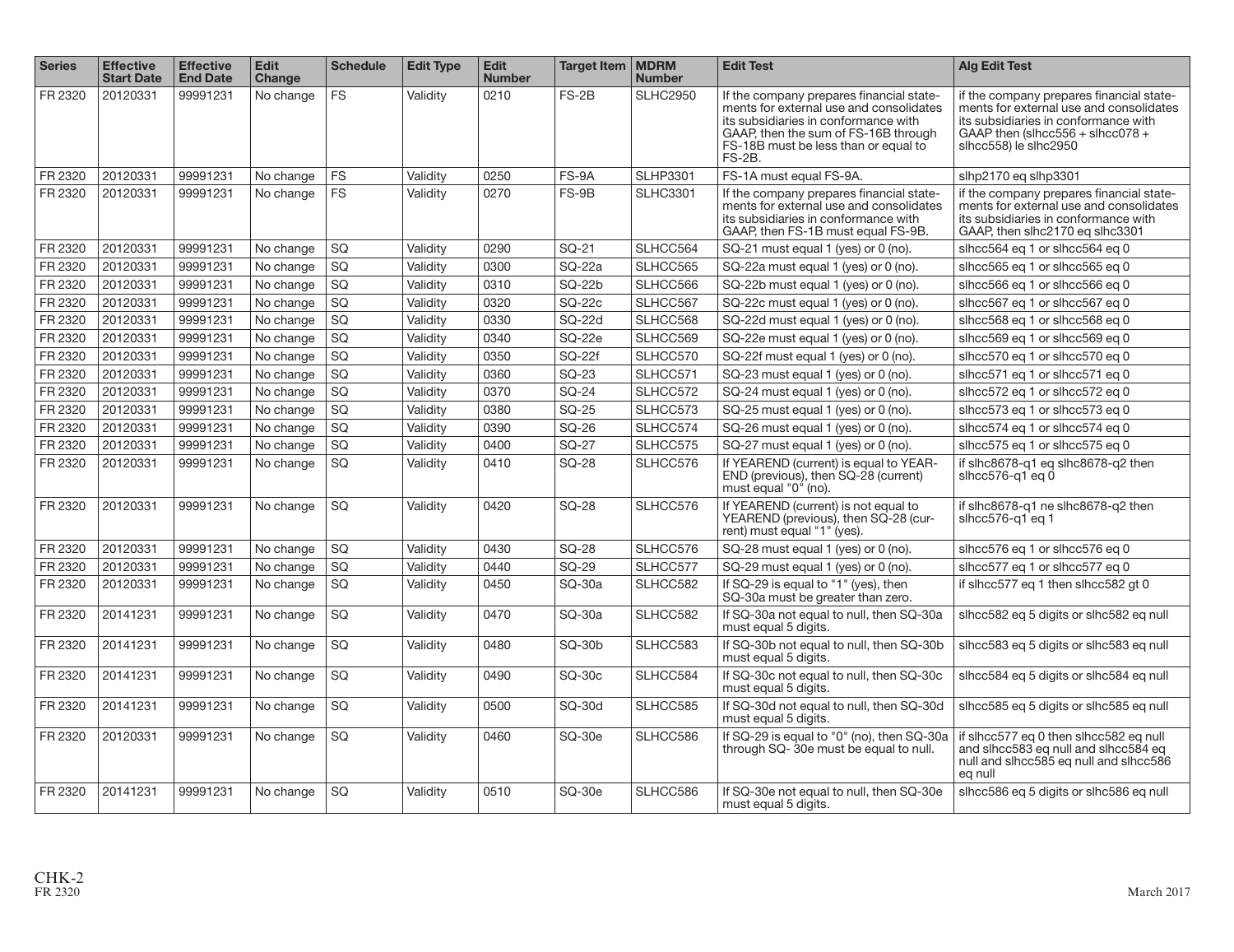#### **Quality (Q) and Intraseries (I) Edits for the FR 2320**

Effective as of March 31, 2017

| <b>Series</b> | <b>Effective</b><br><b>Start Date</b> | <b>Effective</b><br><b>End Date</b> | Edit<br>Change | <b>Schedule</b> | <b>Edit Type</b> | Edit<br><b>Number</b> | Target Item   MDRM | <b>Number</b>   | <b>Edit Test</b>                                                                                                                                                                                                                                                                                                                                                                                                                                                                                                                         | <b>Alg Edit Test</b>                                                                                                                                                                                                                                                                                                                                                                                                                                                                                 |
|---------------|---------------------------------------|-------------------------------------|----------------|-----------------|------------------|-----------------------|--------------------|-----------------|------------------------------------------------------------------------------------------------------------------------------------------------------------------------------------------------------------------------------------------------------------------------------------------------------------------------------------------------------------------------------------------------------------------------------------------------------------------------------------------------------------------------------------------|------------------------------------------------------------------------------------------------------------------------------------------------------------------------------------------------------------------------------------------------------------------------------------------------------------------------------------------------------------------------------------------------------------------------------------------------------------------------------------------------------|
| FR 2320       | 20120630                              | 99991231                            | No change      | <b>FS</b>       | Intraseries      | 0600                  | $FS-1A$            | <b>SLHP2170</b> | If FS-1A (current) is not equal to zero and<br>FS-1A (previous) is not equal to zero then<br>the sum of FS-13aA (current), FS-13bA<br>(current), and FS-14A (current) divided by   (((slhp3164-q2 + slhpc551-q2 +<br>FS-1A (current) minus the sum of<br>FS-13aA (prevíous), FS-13bA (previous),<br>and FS-14A (previous) divided by FS-1A<br>(previous) should be within -25%<br>and 25%.                                                                                                                                               | if slhp2170-q1 ne 0 and slhp2170-q2 ne<br>0 then ((((slhp3164-q1 + slhpc551-q1 +<br>slhpc0 $\overrightarrow{76}$ -q1 $\overrightarrow{9}$ / slhp2170-q1 $\overrightarrow{100}$ + 100 $\overrightarrow{9}$<br>slhpc076-q2) / slhp2170-q2) * 100)) qe<br>$-25$ and ((((slhp3164-g1 + slhpc551-g1 +<br>slhpc076-q1) / slhp2170-q1) * 100) -<br>$(((\text{sihp3164-q2 + \text{sihp}c551-q2 +$<br>$\frac{1}{100}$ sincore-q2) / sincore-q2) * 100) le 25                                                  |
| FR 2320       | 20120331                              | 99991231                            | No change      | <b>FS</b>       | Quality          | 0610                  | $FS-1A$            | <b>SLHP2170</b> | Sum of FS-13aA, FS-13bA, and FS-14A<br>should be less than or equal to 10 per-<br>cent of FS-1A.                                                                                                                                                                                                                                                                                                                                                                                                                                         | $(\text{slhp}3164 + \text{slhpc}551 + \text{slhpc}076)$ le<br>$(0.10 * slhp2170)$                                                                                                                                                                                                                                                                                                                                                                                                                    |
| FR 2320       | 20120630                              | 99991231                            | No change      | <b>FS</b>       | Intraseries      | 0620                  | $FS-1B$            | <b>SLHC2170</b> | If the company prepares financial state-<br>ments for external use and consolidates<br>its subsidiaries in conformance with<br>GAAP and FS-1B (current) is not equal to $ $ GAAP and slhc2170-q1 ne 0 and<br>zero and FS-1B (previous) is not equal to<br>zero, then the sum of FS-13aB (current),<br>FS-13bB (current), and FS-14B (current)<br>divided by FS-1B (current) minus the<br>sum of FS-13aB (previous), FS-13bB<br>(previous), and FS-14B (previous) divided<br>by FS-1B (previous) should be within<br>$-25\%$ and $25\%$ . | if the company prepares financial state-<br>ments for external use and consolidates<br>its subsidiaries in conformance with<br>slhc2170-q2 ne 0 then ((((slhc3164-q1 +<br>$shcc551-q1 + shcc076-q1$ / $shc2170-q1$<br>  q1) * 100) - (((slhc3164-q2 + slhcc551-q2<br>$+$ slhcc076-q2) / slhc2170-q2) $*$ 100)) ge<br>$-25$ and ((((slhc3164-g1 + slhcc551-g1 +<br>slhcc076-q1) / slhc2170-q1) * 100) -<br>$(((\text{slhc3164-q2 + \text{slhcc551-q2 +$<br>sihcc076-q2) / slhc2170- q2) * 100)) le 25 |
| FR 2320       | 20120331                              | 99991231                            | No change      | <b>FS</b>       | Quality          | 0630                  | $FS-1B$            | <b>SLHC2170</b> | If the company prepares financial state-<br>ments for external use and consolidates<br>its subsidiaries in conformance with<br>GAAP, then the sum of FS-13aB,<br>FS-13bB, and FS-14B should be less<br>than or equal to 10 percent of FS-1B.                                                                                                                                                                                                                                                                                             | if the company prepares financial state-<br>ments for external use and consolidates<br>its subsidiaries in conformance with<br>GAAP then (slhc $3164 +$ slhcc $551 +$<br>slhcc076) le (0.10 * slhc2170)                                                                                                                                                                                                                                                                                              |
| FR 2320       | 20120331                              | 99991231                            | No change      | <b>FS</b>       | Intraseries      | 0640                  | $FS-1B$            | <b>SLHC2170</b> | If the company prepares financial state-<br>ments for external use and consolidates<br>its subsidiaries in conformance with<br>GAAP, then FS-1B (current) should not<br>equal FS-1B (previous).                                                                                                                                                                                                                                                                                                                                          | if the company prepares financial state-<br>ments for external use and consolidates<br>its subsidiaries in conformance with<br>GAAP then slhc2170-g1 ne slhc2170-g2                                                                                                                                                                                                                                                                                                                                  |
| FR 2320       | 20120331                              | 99991231                            | No change      | <b>FS</b>       | Quality          | 0650                  | $FS-1B$            | <b>SLHC2170</b> | If the company prepares financial state-<br>ments for external use and consolidates<br>its subsidiaries in conformance with<br>GAAP, then FS-1A should be less than or<br>equal to FS-1B.                                                                                                                                                                                                                                                                                                                                                | if the company prepares financial state-<br>ments for external use and consolidates<br>its subsidiaries in conformance with<br>GAAP then slhp2170 le slhc2170                                                                                                                                                                                                                                                                                                                                        |
| FR 2320       | 20120331                              | 99991231                            | No change      | <b>FS</b>       | Quality          | 0660                  | $FS-1B$            | <b>SLHC2170</b> | If the company prepares financial state-<br>ments for external use and consolidates<br>its subsidiaries in conformance with<br>GAAP, then FS-10bB should be less than<br>or equal to 20 percent of FS-1B.                                                                                                                                                                                                                                                                                                                                | if the company prepares financial state-<br>ments for external use and consolidates<br>its subsidiaries in conformance with<br>GAAP then slhc4340 le (0.20 * slhc2170)                                                                                                                                                                                                                                                                                                                               |
| FR 2320       | 20120331                              | 99991231                            | No change      | <b>FS</b>       | Quality          | 9000                  | FS-2A              | <b>SLHP2950</b> | FS-2A should not be null and should not<br>be negative.                                                                                                                                                                                                                                                                                                                                                                                                                                                                                  | slhp2950 ne null and slhp2950 ge 0                                                                                                                                                                                                                                                                                                                                                                                                                                                                   |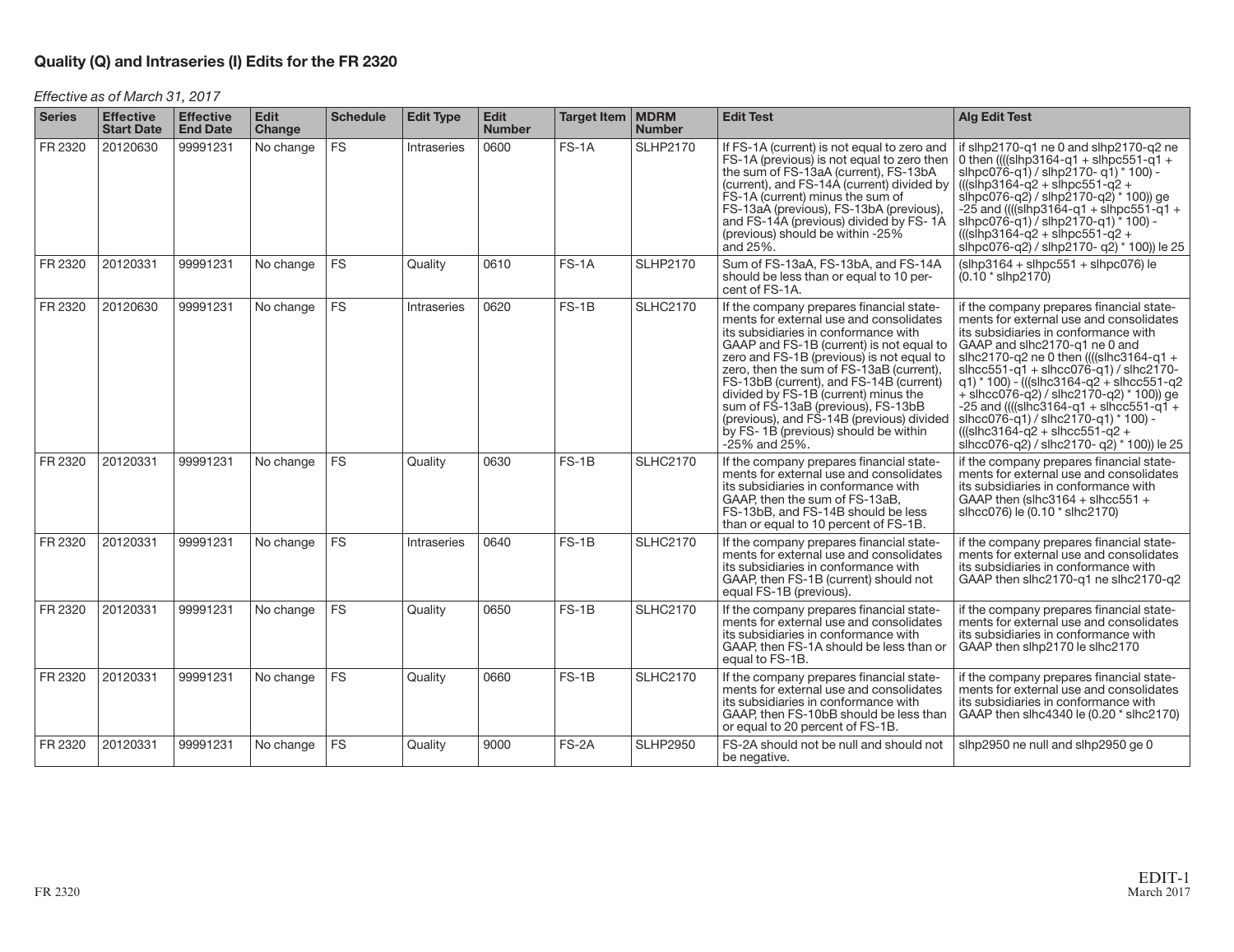| <b>Series</b> | <b>Effective</b><br><b>Start Date</b> | <b>Effective</b><br><b>End Date</b> | <b>Edit</b><br>Change | <b>Schedule</b> | <b>Edit Type</b> | <b>Edit</b><br><b>Number</b> | Target Item   MDRM | <b>Number</b>   | <b>Edit Test</b>                                                                                                                                                                                                                                                                                                                                                                  | <b>Alg Edit Test</b>                                                                                                                                                                                                                                                                                                                                                                             |
|---------------|---------------------------------------|-------------------------------------|-----------------------|-----------------|------------------|------------------------------|--------------------|-----------------|-----------------------------------------------------------------------------------------------------------------------------------------------------------------------------------------------------------------------------------------------------------------------------------------------------------------------------------------------------------------------------------|--------------------------------------------------------------------------------------------------------------------------------------------------------------------------------------------------------------------------------------------------------------------------------------------------------------------------------------------------------------------------------------------------|
| FR 2320       | 20120630                              | 99991231                            | No change             | <b>FS</b>       | Intraseries      | 0670                         | $FS-2B$            | <b>SLHC2950</b> | If the company prepares financial state-<br>ments for external use and consolidates<br>its subsidiaries in conformance with<br>GAAP and FS-2B (current) is not equal to<br>zero and FS-2B (previous) is not equal to<br>zero, then FS-16B (current) divided by<br>FS-2B (current) minus FS-16B (previous)<br>divided by FS-2B (previous) should be<br>within $-25\%$ and $25\%$ . | if the company prepares financial state-<br>ments for external use and consolidates<br>its subsidiaries in conformance with<br>GAAP and slhc2950-q1 ne 0 and<br>slhc2950-q2 ne 0 then (((slhcc556-q1/<br>slhc2950-q1)* 100) -((slhcc556-q2)<br>slhc2950-q2) <sup>*</sup> 100) ge -25 and<br>(((slhcc556-q1 / slhc2950-q1) * 100) -<br>$((\text{slhcc556-q2} / \text{slhc2950-q2}) * 100))$ le 25 |
| FR 2320       | 20120630                              | 99991231                            | No change             | <b>FS</b>       | Intraseries      | 0680                         | $FS-2B$            | <b>SLHC2950</b> | If the company prepares financial state-<br>ments for external use and consolidates<br>its subsidiaries in conformance with<br>GAAP and FS-2B (current) is not equal to<br>zero and FS-2B (previous) is not equal to<br>zero, then FS-17B (current) divided by<br>FS-2B (current) minus FS-17B (previous)<br>divided by FS-2B (previous) should be<br>within $-25\%$ and $25\%$ . | if the company prepares financial state-<br>ments for external use and consolidates<br>its subsidiaries in conformance with<br>GAAP and slhc2950-q1 ne 0 and<br>slhc2950-q2 ne 0 then (((slhcc078-q1 /<br>slhc2950-q1) * 100) - ((slhcc078-q2)<br>slhc2950-q2) * 100)) ge-25 and<br>(((slhcc078-g1 / slhc2950-g1) * 100) -<br>$((\text{slhcc078-q2} / \text{slhc2950-q2})$ * 100)) le 25         |
| FR 2320       | 20120630                              | 99991231                            | No change             | <b>FS</b>       | Intraseries      | 0690                         | $FS-2B$            | <b>SLHC2950</b> | If the company prepares financial state-<br>ments for external use and consolidates<br>its subsidiaries in conformance with<br>GAAP and FS-2B (current) is not equal to<br>zero and FS-2B (previous) is not equal to<br>zero, then FS-18B (current) divided by<br>FS-2B (current) minus FS-18B (previous)<br>divided by FS-2B (previous) should be<br>within $-25\%$ and $25\%$ . | if the company prepares financial state-<br>ments for external use and consolidates<br>its subsidiaries in conformance with<br>GAAP and slhc2950-q1 ne 0 and<br>slhc2950-q2 ne 0 then (((slhcc558-q1/<br>slhc2950-q1) * 100) - ((slhcc558-q2)<br>slhc2950-q2) * 100)) ge -25 and<br>(((slhcc558-q1 / slhc2950-q1) * 100) -<br>((slhcc558-q2 / slhc2950-q2) * 100)) le 25                         |
| FR 2320       | 20120331                              | 99991231                            | No change             | <b>FS</b>       | Quality          | 9000                         | $FS-2B$            | <b>SLHC2950</b> | If the company prepares financial state-<br>ments for external use and consolidates<br>its subsidiaries in conformance with<br>GAAP, then FS-2B should not be null and GAAP then slhc2950 ne null and<br>should not be negative.                                                                                                                                                  | if the company prepares financial state-<br>ments for external use and consolidates<br>its subsidiaries in conformance with<br>slhc2950 ge 0                                                                                                                                                                                                                                                     |
| FR 2320       | 20120331                              | 99991231                            | No change             | <b>FS</b>       | Quality          | 0700                         | $FS-2B$            | <b>SLHC2950</b> | If the company prepares financial state-<br>ments for external use and consolidates<br>its subsidiaries in conformance with<br>GAAP, then FS-2A should be less than or<br>equal to FS-2B.                                                                                                                                                                                         | if the company prepares financial state-<br>ments for external use and consolidates<br>its subsidiaries in conformance with<br>GAAP then slhp2950 le slhc2950                                                                                                                                                                                                                                    |
| FR 2320       | 20120331                              | 99991231                            | No change             | <b>FS</b>       | Quality          | 9000                         | FS-3aA             | <b>SLHP8608</b> | FS-3aA should not be null and should<br>not be negative.                                                                                                                                                                                                                                                                                                                          | slhp8608 ne null and slhp8608 ge 0                                                                                                                                                                                                                                                                                                                                                               |
| FR 2320       | 20120331                              | 99991231                            | No change             | <b>FS</b>       | Intraseries      | 0710                         | FS-3aA             | <b>SLHP8608</b> | If FS-3aA (previous) is greater than zero,<br>then FS-3aA (current) should be greater<br>than zero.                                                                                                                                                                                                                                                                               | if slhp8608-q2 gt 0 then slhp8608-q1 gt                                                                                                                                                                                                                                                                                                                                                          |
| FR 2320       | 20120331                              | 99991231                            | No change             | <b>FS</b>       | Quality          | 9000                         | FS-3aB             | <b>SLHC8608</b> | If the company prepares financial state-<br>ments for external use and consolidates<br>its subsidiaries in conformance with<br>GAAP, then FS-3aB should not be null<br>and should not be negative.                                                                                                                                                                                | if the company prepares financial state-<br>ments for external use and consolidates<br>its subsidiaries in conformance with<br>GAAP then slhc8608 ne null and<br>slhc $8608$ ge $0$                                                                                                                                                                                                              |
| FR 2320       | 20120331                              | 99991231                            | No change             | <b>FS</b>       | Quality          | 0720                         | FS-3aB             | <b>SLHC8608</b> | If the company prepares financial state-<br>ments for external use and consolidates<br>its subsidiaries in conformance with<br>GAAP, then FS-3aA should be less than<br>or equal to FS-3aB.                                                                                                                                                                                       | if the company prepares financial state-<br>ments for external use and consolidates<br>its subsidiaries in conformance with<br>GAAP then slhp8608 le slhc8608                                                                                                                                                                                                                                    |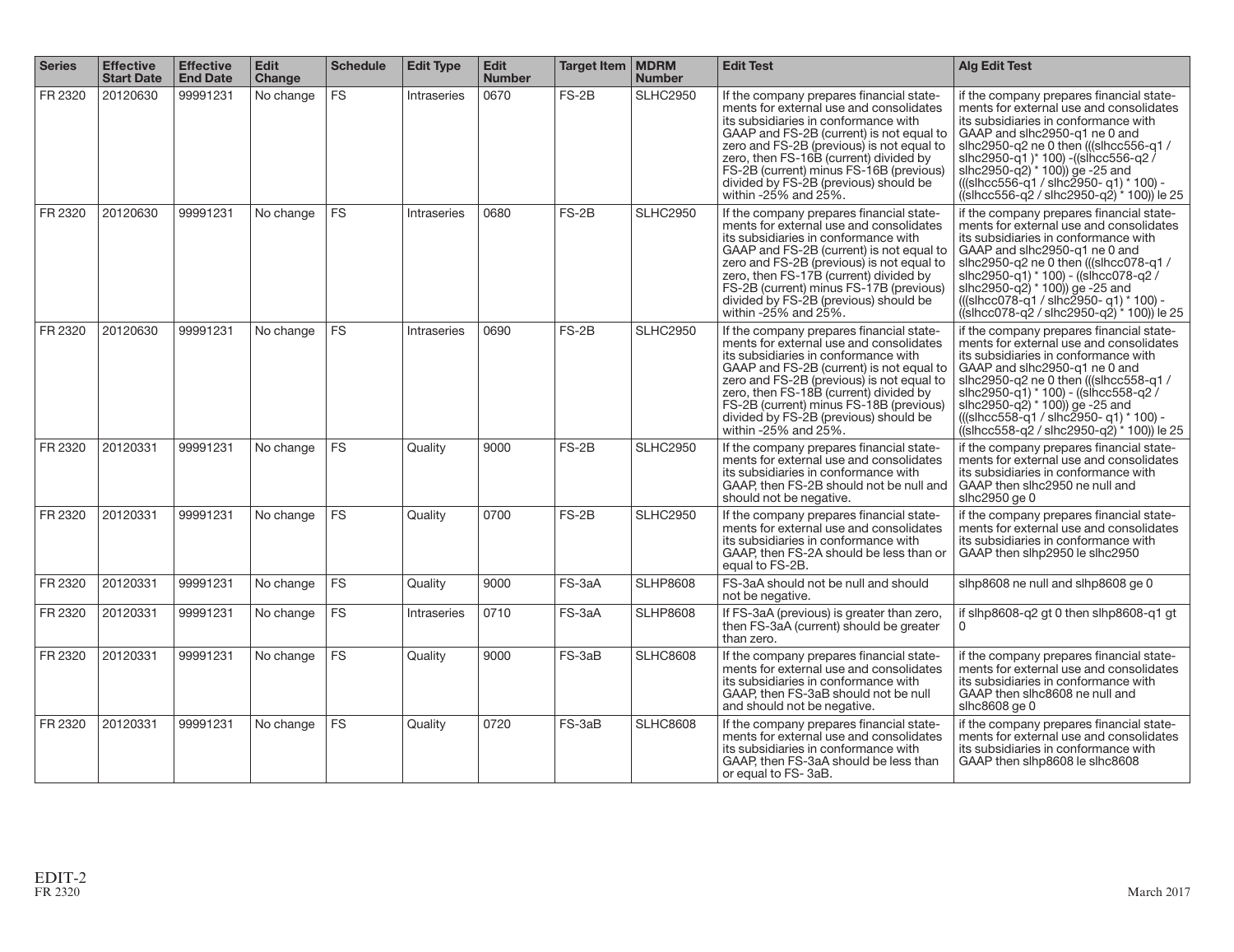| <b>Series</b> | <b>Effective</b><br><b>Start Date</b> | <b>Effective</b><br><b>End Date</b> | <b>Edit</b><br>Change | <b>Schedule</b> | <b>Edit Type</b> | <b>Edit</b><br><b>Number</b> | Target Item   MDRM | <b>Number</b>   | <b>Edit Test</b>                                                                                                                                                                                                                           | <b>Alg Edit Test</b>                                                                                                                                                              |
|---------------|---------------------------------------|-------------------------------------|-----------------------|-----------------|------------------|------------------------------|--------------------|-----------------|--------------------------------------------------------------------------------------------------------------------------------------------------------------------------------------------------------------------------------------------|-----------------------------------------------------------------------------------------------------------------------------------------------------------------------------------|
| FR 2320       | 20120331                              | 99991231                            | No change             | <b>FS</b>       | Intraseries      | 0725                         | FS-3aB             | <b>SLHC8608</b> | If the company prepares financial state-<br>ments for external use and consolidates<br>its subsidiaries in conformance with<br>GAAP and FS-3aB (previous) is greater<br>than zero, then FS-3aB (current) should<br>be greater than zero.   | if the company prepares financial state-<br>ments for external use and consolidates<br>its subsidiaries in conformance with<br>GAAP and slhc8608-q2 qt 0 then<br>slhc8608-q1 qt 0 |
| FR 2320       | 20120331                              | 99991231                            | No change             | <b>FS</b>       | Quality          | 9000                         | FS-3bA             | <b>SLHP8609</b> | FS-3bA should not be null and should<br>not be negative.                                                                                                                                                                                   | slhp8609 ne null and slhp8609 ge 0                                                                                                                                                |
| FR 2320       | 20120331                              | 99991231                            | No change             | <b>FS</b>       | Intraseries      | 0740                         | FS-3bA             | <b>SLHP8609</b> | If FS-3bA (previous) is greater than zero,<br>then FS-3bA (current) should be greater<br>than zero.                                                                                                                                        | if slhp8609-q2 qt 0 then slhp8609-q1 qt                                                                                                                                           |
| FR 2320       | 20120331                              | 99991231                            | No change             | <b>FS</b>       | Quality          | 9000                         | FS-3bB             | <b>SLHC8609</b> | If the company prepares financial state-<br>ments for external use and consolidates<br>its subsidiaries in conformance with<br>GAAP, then FS-3bB should not be null<br>and should not be negative.                                         | if the company prepares financial state-<br>ments for external use and consolidates<br>its subsidiaries in conformance with<br>GAAP then slhc8609 ne null and<br>slhc8609 ge 0    |
| FR 2320       | 20120331                              | 99991231                            | No change             | <b>FS</b>       | Quality          | 0730                         | FS-3bB             | <b>SLHC8609</b> | If the company prepares financial state-<br>ments for external use and consolidates<br>its subsidiaries in conformance with<br>GAAP, then FS-3bA should be less than<br>or equal to FS-3bB.                                                | if the company prepares financial state-<br>ments for external use and consolidates<br>its subsidiaries in conformance with<br>GAAP then slhp8609 le slhc8609                     |
| FR 2320       | 20120331                              | 99991231                            | No change             | <b>FS</b>       | Intraseries      | 0745                         | FS-3bB             | <b>SLHC8609</b> | If the company prepares financial state-<br>ments for external use and consolidates<br>its subsidiaries in conformance with<br>GAAP and FS-3bB (previous) is greater<br>than zero, then FS-3bB (current) should<br>be greater than zero.   | if the company prepares financial state-<br>ments for external use and consolidates<br>its subsidiaries in conformance with<br>GAAP and slhc8609-q2 qt 0 then<br>slhc8609-g1 gt 0 |
| FR 2320       | 20120331                              | 99991231                            | No change             | <b>FS</b>       | Quality          | 9000                         | FS-4aA             | <b>SLHP3266</b> | FS-4aA should not be null and should<br>not be negative.                                                                                                                                                                                   | slhp3266 ne null and slhp3266 ge 0                                                                                                                                                |
| FR 2320       | 20120331                              | 99991231                            | No change             | <b>FS</b>       | Intraseries      | 0750                         | FS-4aA             | <b>SLHP3266</b> | If FS-4aA (previous) is greater than zero,<br>then FS-4aA (current) should be greater<br>than zero.                                                                                                                                        | if slhp3266-q2 qt 0 then slhp3266-q1 qt<br>0                                                                                                                                      |
| FR 2320       | 20120331                              | 99991231                            | No change             | <b>FS</b>       | Quality          | 0755                         | FS-4aA             | <b>SLHP3266</b> | If FS-4bA is greater than zero, then<br>FS-4aA should be greater than zero.                                                                                                                                                                | if slhp3240 gt 0 then slhp3266 gt 0                                                                                                                                               |
| FR 2320       | 20120331                              | 99991231                            | No change             | <b>FS</b>       | Quality          | 9000                         | FS-4aB             | <b>SLHC3266</b> | If the company prepares financial state-<br>ments for external use and consolidates<br>its subsidiaries in conformance with<br>GAAP, then FS-4aB should not be null<br>and should not be negative.                                         | if the company prepares financial state-<br>ments for external use and consolidates<br>its subsidiaries in conformance with<br>GAAP then slhc3266 ne null and<br>slhc3266 ge 0    |
| FR 2320       | 20120331                              | 99991231                            | No change             | <b>FS</b>       | Intraseries      | 0760                         | FS-4aB             | <b>SLHC3266</b> | If the company prepares financial state-<br>ments for external use and consolidates<br>its subsidiaries in conformance with<br>GAAP, then FS-4aB (previous) is greater<br>than zero, then FS-4aB (current) should<br>be greater than zero. | if the company prepares financial state-<br>ments for external use and consolidates<br>its subsidiaries in conformance with<br>GAAP thenslhc3266-q2 qt 0 then<br>slhc3266-g1 gt 0 |
| FR 2320       | 20120331                              | 99991231                            | No change             | <b>FS</b>       | Quality          | 0770                         | FS-4aB             | <b>SLHC3266</b> | If the company prepares financial state-<br>ments for external use and consolidates<br>its subsidiaries in conformance with<br>GAAP, then FS-4aA should be less than<br>or equal to FS-4aB.                                                | if the company prepares financial state-<br>ments for external use and consolidates<br>its subsidiaries in conformance with<br>GAAP then slhp3266 le slhc3266                     |
| FR 2320       | 20120331                              | 99991231                            | No change             | <b>FS</b>       | Quality          | 0775                         | FS-4aB             | <b>SLHC3266</b> | If the company prepares financial state-<br>ments for external use and consolidates<br>its subsidiaries in conformance with<br>GAAP and FS-4bB is greater than zero,<br>then FS-4aB should be greater than zero.                           | if the company prepares financial state-<br>ments for external use and consolidates<br>its subsidiaries in conformance with<br>GAAP and slhc3240 gt 0 then slhc3266<br>qt 0       |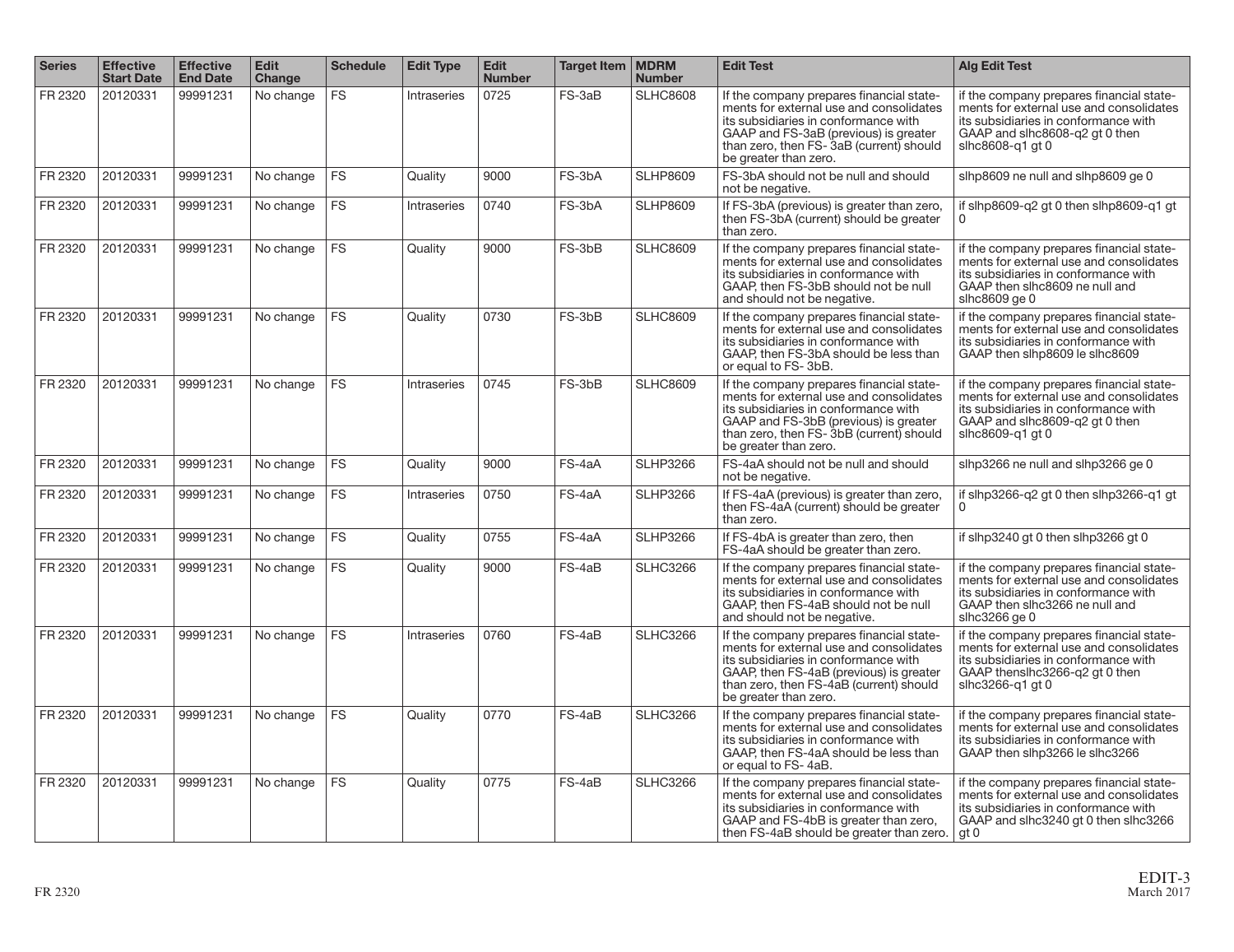| <b>Series</b> | <b>Effective</b><br><b>Start Date</b> | <b>Effective</b><br><b>End Date</b> | <b>Edit</b><br>Change | <b>Schedule</b> | <b>Edit Type</b> | <b>Edit</b><br><b>Number</b> | Target Item   MDRM | <b>Number</b>   | <b>Edit Test</b>                                                                                                                                                                                                                                              | <b>Alg Edit Test</b>                                                                                                                                                                                         |
|---------------|---------------------------------------|-------------------------------------|-----------------------|-----------------|------------------|------------------------------|--------------------|-----------------|---------------------------------------------------------------------------------------------------------------------------------------------------------------------------------------------------------------------------------------------------------------|--------------------------------------------------------------------------------------------------------------------------------------------------------------------------------------------------------------|
| FR 2320       | 20120331                              | 99991231                            | No change             | <b>FS</b>       | Quality          | 9000                         | FS-4bA             | <b>SLHP3240</b> | FS-4bA should not be null and should<br>not be negative.                                                                                                                                                                                                      | slhp3240 ne null and slhp3240 ge 0                                                                                                                                                                           |
| FR 2320       | 20120331                              | 99991231                            | No change             | <b>FS</b>       | Quality          | 0780                         | FS-4bA             | <b>SLHP3240</b> | If FS-11A is greater than zero, then the<br>sum of FS-3aA, FS-3bA, FS-4aA, and<br>FS-4bA should be greater than zero.                                                                                                                                         | if slhpj224 gt 0 then (slhp8608 $+$<br>$slhp8609 + slhp3266 + slhp3240$ gt 0                                                                                                                                 |
| FR 2320       | 20120331                              | 99991231                            | No change             | <b>FS</b>       | Quality          | 9000                         | FS-4bB             | <b>SLHC3240</b> | If the company prepares financial state-<br>ments for external use and consolidates<br>its subsidiaries in conformance with<br>GAAP, then FS-4bB should not be null<br>and should not be negative.                                                            | if the company prepares financial state-<br>ments for external use and consolidates<br>its subsidiaries in conformance with<br>GAAP then slhc3240 ne null and<br>slhc $3240$ ge $0$                          |
| FR 2320       | 20120331                              | 99991231                            | No change             | <b>FS</b>       | Quality          | 0790                         | FS-4bB             | <b>SLHC3240</b> | If the company prepares financial state-<br>ments for external use and consolidates<br>its subsidiaries in conformance with<br>GAAP and FS-11B is greater than zero,<br>then the sum of FS-3aB, FS-3bB,<br>FS-4aB, and FS-4bB should be greater<br>than zero. | if the company prepares financial state-<br>ments for external use and consolidates<br>its subsidiaries in conformance with<br>GAAP and slhcj224 gt 0 then (slhc8608 +<br>$shc8609 + shc3266 + shc3240$ gt 0 |
| FR 2320       | 20120331                              | 99991231                            | No change             | <b>FS</b>       | Quality          | 0800                         | FS-4bB             | <b>SLHC3240</b> | If the company prepares financial state-<br>ments for external use and consolidates<br>its subsidiaries in conformance with<br>GAAP, then FS-4bA should be less than<br>or equal to FS-4bB.                                                                   | if the company prepares financial state-<br>ments for external use and consolidates<br>its subsidiaries in conformance with<br>GAAP then slhp3240 le slhc3240                                                |
| FR 2320       | 20120331                              | 99991231                            | No change             | FS              | Quality          | 9010                         | FS-5aA             | <b>SLHP8434</b> | FS-5aA should not be null.                                                                                                                                                                                                                                    | slhp8434 ne null                                                                                                                                                                                             |
| FR 2320       | 20120331                              | 99991231                            | No change             | <b>FS</b>       | Quality          | 9010                         | FS-5aB             | <b>SLHC8434</b> | If the company prepares financial state-<br>ments for external use and consolidates<br>its subsidiaries in conformance with<br>GAAP, then FS-5aB should not be null.                                                                                          | if the company prepares financial state-<br>ments for external use and consolidates<br>its subsidiaries in conformance with<br>GAAP then slhc8434 ne null                                                    |
| FR 2320       | 20120331                              | 99991231                            | No change             | <b>FS</b>       | Quality          | 9010                         | FS-5bA             | SLHPC506        | FS-5bA should not be null.                                                                                                                                                                                                                                    | slhpc506 ne null                                                                                                                                                                                             |
| FR 2320       | 20120331                              | 99991231                            | No change             | <b>FS</b>       | Quality          | 9010                         | FS-5bB             | SLHCC506        | If the company prepares financial state-<br>ments for external use and consolidates<br>its subsidiaries in conformance with<br>GAAP, then FS-5bB should not be null.                                                                                          | if the company prepares financial state-<br>ments for external use and consolidates<br>its subsidiaries in conformance with<br>GAAP then slhcc506 ne null                                                    |
| FR 2320       | 20120331                              | 99991231                            | No change             | <b>FS</b>       | Quality          | 9010                         | FS-5cA             | SLHPC507        | FS-5cA should not be null.                                                                                                                                                                                                                                    | slhpc507 ne null                                                                                                                                                                                             |
| FR 2320       | 20120331                              | 99991231                            | No change             | <b>FS</b>       | Quality          | 9010                         | FS-5cB             | SLHCC507        | If the company prepares financial state-<br>ments for external use and consolidates<br>its subsidiaries in conformance with<br>GAAP, then FS-5cB should not be null.                                                                                          | if the company prepares financial state-<br>ments for external use and consolidates<br>its subsidiaries in conformance with<br>GAAP then slhcc507 ne null                                                    |
| FR 2320       | 20120331                              | 99991231                            | No change             | <b>FS</b>       | Quality          | 9010                         | FS-6A              | <b>SLHP3250</b> | FS-6A should not be null.                                                                                                                                                                                                                                     | slhp3250 ne null                                                                                                                                                                                             |
| FR 2320       | 20120331                              | 99991231                            | No change             | <b>FS</b>       | Quality          | 0810                         | FS-6A              | <b>SLHP3250</b> | If FS-11A is greater than zero, then<br>FS-11A should be less than FS-6A.                                                                                                                                                                                     | if slhpj224 gt 0 then slhpj224 lt slhp3250                                                                                                                                                                   |
| FR 2320       | 20120331                              | 99991231                            | No change             | <b>FS</b>       | Quality          | 0820                         | FS-6B              | <b>SLHC3250</b> | If the company prepares financial state-<br>ments for external use and consolidates<br>its subsidiaries in conformance with<br>GAAP and FS-11B is greater than zero,<br>then FS-11B should be less than FS-6B.                                                | if the company prepares financial state-<br>ments for external use and consolidates<br>its subsidiaries in conformance with<br>GAAP and slhcj224 gt 0 then slhcj224 lt<br>slhc3250                           |
| FR 2320       | 20120331                              | 99991231                            | No change             | <b>FS</b>       | Quality          | 9010                         | FS-6B              | <b>SLHC3250</b> | If the company prepares financial state-<br>ments for external use and consolidates<br>its subsidiaries in conformance with<br>GAAP, then FS-6B should not be null.                                                                                           | if the company prepares financial state-<br>ments for external use and consolidates<br>its subsidiaries in conformance with<br>GAAP then slhc3250 ne null                                                    |
| FR 2320       | 20120630                              | 99991231                            | No change             | <b>FS</b>       | Quality          | 9012                         | FS-7A              | SLHPA130        | FS-7A should not be null.                                                                                                                                                                                                                                     | slhpa130 ne null                                                                                                                                                                                             |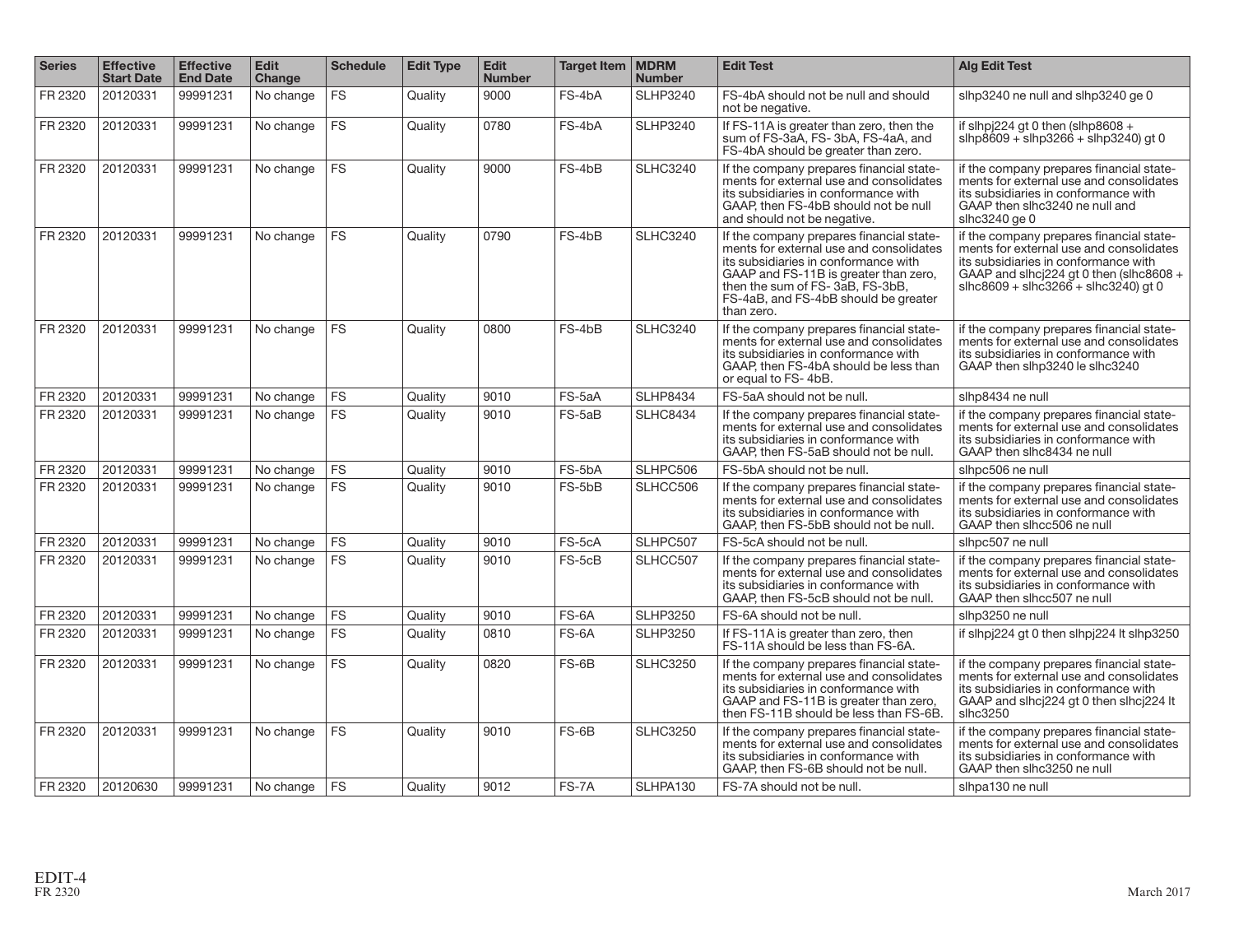| <b>Series</b> | <b>Effective</b><br><b>Start Date</b> | <b>Effective</b><br><b>End Date</b> | <b>Edit</b><br><b>Change</b> | <b>Schedule</b> | <b>Edit Type</b> | <b>Edit</b><br><b>Number</b> | Target Item   MDRM | <b>Number</b>   | <b>Edit Test</b>                                                                                                                                                                                                                                                                                                                                                               | <b>Alg Edit Test</b>                                                                                                                                                                                                                                                                                                                                                    |
|---------------|---------------------------------------|-------------------------------------|------------------------------|-----------------|------------------|------------------------------|--------------------|-----------------|--------------------------------------------------------------------------------------------------------------------------------------------------------------------------------------------------------------------------------------------------------------------------------------------------------------------------------------------------------------------------------|-------------------------------------------------------------------------------------------------------------------------------------------------------------------------------------------------------------------------------------------------------------------------------------------------------------------------------------------------------------------------|
| FR 2320       | 20120630                              | 99991231                            | No change                    | <b>FS</b>       | Quality          | 9012                         | FS-7B              | SLHCA130        | If the company prepares financial state-<br>ments for external use and consolidates<br>its subsidiaries in conformance with<br>GAAP, then FS-7B should not be null                                                                                                                                                                                                             | if the company prepares financial state-<br>ments for external use and consolidates<br>its subsidiaries in conformance with<br>GAAP then slhca130 ne null                                                                                                                                                                                                               |
| FR 2320       | 20120331                              | 99991231                            | No change                    | <b>FS</b>       | Quality          | 0825                         | FS-7aB             | <b>SLHC3210</b> | If the company prepares financial state-<br>ments for external use and consolidates<br>its subsidiaries in conformance with<br>GAAP, then FS-8A should be equal to<br>FS-7aB (+/-500k).                                                                                                                                                                                        | if the company prepares financial state-<br>ments for external use and consolidates<br>its subsidiaries in conformance with<br>GAAP then slhp3210 le (slhc3210 + 500)<br>and slhp3210 ge (slhc3210 - 500)                                                                                                                                                               |
| FR 2320       | 20120331                              | 99991231                            | No change                    | <b>FS</b>       | Quality          | 9015                         | FS-7aB             | <b>SLHC3210</b> | If the company prepares financial state-<br>ments for external use and consolidates<br>its subsidiaries in conformance with<br>GAAP, then FS-7aB should not be null.                                                                                                                                                                                                           | if the company prepares financial state-<br>ments for external use and consolidates<br>its subsidiaries in conformance with<br>GAAP then slhc3210 ne null                                                                                                                                                                                                               |
| FR 2320       | 20120331                              | 99991231                            | No change                    | <b>FS</b>       | Quality          | 9015                         | FS-7bB             | <b>SLHC3000</b> | If the company prepares financial state-<br>ments for external use and consolidates<br>its subsidiaries in conformance with<br>GAAP, then FS-7bB should not be null.                                                                                                                                                                                                           | if the company prepares financial state-<br>ments for external use and consolidates<br>its subsidiaries in conformance with<br>GAAP then slhc3000 ne null                                                                                                                                                                                                               |
| FR 2320       | 20120331                              | 99991231                            | No change                    | <b>FS</b>       | Intraseries      | 0830                         | FS-7bB             | <b>SLHC3000</b> | If the company prepares financial state-<br>ments for external use and consolidates<br>its subsidiaries in conformance with<br>GAAP and FS-7bB (previous) is greater<br>than zero, then FS- 7bB (current) should<br>be greater than zero.                                                                                                                                      | if the company prepares financial state-<br>ments for external use and consolidates<br>its subsidiaries in conformance with<br>GAAP and slhc3000-q2 gt 0 then<br>slhc3000-g1 gt 0                                                                                                                                                                                       |
| FR 2320       | 20120331                              | 99991231                            | No change                    | <b>FS</b>       | Quality          | 9015                         | FS-8A              | <b>SLHP3210</b> | FS-8A should not be null.                                                                                                                                                                                                                                                                                                                                                      | slhp3210 ne null                                                                                                                                                                                                                                                                                                                                                        |
| FR 2320       | 20120331                              | 99991231                            | No change                    | <b>FS</b>       | Quality          | 0835                         | FS-8A              | <b>SLHP3210</b> | If the company prepares financial state-<br>ments for external use and consolidates<br>its subsidiaries in conformance with<br>GAAP, then FS-8A should equal the dif-<br>ference of FS-8B and FS-7bB.                                                                                                                                                                          | If the company prepares financial state-<br>ments for external use and consolidates<br>its subsidiaries in conformance with<br>GAAP then slhp3210 eq (slhcq105 -<br>slhc3000)                                                                                                                                                                                           |
| FR 2320       | 20120630                              | 99991231                            | No change                    | <b>FS</b>       | Intraseries      | 0840                         | FS-8B              | SLHCG105        | If the company prepares financial state-<br>ments for external use and consolidates<br>its subsidiaries in conformance with<br>GAAP and FS-8B (current) is not equal to<br>zero and FS-8B (previous) is not equal to<br>zero, then FS-10bB (current) divided by<br>FS-8B (current) minus FS-10bB (previ-<br>ous) divided by FS-8B (previous) should<br>be within -25% and 25%. | if the company prepares financial state-<br>ments for external use and consolidates<br>its subsidiaries in conformance with<br>GAAP and slhcg105-q1 ne 0 and<br>slhcq105-q2 ne 0 then (((slhc4340-q1/<br>slhcq105-q1) * 100) - ((slhc4340-q2)<br>slhcg105-q2) * 100) ge -25 and<br>(((slhc4340-q1 / slhcq105-q1) * 100) -<br>((slhc4340-q2 / slhcq105-q2) * 100)) le 25 |
| FR 2320       | 20120331                              | 99991231                            | No change                    | <b>FS</b>       | Quality          | 9015                         | FS-8B              | SLHCG105        | If the company prepares financial state-<br>ments for external use and consolidates<br>its subsidiaries in conformance with<br>GAAP, then FS-8B should not be null.                                                                                                                                                                                                            | if the company prepares financial state-<br>ments for external use and consolidates<br>its subsidiaries in conformance with<br>GAAP then slhcg105 ne null.                                                                                                                                                                                                              |
| FR 2320       | 20120331                              | 99991231                            | No change                    | <b>FS</b>       | Quality          | 0850                         | $FS-9B$            | <b>SLHC3301</b> | If the company prepares financial state-<br>ments for external use and consolidates<br>its subsidiaries in conformance with<br>GAAP, then FS-9A should be less than or<br>equal to FS-9B.                                                                                                                                                                                      | if the company prepares financial state-<br>ments for external use and consolidates<br>its subsidiaries in conformance with<br>GAAP then slhp3301 le slhc3301                                                                                                                                                                                                           |
| FR 2320       | 20120331                              | 99991231                            | No change                    | <b>FS</b>       | Quality          | 9030                         | FS-10aB            | SLHCG104        | If the company prepares financial state-<br>ments for external use and consolidates<br>its subsidiaries in conformance with<br>GAAP, then FS-10aB should not be null.                                                                                                                                                                                                          | if the company prepares financial state-<br>ments for external use and consolidates<br>its subsidiaries in conformance with<br>GAAP then slhcg104 ne null                                                                                                                                                                                                               |
| FR 2320       | 20120331                              | 99991231                            | No change                    | <b>FS</b>       | Quality          | 9030                         | FS-10bA            | <b>SLHP4340</b> | FS-10bA should not be null.                                                                                                                                                                                                                                                                                                                                                    | slhp4340 ne null                                                                                                                                                                                                                                                                                                                                                        |
| FR 2320       | 20120331                              | 99991231                            | No change                    | <b>FS</b>       | Quality          | 0870                         | $FS-10bA$          | <b>SLHP4340</b> | FS-10bA should be less than or equal to<br>20 percent of FS-1A.                                                                                                                                                                                                                                                                                                                | slhp4340 le (0.20 * slhp2170)                                                                                                                                                                                                                                                                                                                                           |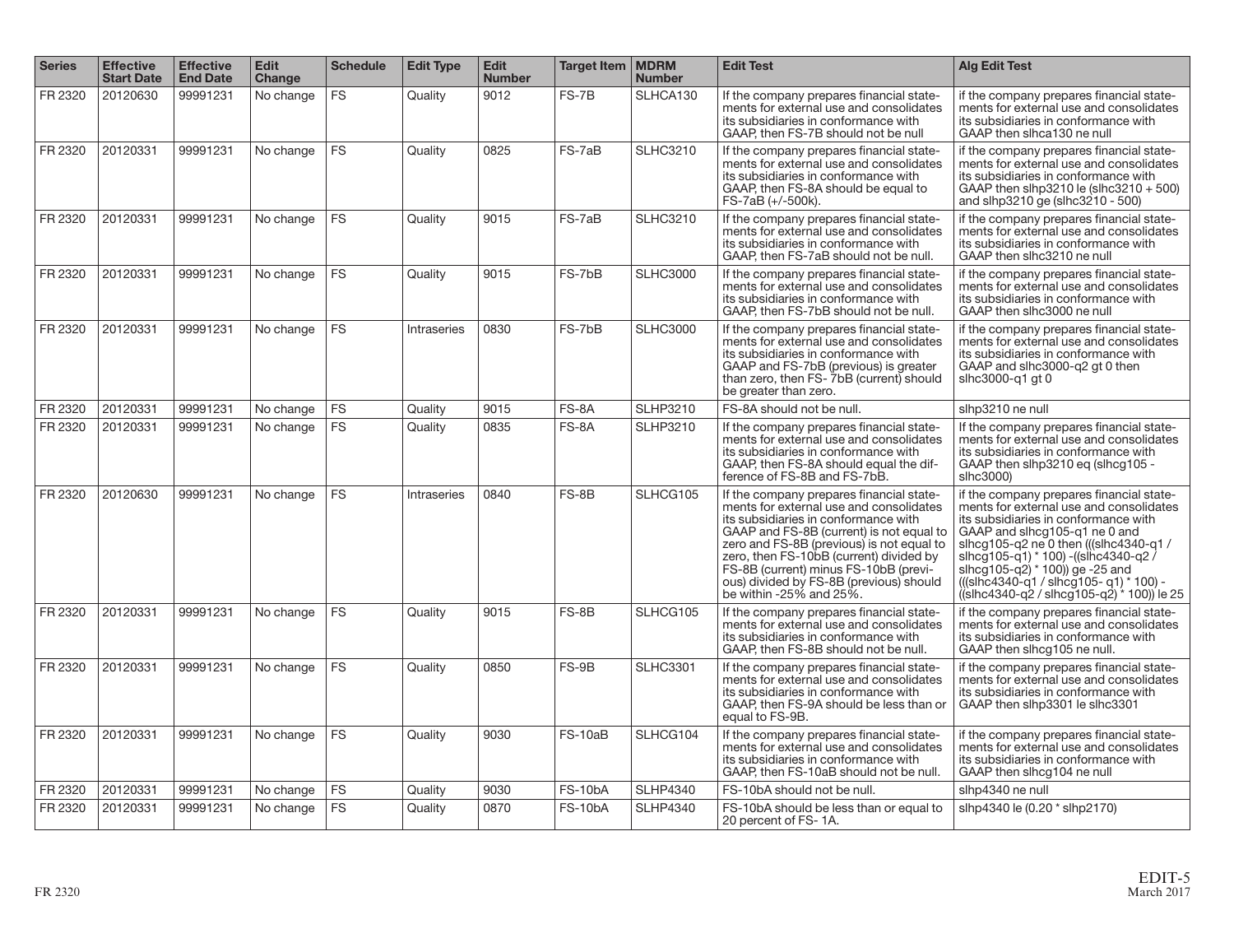| <b>Series</b> | <b>Effective</b><br><b>Start Date</b> | <b>Effective</b><br><b>End Date</b> | <b>Edit</b><br>Change | <b>Schedule</b> | <b>Edit Type</b> | <b>Edit</b><br><b>Number</b> | <b>Target Item   MDRM</b> | <b>Number</b>   | <b>Edit Test</b>                                                                                                                                                                                                                        | <b>Alg Edit Test</b>                                                                                                                                                                                                             |
|---------------|---------------------------------------|-------------------------------------|-----------------------|-----------------|------------------|------------------------------|---------------------------|-----------------|-----------------------------------------------------------------------------------------------------------------------------------------------------------------------------------------------------------------------------------------|----------------------------------------------------------------------------------------------------------------------------------------------------------------------------------------------------------------------------------|
| FR 2320       | 20120331                              | 99991231                            | No change             | <b>FS</b>       | Quality          | 9030                         | <b>FS-10bB</b>            | <b>SLHC4340</b> | If the company prepares financial state-<br>ments for external use and consolidates<br>its subsidiaries in conformance with<br>GAAP, then FS-10bB should not be null.                                                                   | if the company prepares financial state-<br>ments for external use and consolidates<br>its subsidiaries in conformance with<br>GAAP then slhc4340 ne null                                                                        |
| FR 2320       | 20120331                              | 99991231                            | No change             | <b>FS</b>       | Quality          | 0880                         | <b>FS-10bB</b>            | <b>SLHC4340</b> | If the company prepares financial state-<br>ments for external use and consolidates<br>its subsidiaries in conformance with<br>GAAP then FS-10bA should be equal to<br>FS-10bB (+/- 500k).                                              | if the company prepares financial state-<br>ments for external use and consolidates<br>its subsidiaries in conformance with<br>GAAP then slhp4340 le $ \text{shc4340} + 500\rangle$<br>and slhp4340 ge (slhc4340 - 500)          |
| FR 2320       | 20120331                              | 99991231                            | No change             | <b>FS</b>       | Quality          | 9040                         | <b>FS-11A</b>             | SLHPJ224        | FS-11A should not be null and should<br>not be negative.                                                                                                                                                                                | slhpj224 ne null and slhpj224 ge 0                                                                                                                                                                                               |
| FR 2320       | 20120331                              | 99991231                            | No change             | <b>FS</b>       | Quality          | 0890                         | <b>FS-11A</b>             | SLHPJ224        | If the sum of FS-3aA, FS-3bA, FS-4aA,<br>and FS-4bA equals zero, then FS-11A<br>should equal zero.                                                                                                                                      | if (slhp8608 + slhp8609 + slhp3266 +<br>slhp3240) eg 0 then slhpj224 eg 0                                                                                                                                                        |
| FR 2320       | 20120331                              | 99991231                            | No change             | <b>FS</b>       | Quality          | 9040                         | <b>FS-11B</b>             | SLHCJ224        | If the company prepares financial state-<br>ments for external use and consolidates<br>its subsidiaries in conformance with<br>GAAP, then FS-11B should not be null<br>and should not be negative.                                      | if the company prepares financial state-<br>ments for external use and consolidates<br>its subsidiaries in conformance with<br>GAAP then slhcj224 ne null and slhcj224<br>ge 0                                                   |
| FR 2320       | 20120331                              | 99991231                            | No change             | <b>FS</b>       | Quality          | 0900                         | <b>FS-11B</b>             | SLHCJ224        | If the company prepares financial state-<br>ments for external use and consolidates<br>its subsidiaries in conformance with<br>GAAP and the sum of FS-3aB. FS-3bB.<br>FS-4aB, and FS-4bB equals zero, then<br>FS-11B should equal zero. | if the company prepares financial state-<br>ments for external use and consolidates<br>its subsidiaries in conformance with<br>GAAP and (slhc8608 + slhc8609 +<br>$shc3266 + shc3240$ ) eq 0 then slhci $224$<br>eg <sub>0</sub> |
| FR 2320       | 20120331                              | 99991231                            | No change             | <b>FS</b>       | Quality          | 0920                         | <b>FS-11B</b>             | SLHCJ224        | If the company prepares financial state-<br>ments for external use and consolidates<br>its subsidiaries in conformance with<br>GAAP, then FS-11A should be less than<br>or equal to FS-11B.                                             | if the company prepares financial state-<br>ments for external use and consolidates<br>its subsidiaries in conformance with<br>GAAP then slhpj224 le slhcj224                                                                    |
| FR 2320       | 20120331                              | 99991231                            | No change             | <b>FS</b>       | Quality          | 9040                         | FS-12aA                   | <b>SLHP0658</b> | FS-12aA should not be null and should<br>not be negative.                                                                                                                                                                               | slhp0658 ne null and slhp0658 ge 0                                                                                                                                                                                               |
| FR 2320       | 20120331                              | 99991231                            | No change             | <b>FS</b>       | Quality          | 9040                         | FS-12aB                   | <b>SLHC0658</b> | If the company prepares financial state-<br>ments for external use and consolidates<br>its subsidiaries in conformance with<br>GAAP, then FS-12aB should not be null<br>and should not be negative.                                     | if the company prepares financial state-<br>ments for external use and consolidates<br>its subsidiaries in conformance with<br>GAAP then slhc0658 ne null and<br>slhc0658 ge 0                                                   |
| FR 2320       | 20120331                              | 99991231                            | No change             | <b>FS</b>       | Quality          | 0940                         | FS-12aB                   | <b>SLHC0658</b> | If the company prepares financial state-<br>ments for external use and consolidates<br>its subsidiaries in conformance with<br>GAAP, then FS-12aA should be less than<br>or equal to FS-12aB.                                           | if the company prepares financial state-<br>ments for external use and consolidates<br>its subsidiaries in conformance with<br>GAAP then slhp0658 le slhc0658                                                                    |
| FR 2320       | 20120331                              | 99991231                            | No change             | <b>FS</b>       | Quality          | 9050                         | <b>FS-12b1A</b>           | SLHPC547        | FS-12b1A should not be negative.                                                                                                                                                                                                        | slhpc547 ge 0 or slhpc547 eq null                                                                                                                                                                                                |
| FR 2320       | 20120331                              | 99991231                            | No change             | <b>FS</b>       | Intraseries      | 0950                         | <b>FS-12b1A</b>           | SLHPC547        | If FS-12b1A (previous) is not equal to<br>null, then FS-12b1A (current) should not<br>equal null.                                                                                                                                       | if slhpc547-q2 ne null then slhpc547-q1<br>ne null                                                                                                                                                                               |
| FR 2320       | 20120331                              | 99991231                            | No change             | <b>FS</b>       | Intraseries      | 0960                         | <b>FS-12b1A</b>           | SLHPC547        | If FS-12b1A (previous) is equal to null,<br>then FS-12b1A (current) should equal<br>null.                                                                                                                                               | if slhpc547-q2 eq null then slhpc547-q1<br>eg null                                                                                                                                                                               |
| FR 2320       | 20120331                              | 99991231                            | No change             | <b>FS</b>       | Quality          | 9050                         | <b>FS-12b2A</b>           | SLHPC548        | FS-12b2A should not be negative.                                                                                                                                                                                                        | slhpc548 ge 0 or slhpc548 eg null                                                                                                                                                                                                |
| FR 2320       | 20120331                              | 99991231                            | No change             | <b>FS</b>       | Intraseries      | 0970                         | <b>FS-12b2A</b>           | SLHPC548        | If FS-12b2A (previous) is not equal to<br>null, then FS-12b2A (current) should not<br>equal null.                                                                                                                                       | if slhpc548-q2 ne null then slhpc548-q1<br>ne null                                                                                                                                                                               |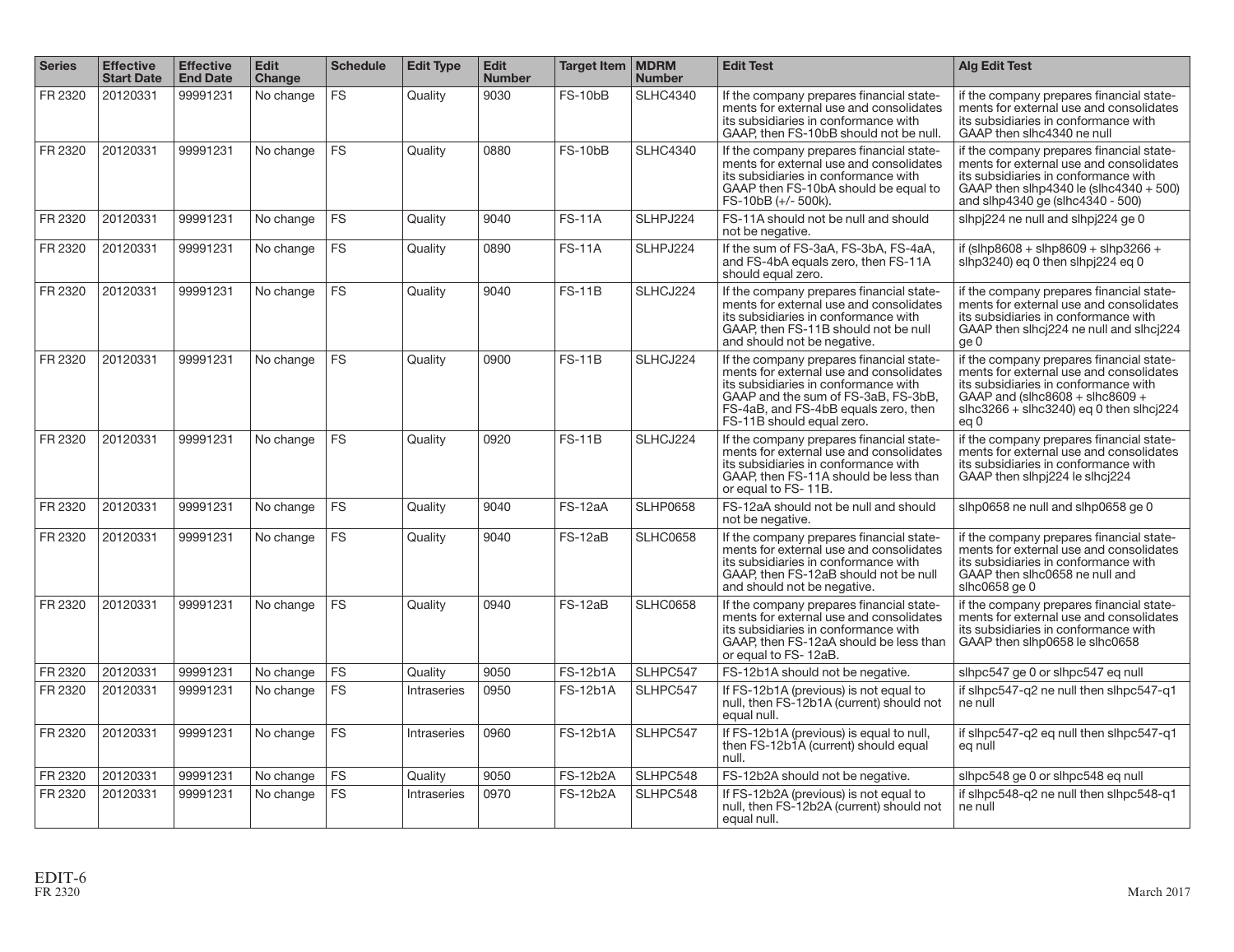| <b>Series</b> | <b>Effective</b><br><b>Start Date</b> | <b>Effective</b><br><b>End Date</b> | <b>Edit</b><br><b>Change</b> | <b>Schedule</b> | <b>Edit Type</b>   | <b>Edit</b><br><b>Number</b> | <b>Target Item   MDRM</b> | <b>Number</b>   | <b>Edit Test</b>                                                                                                                                                                                                                           | <b>Alg Edit Test</b>                                                                                                                                                              |
|---------------|---------------------------------------|-------------------------------------|------------------------------|-----------------|--------------------|------------------------------|---------------------------|-----------------|--------------------------------------------------------------------------------------------------------------------------------------------------------------------------------------------------------------------------------------------|-----------------------------------------------------------------------------------------------------------------------------------------------------------------------------------|
| FR 2320       | 20120331                              | 99991231                            | No change                    | <b>FS</b>       | Intraseries        | 0980                         | <b>FS-12b2A</b>           | SLHPC548        | If FS-12b2A (previous) is equal to null,<br>then FS-12b2A (current) should equal<br>null.                                                                                                                                                  | if slhpc548-q2 eq null then slhpc548-q1<br>eg null                                                                                                                                |
| FR 2320       | 20120331                              | 99991231                            | No change                    | <b>FS</b>       | Intraseries        | 0990                         | <b>FS-12c1A</b>           | SLHPC549        | If FS-12c1A (previous) is not equal to<br>null, then FS-12c1A (current) should not<br>equal null.                                                                                                                                          | if slhpc549-q2 ne null then slhpc549-q1<br>ne null                                                                                                                                |
| FR 2320       | 20120331                              | 99991231                            | No change                    | <b>FS</b>       | Intraseries        | 1000                         | <b>FS-12c1A</b>           | SLHPC549        | If FS-12c1A (previous) is equal to null,<br>then FS-12c1A (current) should equal<br>null.                                                                                                                                                  | if slhpc549-q2 eq null then slhpc549-q1<br>eg null                                                                                                                                |
| FR 2320       | 20120331                              | 99991231                            | No change                    | FS              | Quality            | 9050                         | <b>FS-12c1A</b>           | SLHPC549        | FS-12c1A should not be negative.                                                                                                                                                                                                           | slhpc549 ge 0 or slhpc549 eq null                                                                                                                                                 |
| FR 2320       | 20120331                              | 99991231                            | No change                    | <b>FS</b>       | Quality            | 1010                         | <b>FS-12c1A</b>           | SLHPC549        | If FS-19b1A is not equal to zero or null,<br>then FS-12c1A should not equal zero or<br>null.                                                                                                                                               | if (slhpc559 ne 0 and slhpc559 ne null)<br>then (slhpc549 ne 0 and slhpc549 ne<br>null)                                                                                           |
| FR 2320       | 20120331                              | 99991231                            | No change                    | <b>FS</b>       | Quality            | 1020                         | <b>FS-12c2A</b>           | SLHPC550        | Sum of FS-12c1A and FS-12c2A should<br>be greater than zero.                                                                                                                                                                               | $(\text{slhpc}549 + \text{slhpc}550)$ gt 0                                                                                                                                        |
| FR 2320       | 20120331                              | 99991231                            | No change                    | <b>FS</b>       | Quality            | 1030                         | <b>FS-12c2A</b>           | SLHPC550        | If FS-19b2A is not equal to zero or null,<br>then FS-12c2A should not equal zero or<br>null.                                                                                                                                               | if (slhpc560 ne 0 and slhpc560 ne null)<br>then (slhpc550 ne 0 and slhpc550 ne<br>null)                                                                                           |
| FR 2320       | 20120331                              | 99991231                            | No change                    | <b>FS</b>       | Intraseries        | 1040                         | <b>FS-12c2A</b>           | SLHPC550        | If FS-12c2A (previous) is not equal to<br>null, then FS-12c2A (current) should not<br>equal null.                                                                                                                                          | if slhpc550-q2 ne null then slhpc550-q1<br>ne null                                                                                                                                |
| FR 2320       | 20120331                              | 99991231                            | No change                    | <b>FS</b>       | <b>Intraseries</b> | 1050                         | <b>FS-12c2A</b>           | SLHPC550        | If FS-12c2A (previous) is equal to null,<br>then FS-12c2A (current) should equal<br>null.                                                                                                                                                  | if slhpc550-q2 eq null then slhpc550-q1<br>eg null                                                                                                                                |
| FR 2320       | 20120331                              | 99991231                            | No change                    | <b>FS</b>       | Quality            | 9050                         | <b>FS-12c2A</b>           | SLHPC550        | FS-12c2A should not be negative.                                                                                                                                                                                                           | slhpc550 ge 0 or slhpc550 eq null                                                                                                                                                 |
| FR 2320       | 20120331                              | 99991231                            | No change                    | <b>FS</b>       | Quality            | 9060                         | FS-13aA                   | <b>SLHP3164</b> | FS-13aA should not be null and should<br>not be negative.                                                                                                                                                                                  | slhp3164 ne null and slhp3164 ge 0                                                                                                                                                |
| FR 2320       | 20120331                              | 99991231                            | No change                    | <b>FS</b>       | Intraseries        | 1060                         | FS-13aA                   | <b>SLHP3164</b> | If FS-13aA (previous) is greater than zero,<br>then FS-13aA (current) should be greater<br>than zero.                                                                                                                                      | if slhp3164-q2 gt 0 then slhp3164-q1 gt<br>0                                                                                                                                      |
| FR 2320       | 20120331                              | 99991231                            | No change                    | <b>FS</b>       | Quality            | 9060                         | FS-13aB                   | <b>SLHC3164</b> | If the company prepares financial state-<br>ments for external use and consolidates<br>its subsidiaries in conformance with<br>GAAP, then FS-13aB should not be null<br>and should not be negative.                                        | if the company prepares financial state-<br>ments for external use and consolidates<br>its subsidiaries in conformance with<br>GAAP then slhc3164 ne null and<br>$shc3164$ ge $0$ |
| FR 2320       | 20120331                              | 99991231                            | No change                    | <b>FS</b>       | Intraseries        | 1070                         | FS-13aB                   | <b>SLHC3164</b> | If the company prepares financial state-<br>ments for external use and consolidates<br>its subsidiaries in conformance with<br>GAAP and FS-13aB (previous) is greater<br>than zero, then FS-13aB (current) should<br>be greater than zero. | if the company prepares financial state-<br>ments for external use and consolidates<br>its subsidiaries in conformance with<br>GAAP and slhc3164-q2 gt 0 then<br>slhc3164-q1 gt 0 |
| FR 2320       | 20120331                              | 99991231                            | No change                    | <b>FS</b>       | Quality            | 1080                         | $FS-13aB$                 | <b>SLHC3164</b> | If the company prepares financial state-<br>ments for external use and consolidates<br>its subsidiaries in conformance with<br>GAAP, then FS-13aA should be less than<br>or equal to FS-13aB.                                              | if the company prepares financial state-<br>ments for external use and consolidates<br>its subsidiaries in conformance with<br>GAAP then slhp3164 le slhc3164                     |
| FR 2320       | 20120331                              | 99991231                            | No change                    | <b>FS</b>       | Quality            | 9060                         | FS-13bA                   | SLHPC551        | FS-13bA should not be null and should<br>not be negative.                                                                                                                                                                                  | slhpc551 ne null and slhpc551 ge 0                                                                                                                                                |
| FR 2320       | 20120331                              | 99991231                            | No change                    | <b>FS</b>       | Intraseries        | 1090                         | FS-13bA                   | SLHPC551        | If FS-13bA (previous) is greater than<br>zero, then FS-13bA (current) should be<br>greater than zero.                                                                                                                                      | if slhpc551-q2 qt 0 then slhpc551-q1<br>$gt 0$ .                                                                                                                                  |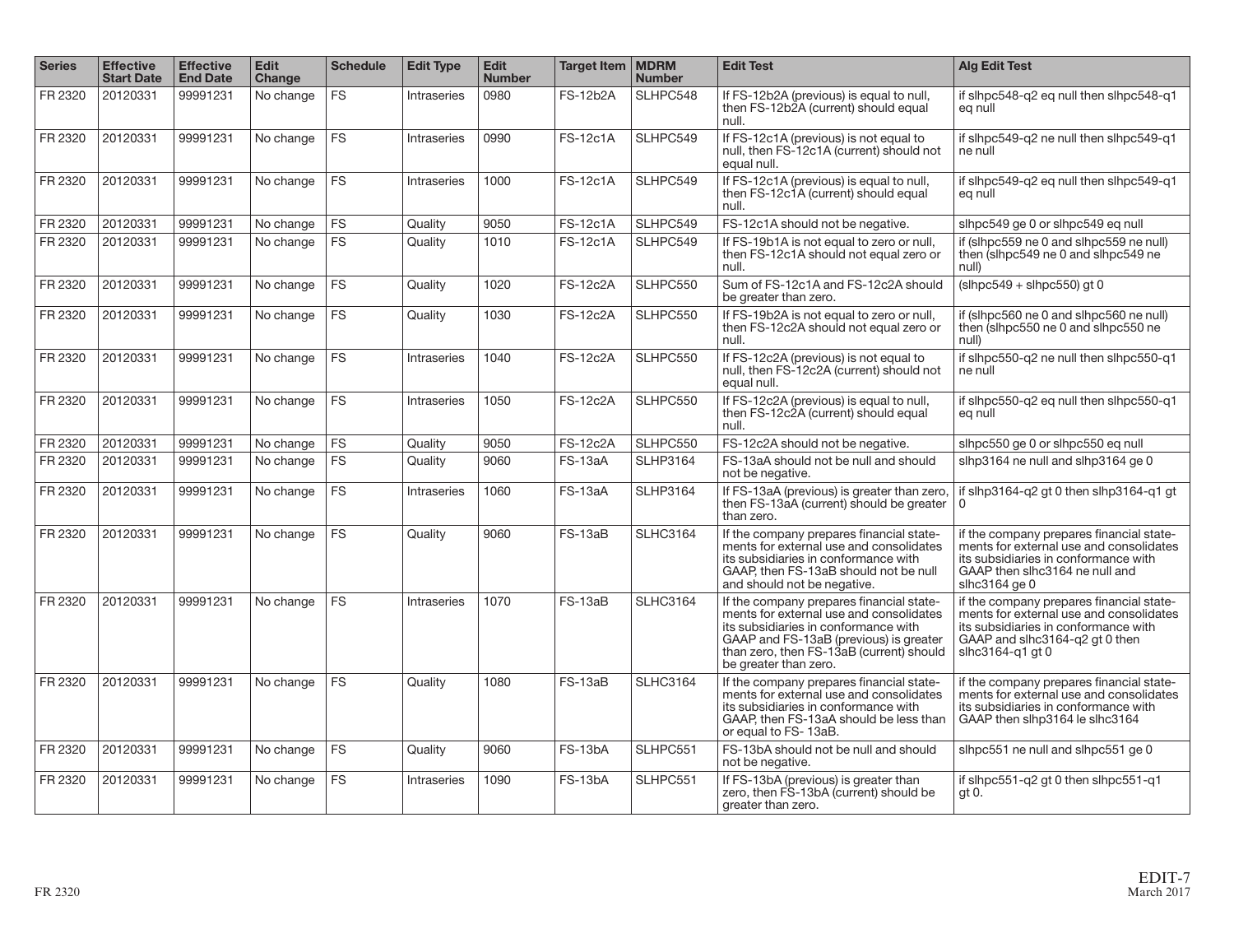| <b>Series</b> | <b>Effective</b><br><b>Start Date</b> | <b>Effective</b><br><b>End Date</b> | <b>Edit</b><br><b>Change</b> | <b>Schedule</b> | <b>Edit Type</b> | <b>Edit</b><br><b>Number</b> | Target Item   MDRM | <b>Number</b> | <b>Edit Test</b>                                                                                                                                                                                                                                | <b>Alg Edit Test</b>                                                                                                                                                                                                                 |
|---------------|---------------------------------------|-------------------------------------|------------------------------|-----------------|------------------|------------------------------|--------------------|---------------|-------------------------------------------------------------------------------------------------------------------------------------------------------------------------------------------------------------------------------------------------|--------------------------------------------------------------------------------------------------------------------------------------------------------------------------------------------------------------------------------------|
| FR 2320       | 20120331                              | 99991231                            | No change                    | <b>FS</b>       | Quality          | 9060                         | FS-13bB            | SLHCC551      | If the company prepares financial state-<br>ments for external use and consolidates<br>its subsidiaries in conformance with<br>GAAP, then FS-13bB should not be null<br>and should not be negative.                                             | if the company prepares financial state-<br>ments for external use and consolidates<br>its subsidiaries in conformance with<br>GAAP then slhcc551 ne null and<br>slhcc $551$ ge $0$                                                  |
| FR 2320       | 20120331                              | 99991231                            | No change                    | <b>FS</b>       | Intraseries      | 1100                         | FS-13bB            | SLHCC551      | If the company prepares financial state-<br>ments for external use and consolidates<br>its subsidiaries in conformance with<br>GAAP and FS-13bB (previous) is greater<br>than zero, then FS-13bB (current) should<br>be greater than zero.      | if the company prepares financial state-<br>ments for external use and consolidates<br>its subsidiaries in conformance with<br>GAAP and slhcc551-q2 gt 0 then<br>slhcc $551-q1$ qt 0                                                 |
| FR 2320       | 20120331                              | 99991231                            | No change                    | <b>FS</b>       | Quality          | 1110                         | FS-13bB            | SLHCC551      | If the company prepares financial state-<br>ments for external use and consolidates<br>its subsidiaries in conformance with<br>GAAP, then FS-13bA should be less than<br>or equal to FS-13bB.                                                   | if the company prepares financial state-<br>ments for external use and consolidates<br>its subsidiaries in conformance with<br>GAAP then slhpc551 le slhcc551                                                                        |
| FR 2320       | 20120331                              | 99991231                            | No change                    | <b>FS</b>       | Intraseries      | 1120                         | <b>FS-14A</b>      | SLHPC076      | If FS-14A (previous) is greater than zero,<br>then FS-14A (current) should be greater<br>than zero.                                                                                                                                             | if slhpc076-g2 gt 0 then slhpc076-g1<br>qt 0.                                                                                                                                                                                        |
| FR 2320       | 20120331                              | 99991231                            | No change                    | <b>FS</b>       | Quality          | 9060                         | <b>FS-14A</b>      | SLHPC076      | FS-14A should not be null and should<br>not be negative.                                                                                                                                                                                        | slhpc076 ne null and slhpc076 ge 0                                                                                                                                                                                                   |
| FR 2320       | 20120331                              | 99991231                            | No change                    | <b>FS</b>       | Quality          | 9060                         | <b>FS-14B</b>      | SLHCC076      | If the company prepares financial state-<br>ments for external use and consolidates<br>its subsidiaries in conformance with<br>GAAP, then FS-14B should not be null<br>and should not be negative.                                              | if the company prepares financial state-<br>ments for external use and consolidates<br>its subsidiaries in conformance with<br>GAAP then slhcc076 ne null and<br>slhcc076 ge 0                                                       |
| FR 2320       | 20120331                              | 99991231                            | No change                    | <b>FS</b>       | Intraseries      | 1130                         | <b>FS-14B</b>      | SLHCC076      | If the company prepares financial state-<br>ments for external use and consolidates<br>its subsidiaries in conformance with<br>GAAP and FS-14B (previous) is greater<br>than zero, then FS- 14B (current) should<br>be greater than zero.       | if the company prepares financial state-<br>ments for external use and consolidates<br>its subsidiaries in conformance with<br>GAAP and slhcc076-q2 qt 0 then<br>slhcc076-g1 gt 0                                                    |
| FR 2320       | 20120331                              | 99991231                            | No change                    | <b>FS</b>       | Quality          | 1140                         | <b>FS-14B</b>      | SLHCC076      | If the company prepares financial state-<br>ments for external use and consolidates<br>its subsidiaries in conformance with<br>GAAP, then FS-14A should be less than<br>or equal to FS-14B.                                                     | if the company prepares financial state-<br>ments for external use and consolidates<br>its subsidiaries in conformance with<br>GAAP then slhpc076 le slhcc076                                                                        |
| FR 2320       | 20120331                              | 99991231                            | No change                    | <b>FS</b>       | Quality          | 9070                         | <b>FS-15a1A</b>    | SLHPC552      | FS-15a1A should not be negative.                                                                                                                                                                                                                | slhpc552 ge 0 or slhpc552 eg null                                                                                                                                                                                                    |
| FR 2320       | 20120331                              | 99991231                            | No change                    | <b>FS</b>       | Quality          | 9070                         | <b>FS-15a2A</b>    | SLHPC553      | FS-15a2A should not be negative.                                                                                                                                                                                                                | slhpc553 ge 0 or slhpc553 eq null                                                                                                                                                                                                    |
| FR 2320       | 20120331                              | 99991231                            | No change                    | <b>FS</b>       | Quality          | 9070                         | <b>FS-15b1A</b>    | SLHPC554      | FS-15b1A should not be negative.                                                                                                                                                                                                                | slhpc554 ge 0 or slhpc554 eg null                                                                                                                                                                                                    |
| FR 2320       | 20120331                              | 99991231                            | No change                    | <b>FS</b>       | Quality          | 9070                         | <b>FS-15b2A</b>    | SLHPC555      | FS-15b2A should not be negative.                                                                                                                                                                                                                | slhpc555 ge 0 or slhpc555 eg null                                                                                                                                                                                                    |
| FR 2320       | 20120630                              | 99991231                            | No change                    | <b>FS</b>       | Intraseries      | 1150                         | <b>FS-16A</b>      | SLHPC556      | If FS-16A (current) is not equal to zero<br>and FS-16A (previous) is not equal to<br>zero, then FS-19d1A (current) divided by<br>FS-16A (current) minus FS-19d1A (previ-<br>ous) divided by FS-16A (previous) should<br>be within -25% and 25%. | if slhpc556-g1 ne 0 and slhpc556-g2 ne<br>0 then (((slhpc561-q1 / slhpc556-q1) $*$<br>100) - ((slhpc561-q2 / slhpc556-q2)<br>100) ge-25 and (((slhpc561-g1/<br>  slhpc556 q1) * 100) - ((slhpc561-q2 /<br>slhpc556-q2) * 100)) le 25 |
| FR 2320       | 20120331                              | 99991231                            | No change                    | <b>FS</b>       | Intraseries      | 1160                         | <b>FS-16A</b>      | SLHPC556      | If FS-16A (previous) is greater than zero<br>and FS-16A (current) is greater than zero.<br>then FS-19d1A (current) divided by the<br>sum of FS-16A (previous) and FS-16A<br>(current) divided by 2 should be within<br>2% and 15%.              | if slhpc556-q2 gt 0 and slhpc556-q1 gt 0<br>then ((slhpc561- g1 / ((slhpc556-g2 +)<br>slhpc556-q1) $/$ 2)) $*$ 100 $*$ 4) ge 2 and<br>$((\text{slhpc561-q1})/(\text{slhpc556-q2} +$<br>slhpc556-q1) / 2)) * 100 * 4) le 15           |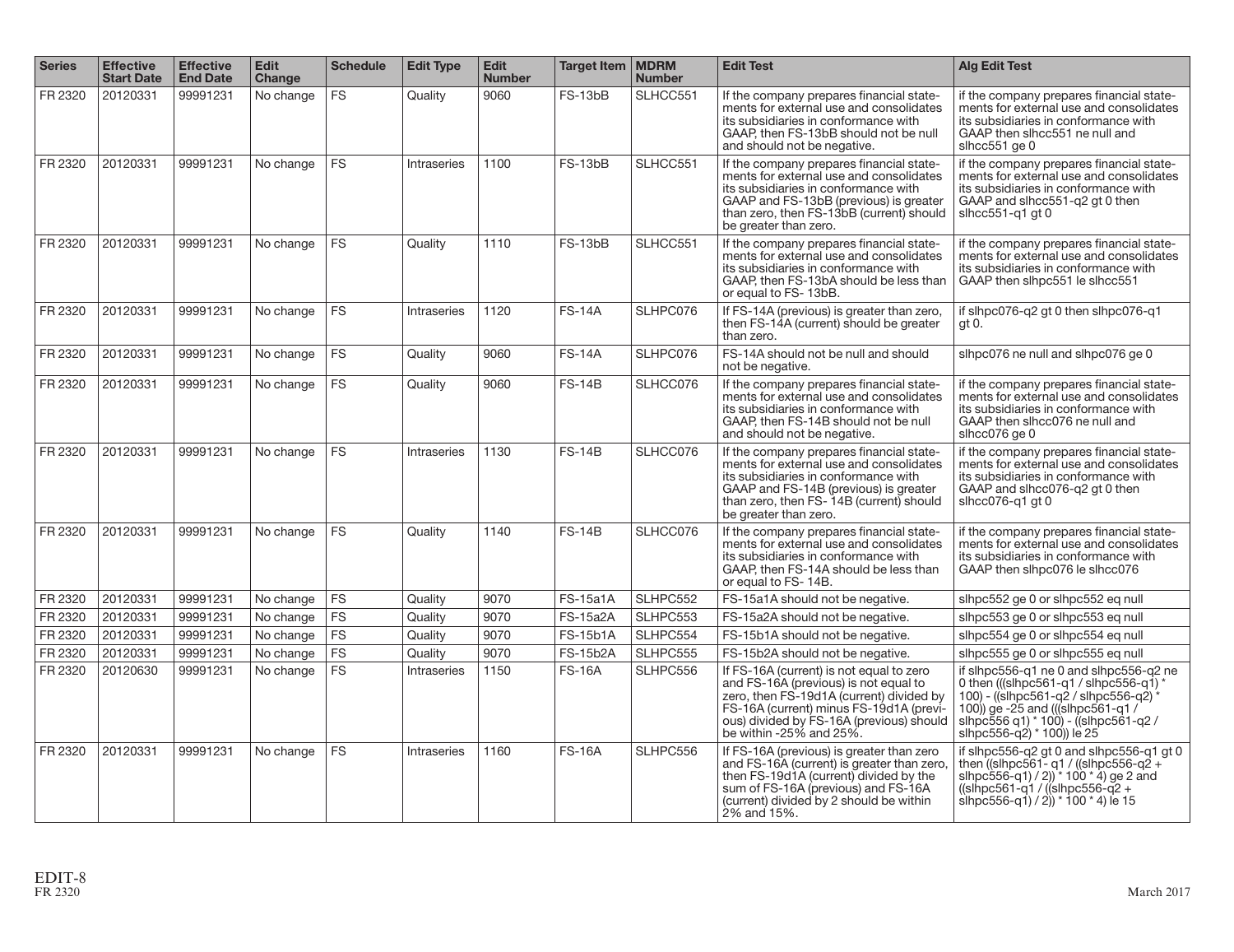| <b>Series</b> | <b>Effective</b><br><b>Start Date</b> | <b>Effective</b><br><b>End Date</b> | <b>Edit</b><br>Change | <b>Schedule</b> | <b>Edit Type</b> | <b>Edit</b><br><b>Number</b> | Target Item   MDRM | <b>Number</b> | <b>Edit Test</b>                                                                                                                                                                                                                                                                                                                                                                         | <b>Alg Edit Test</b>                                                                                                                                                                                                                                                                                                                                                                      |
|---------------|---------------------------------------|-------------------------------------|-----------------------|-----------------|------------------|------------------------------|--------------------|---------------|------------------------------------------------------------------------------------------------------------------------------------------------------------------------------------------------------------------------------------------------------------------------------------------------------------------------------------------------------------------------------------------|-------------------------------------------------------------------------------------------------------------------------------------------------------------------------------------------------------------------------------------------------------------------------------------------------------------------------------------------------------------------------------------------|
| FR 2320       | 20120331                              | 99991231                            | No change             | <b>FS</b>       | Intraseries      | 1170                         | <b>FS-16A</b>      | SLHPC556      | If FS-19d1A (current) is greater than zero<br>then sum of FS-16A (previous) and<br>FS-16A (current) should be greater than<br>zero.                                                                                                                                                                                                                                                      | if slhpc561-q1 qt 0 then (slhpc556-q2 +<br>slhpc $556 - q1$ ) qt 0                                                                                                                                                                                                                                                                                                                        |
| FR 2320       | 20120331                              | 99991231                            | No change             | <b>FS</b>       | Quality          | 9080                         | <b>FS-16A</b>      | SLHPC556      | FS-16A should not be null and should<br>not be negative.                                                                                                                                                                                                                                                                                                                                 | slhpc556 ne null and slhpc556 ge 0                                                                                                                                                                                                                                                                                                                                                        |
| FR 2320       | 20120630                              | 99991231                            | No change             | <b>FS</b>       | Intraseries      | 1180                         | <b>FS-16B</b>      | SLHCC556      | If the company prepares financial state-<br>ments for external use and consolidates<br>its subsidiaries in conformance with<br>GAAP and FS-16B (current) is not equal<br>to zero and FS-16B (previous) is not<br>equal to zero, then FS-19d1B (current)<br>divided by FS-16B (current) minus<br>FS-19d1B (previous) divided by FS-16B<br>(previous) should be within - $25%$<br>and 25%. | if the company prepares financial state-<br>ments for external use and consolidates<br>its subsidiaries in conformance with<br>GAAP and slhcc556-q1 ne 0 and<br>slhcc556-q2 ne 0 then (((slhcc561-q1 /<br>slhcc556-q1) * 100) - ((slhcc561-q2)<br>slhcc556-q2) * 100) ge -25 and<br>(((slhcc561-q1 / slncc556- q1) * 100) -<br>$((\text{slhcc561-q2} / \text{slhcc556-q2})$ * 100)) le 25 |
| FR 2320       | 20120331                              | 99991231                            | No change             | <b>FS</b>       | Intraseries      | 1190                         | <b>FS-16B</b>      | SLHCC556      | If the company prepares financial state-<br>ments for external use and consolidates<br>its subsidiaries in conformance with<br>GAAP and FS-16B (previous) is greater<br>than zero and FS-16B (current) is greater<br>than zero, then FS-19d1B (current)<br>divided by the sum of FS-16B (previous)<br>and FS-16B (current) divided by 2<br>should be within 2% and 15%.                  | if the company prepares financial state-<br>ments for external use and consolidates<br>its subsidiaries in conformance with<br>GAAP and slhcc556-q2 qt 0 and<br>slhcc556-q1 gt 0 then ((slhcc561-q1 /<br>$((\text{shcc556-q2} + \text{shcc56-q1})/2))^*100*$<br>$4)$ ge 2 and ((slhcc561-q1 / ((slhcc556-q2)<br>+ $\sin(c556-\frac{1}{9}))/2$ ) * 100 * 4) le 15                          |
| FR 2320       | 20120331                              | 99991231                            | No change             | <b>FS</b>       | Intraseries      | 1200                         | <b>FS-16B</b>      | SLHCC556      | If the company prepares financial state-<br>ments for external use and consolidates<br>its subsidiaries in conformance with<br>GAAP and FS-19d1B (current) is greater<br>than zero, then sum of FS-16B (previous)<br>and FS-16B (current) should be greater<br>than zero.                                                                                                                | if the company prepares financial state-<br>ments for external use and consolidates<br>its subsidiaries in conformance with<br>GAAP and slhcc561-g1 gt 0 then<br>$(s/hcc556-q2 + shcc556-q1)$ gt 0                                                                                                                                                                                        |
| FR 2320       | 20120331                              | 99991231                            | No change             | <b>FS</b>       | Quality          | 9080                         | <b>FS-16B</b>      | SLHCC556      | If the company prepares financial state-<br>ments for external use and consolidates<br>its subsidiaries in conformance with<br>GAAP, then FS-16B should not be null<br>and should not be negative.                                                                                                                                                                                       | if the company prepares financial state-<br>ments for external use and consolidates<br>its subsidiaries in conformance with<br>GAAP then slhcc556 ne null and<br>slhcc $556$ ge $0$                                                                                                                                                                                                       |
| FR 2320       | 20120331                              | 99991231                            | No change             | <b>FS</b>       | Quality          | 1210                         | <b>FS-16B</b>      | SLHCC556      | If the company prepares financial state-<br>ments for external use and consolidates<br>its subsidiaries in conformance with<br>GAAP, then FS-16A should be greater<br>than or equal to FS-16B.                                                                                                                                                                                           | if the company prepares financial state-<br>ments for external use and consolidates<br>its subsidiaries in conformance with<br>GAAP then slhpc556 ge slhcc556                                                                                                                                                                                                                             |
| FR 2320       | 20120331                              | 99991231                            | No change             | <b>FS</b>       | Quality          | 9080                         | <b>FS-17A</b>      | SLHPC078      | FS-17A should not be null and should<br>not be negative.                                                                                                                                                                                                                                                                                                                                 | slhpc078 ne null and slhpc078 ge 0                                                                                                                                                                                                                                                                                                                                                        |
| FR 2320       | 20120331                              | 99991231                            | No change             | <b>FS</b>       | Intraseries      | 1220                         | <b>FS-17A</b>      | SLHPC078      | If FS-17A (previous) is greater than zero,<br>then FS-17A (current) should be greater<br>than zero.                                                                                                                                                                                                                                                                                      | if slhpc078-g2 gt 0 then slhpc078-g1<br>gt 0.                                                                                                                                                                                                                                                                                                                                             |
| FR 2320       | 20120331                              | 99991231                            | No change             | <b>FS</b>       | Quality          | 9080                         | <b>FS-17B</b>      | SLHCC078      | If the company prepares financial state-<br>ments for external use and consolidates<br>its subsidiaries in conformance with<br>GAAP, then FS-17B should not be null<br>and should not be negative.                                                                                                                                                                                       | if the company prepares financial state-<br>ments for external use and consolidates<br>its subsidiaries in conformance with<br>GAAP then slhcc078 ne null and<br>slhcc078 ge 0                                                                                                                                                                                                            |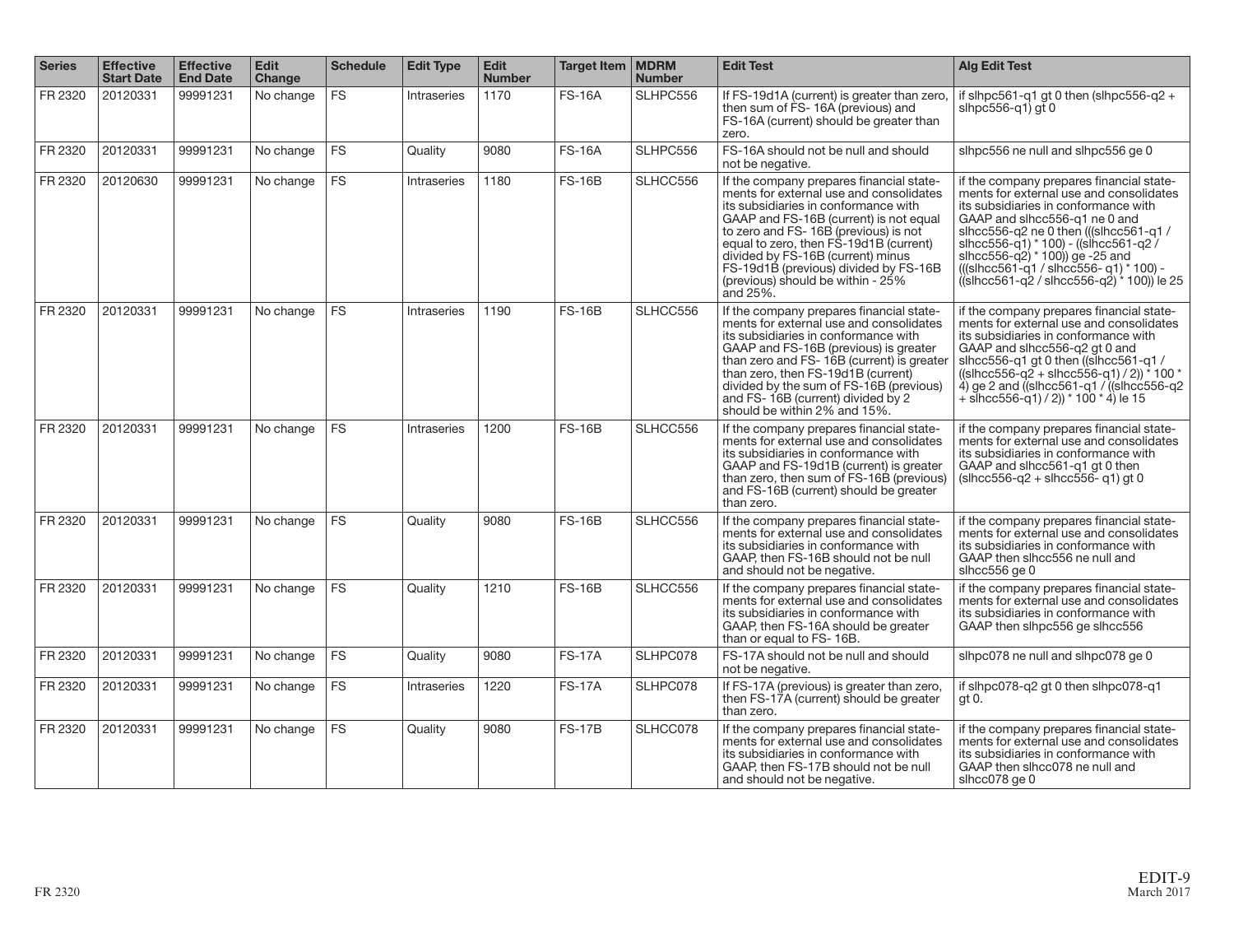| <b>Series</b> | <b>Effective</b><br><b>Start Date</b> | <b>Effective</b><br><b>End Date</b> | <b>Edit</b><br>Change | <b>Schedule</b> | <b>Edit Type</b> | <b>Edit</b><br><b>Number</b> | Target Item   MDRM | <b>Number</b> | <b>Edit Test</b>                                                                                                                                                                                                                                                                                                                                                                                                                                                                                                                           | <b>Alg Edit Test</b>                                                                                                                                                                                                                                                                                                                                                                                                                                     |
|---------------|---------------------------------------|-------------------------------------|-----------------------|-----------------|------------------|------------------------------|--------------------|---------------|--------------------------------------------------------------------------------------------------------------------------------------------------------------------------------------------------------------------------------------------------------------------------------------------------------------------------------------------------------------------------------------------------------------------------------------------------------------------------------------------------------------------------------------------|----------------------------------------------------------------------------------------------------------------------------------------------------------------------------------------------------------------------------------------------------------------------------------------------------------------------------------------------------------------------------------------------------------------------------------------------------------|
| FR 2320       | 20120331                              | 99991231                            | No change             | <b>FS</b>       | Intraseries      | 1230                         | <b>FS-17B</b>      | SLHCC078      | If the company prepares financial state-<br>ments for external use and consolidates<br>its subsidiaries in conformance with<br>GAAP and FS-17B (previous) is greater<br>than zero, then FS-17B (current) should<br>be greater than zero.                                                                                                                                                                                                                                                                                                   | if the company prepares financial state-<br>ments for external use and consolidates<br>its subsidiaries in conformance with<br>GAAP and slhcc078-q2 gt 0 then<br>slhcc078-g1 gt 0                                                                                                                                                                                                                                                                        |
| FR 2320       | 20120331                              | 99991231                            | No change             | <b>FS</b>       | Quality          | 1240                         | <b>FS-17B</b>      | SLHCC078      | If the company prepares financial state-<br>ments for external use and consolidates<br>its subsidiaries in conformance with<br>GAAP, then FS-17A should be less than<br>or equal to FS-17B.                                                                                                                                                                                                                                                                                                                                                | if the company prepares financial state-<br>ments for external use and consolidates<br>its subsidiaries in conformance with<br>GAAP then slhpc078 le slhcc078                                                                                                                                                                                                                                                                                            |
| FR 2320       | 20120630                              | 99991231                            | No change             | <b>FS</b>       | Intraseries      | 1250                         | <b>FS-18A</b>      | SLHPC558      | If the sum of FS-17A (current) and<br>FS-18A (current) is not equal to zero, and<br>the sum of FS-17A (previous) and FS-<br>18A (previous) is not equal to zero, then<br>FS-19d2A (current) divided by the sum of<br>FS-17A (current) and FS-18A (current)<br>minus FS-19d2A (previous) divided by<br>the sum of FS-17A (previous) and<br>FS-18A (previous) should be within -25%<br>and 25%.                                                                                                                                              | if (slhpc078-g1 $+$ slhpc558-g1) ne 0 and<br>$(\text{slhpc078-q2} + \text{slhpc558-q2})$ ne 0 then<br>$((\text{slhpc562-q1} / (\text{slhpc078-q1} +$<br>slhpc558-q1) $*$ 100) - ((slhpc562-q2)<br>$(\text{slhpc078-q2} + \text{slhpc558-q2})$ * 100)) ge<br>$-25$ and (((slhpc562-q1 / (slhpc078-q1 +<br>slhpc558-q1)) * 100) - ((slhpc562-q2)<br>$(\text{shpc078-q2} + \text{shpc558-q2})$ * 100)<br>le 25                                              |
| FR 2320       | 20120331                              | 99991231                            | No change             | <b>FS</b>       | Intraseries      | 1260                         | <b>FS-18A</b>      | SLHPC558      | If the sum of FS-17A (previous) and<br>FS-18A (previous) is greater than zero<br>and the sum of FS-17A (current) and FS-<br>18A (current) is greater than zero, then<br>FS-19d2A (current) divided by the sum of<br>FS-17A (previous), FS-18A (previous),<br>FS-17A (current), and FS-18A (current)<br>divided by 2 should be within 2%<br>and 15%.                                                                                                                                                                                        | if (slhpc078-g2 + slhpc558-g2) gt 0 and<br>$(\text{slhpc078-q1} + \text{slhpc558-q1})$ gt 0 then<br>$((\text{slhpc562-q1} / ((\text{slhpc078-q2} +$<br>$shpc558-q2 + shpc078-q1 + shpc558$ -<br>$(q1)/2$ ) * 100 * 4) ge 2 and ((slhpc562-q1<br>/ ((slhpc078-q2 + slhpc558-q2 +<br>slhpc078-q1 + slhpc558-q1) / 2)) * 100 *<br>4) le 15                                                                                                                  |
| FR 2320       | 20120331                              | 99991231                            | No change             | <b>FS</b>       | Quality          | 9080                         | <b>FS-18A</b>      | SLHPC558      | FS-18A should not be null and should<br>not be negative.                                                                                                                                                                                                                                                                                                                                                                                                                                                                                   | slhpc558 ne null and slhpc558 ge 0                                                                                                                                                                                                                                                                                                                                                                                                                       |
| FR 2320       | 20120331                              | 99991231                            | No change             | <b>FS</b>       | Quality          | 1270                         | <b>FS-18A</b>      | SLHPC558      | If FS-19d2A is greater than zero, then the<br>sum of FS-17A and FS-18A should be<br>greater than or equal to FS-19d2A.                                                                                                                                                                                                                                                                                                                                                                                                                     | if slhpc562 gt 0 then (slhpc078 $+$<br>slhpc558) ge slhpc562                                                                                                                                                                                                                                                                                                                                                                                             |
| FR 2320       | 20120331                              | 99991231                            | No change             | <b>FS</b>       | Intraseries      | 1280                         | <b>FS-18B</b>      | SLHCC558      | If the company prepares financial state-<br>ments for external use and consolidates<br>its subsidiaries in conformance with<br>GAAP and the sum of FS-17B (previous)<br>and FS-18B (previous) is greater than<br>zero and the sum of FS-17B (current) and $\vert$ 0 then ((slhcc562-q1 / ((slhcc078-q2 +<br>FS-18B (current) is greater than zero,<br>then FS-19d2B (current) divided by the<br>sum of FS-17B (previous), FS-18B (previ-<br>ous), FS-17B (current), and FS-18B (cur-<br>rent) divided by 2 should be within 2%<br>and 15%. | if the company prepares financial state-<br>ments for external use and consolidates<br>its subsidiaries in conformance with<br>GAAP and (slhcc $078$ -q2 + slhcc $558$ -q2)<br>$gt 0$ and (slhcc078- $q1 +$ slhcc558- $q1$ ) qt<br>$shcc558-a2 + shcc078-a1 + shcc558$ -<br>q1) / 2)) * 100 * 4) gt 2 and ((slhcc562-q1 /<br>$( \text{s}  \text{hcc} 078 - q2 + \text{s}  \text{hcc} 558 - q2 +$<br>slhcc078-q1 + slhcc558-q1) / 2)) * 100 *<br>4) It 15 |
| FR 2320       | 20120331                              | 99991231                            | No change             | <b>FS</b>       | Quality          | 9080                         | <b>FS-18B</b>      | SLHCC558      | If the company prepares financial state-<br>ments for external use and consolidates<br>its subsidiaries in conformance with<br>GAAP, then FS-18B should not be null<br>and should not be negative.                                                                                                                                                                                                                                                                                                                                         | if the company prepares financial state-<br>ments for external use and consolidates<br>its subsidiaries in conformance with<br>GAAP then slhcc558 ne null and<br>slhcc558 ge 0                                                                                                                                                                                                                                                                           |
| FR 2320       | 20120331                              | 99991231                            | No change             | <b>FS</b>       | Quality          | 1290                         | <b>FS-18B</b>      | SLHCC558      | If the company prepares financial state-<br>ments for external use and consolidates<br>its subsidiaries in conformance with<br>GAAP, then FS-18A should be less than<br>or equal to FS-18B.                                                                                                                                                                                                                                                                                                                                                | if the company prepares financial state-<br>ments for external use and consolidates<br>its subsidiaries in conformance with<br>GAAP then slhpc558 le slhcc558                                                                                                                                                                                                                                                                                            |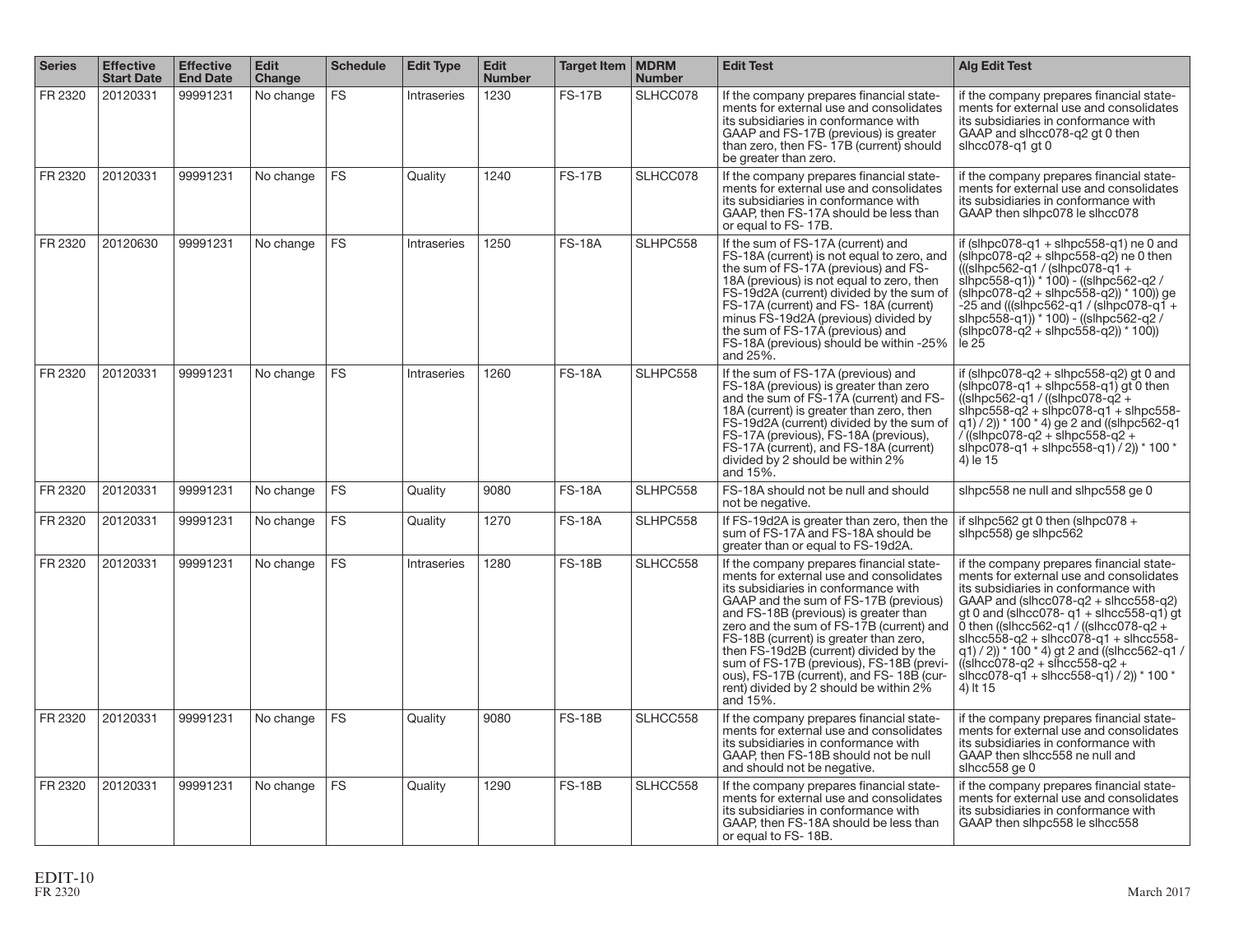| <b>Series</b> | <b>Effective</b><br><b>Start Date</b> | <b>Effective</b><br><b>End Date</b> | <b>Edit</b><br><b>Change</b> | <b>Schedule</b> | <b>Edit Type</b> | Edit<br><b>Number</b> | Target Item   MDRM | <b>Number</b>   | <b>Edit Test</b>                                                                                                                                                                                                                                                              | <b>Alg Edit Test</b>                                                                                                                                                                                     |
|---------------|---------------------------------------|-------------------------------------|------------------------------|-----------------|------------------|-----------------------|--------------------|-----------------|-------------------------------------------------------------------------------------------------------------------------------------------------------------------------------------------------------------------------------------------------------------------------------|----------------------------------------------------------------------------------------------------------------------------------------------------------------------------------------------------------|
| FR 2320       | 20120331                              | 99991231                            | No change                    | <b>FS</b>       | Quality          | 9080                  | FS-19aA            | <b>SLHP0478</b> | FS-19aA should not be null and should<br>not be negative.                                                                                                                                                                                                                     | slhp0478 ne null and slhp0478 ge 0                                                                                                                                                                       |
| FR 2320       | 20120331                              | 99991231                            | No change                    | <b>FS</b>       | Quality          | 1300                  | FS-19aA            | <b>SLHP0478</b> | If the sum of FS-12aA, FS-12b1A, and<br>FS-12b2A is greater than \$100K, then<br>FS-19aA should be greater than zero.                                                                                                                                                         | if (slhp0658 + slhpc547 + slhpc548) at<br>100 then slhp $0478$ at 0                                                                                                                                      |
| FR 2320       | 20120331                              | 99991231                            | No change                    | <b>FS</b>       | Quality          | 9080                  | <b>FS-19aB</b>     | <b>SLHC0478</b> | If the company prepares financial state-<br>ments for external use and consolidates<br>its subsidiaries in conformance with<br>GAAP, then FS-19aB should not be null<br>and should not be negative.                                                                           | if the company prepares financial state-<br>ments for external use and consolidates<br>its subsidiaries in conformance with<br>GAAP then slhc0478 ne null and<br>slhc $0478$ ge $0$                      |
| FR 2320       | 20120331                              | 99991231                            | No change                    | <b>FS</b>       | Quality          | 1310                  | FS-19aB            | <b>SLHC0478</b> | If the company prepares financial state-<br>ments for external use and consolidates<br>its subsidiaries in conformance with<br>GAAP, then FS-19aA should be less than<br>or equal to FS-19aB.                                                                                 | if the company prepares financial state-<br>ments for external use and consolidates<br>its subsidiaries in conformance with<br>GAAP then slhp0478 le slhc0478                                            |
| FR 2320       | 20120331                              | 99991231                            | No change                    | <b>FS</b>       | Quality          | 9090                  | <b>FS-19b1A</b>    | SLHPC559        | FS-19b1A should not be negative.                                                                                                                                                                                                                                              | slhpc559 ge 0 or slhpc559 eq null                                                                                                                                                                        |
| FR 2320       | 20120331                              | 99991231                            | No change                    | <b>FS</b>       | Quality          | 9090                  | <b>FS-19b2A</b>    | SLHPC560        | FS-19b2A should not be negative.                                                                                                                                                                                                                                              | slhpc560 ge 0 or slhpc560 eq null                                                                                                                                                                        |
| FR 2320       | 20120331                              | 99991231                            | No change                    | FS              | Quality          | 1330                  | <b>FS-19b2A</b>    | SLHPC560        | If FS-19b2A is greater than zero, then<br>FS-19b2A should be less than 25 per-<br>cent of FS-1A.                                                                                                                                                                              | if slhpc560 gt 0 then slhpc560 lt (0.25 *<br>slhp2170)                                                                                                                                                   |
| FR 2320       | 20120331                              | 99991231                            | No change                    | <b>FS</b>       | Quality          | 9100                  | <b>FS-19cA</b>     | <b>SLHP4003</b> | FS-19cA should not be null and should<br>not be negative.                                                                                                                                                                                                                     | slhp4003 ne null and slhp4003 ge 0                                                                                                                                                                       |
| FR 2320       | 20120331                              | 99991231                            | No change                    | <b>FS</b>       | Quality          | 1350                  | <b>FS-19cA</b>     | <b>SLHP4003</b> | Sum of FS-19aA, FS-19b1A, and<br>FS-19b2A should be less than or equal<br>to FS-19cA.                                                                                                                                                                                         | $(\text{slhp}0478 + \text{slhpc}559 + \text{slhpc}560)$ le<br>$sl$ hp $4003$                                                                                                                             |
| FR 2320       | 20120331                              | 99991231                            | No change                    | <b>FS</b>       | Quality          | 9100                  | $FS-19cB$          | <b>SLHC4003</b> | If the company prepares financial state-<br>ments for external use and consolidates<br>its subsidiaries in conformance with<br>GAAP, then FS-19cB should not be null<br>and should not be negative.                                                                           | if the company prepares financial state-<br>ments for external use and consolidates<br>its subsidiaries in conformance with<br>GAAP then slhc4003 ne null and<br>slhc4003 ge 0                           |
| FR 2320       | 20120331                              | 99991231                            | No change                    | <b>FS</b>       | Quality          | 1360                  | FS-19cB            | <b>SLHC4003</b> | If the company prepares financial state-<br>ments for external use and consolidates<br>its subsidiaries in conformance with<br>GAAP, then FS-19cB should be greater<br>than or equal to FS-19aB.                                                                              | if the company prepares financial state-<br>ments for external use and consolidates<br>its subsidiaries in conformance with<br>GAAP then slhc4003 ge slhc0478                                            |
| FR 2320       | 20120331                              | 99991231                            | No change                    | <b>FS</b>       | Quality          | 1370                  | <b>FS-19cB</b>     | <b>SLHC4003</b> | If the company prepares financial state-<br>ments for external use and consolidates<br>its subsidiaries in conformance with<br>GAAP, then FS-19fB should be less than<br>or equal to FS-19cB.                                                                                 | if the company prepares financial state-<br>ments for external use and consolidates<br>its subsidiaries in conformance with<br>GAAP then slhc3854 le slhc4003                                            |
| FR 2320       | 20120331                              | 99991231                            | No change                    | <b>FS</b>       | Intraseries      | 1380                  | <b>FS-19d1A</b>    | SLHPC561        | If the sum of FS-16A (previous) and<br>FS-16A (current) is greater than zero,<br>then FS-19d1A (current) should be<br>greater than zero.                                                                                                                                      | if (slhpc556-q2 + slhpc556-q1) gt 0 then<br>slhpc561-g1 gt 0                                                                                                                                             |
| FR 2320       | 20120331                              | 99991231                            | No change                    | <b>FS</b>       | Quality          | 9100                  | <b>FS-19d1A</b>    | SLHPC561        | FS-19d1A should not be null and should<br>not be negative.                                                                                                                                                                                                                    | slhpc561 ne null and slhpc561 ge 0                                                                                                                                                                       |
| FR 2320       | 20120331                              | 99991231                            | No change                    | <b>FS</b>       | Intraseries      | 1390                  | <b>FS-19d1B</b>    | SLHCC561        | If the company prepares financial state-<br>ments for external use and consolidates<br>its subsidiaries in conformance with<br>GAAP and the sum of FS-16B (previous)<br>and FS-16B (current) is greater than zero,<br>then FS-19d1B (current) should be<br>greater than zero. | if the company prepares financial state-<br>ments for external use and consolidates<br>its subsidiaries in conformance with<br>GAAP and (slhcc $556-q2 +$ slhcc $556-q1$ )<br>gt 0 then slhcc561-q1 gt 0 |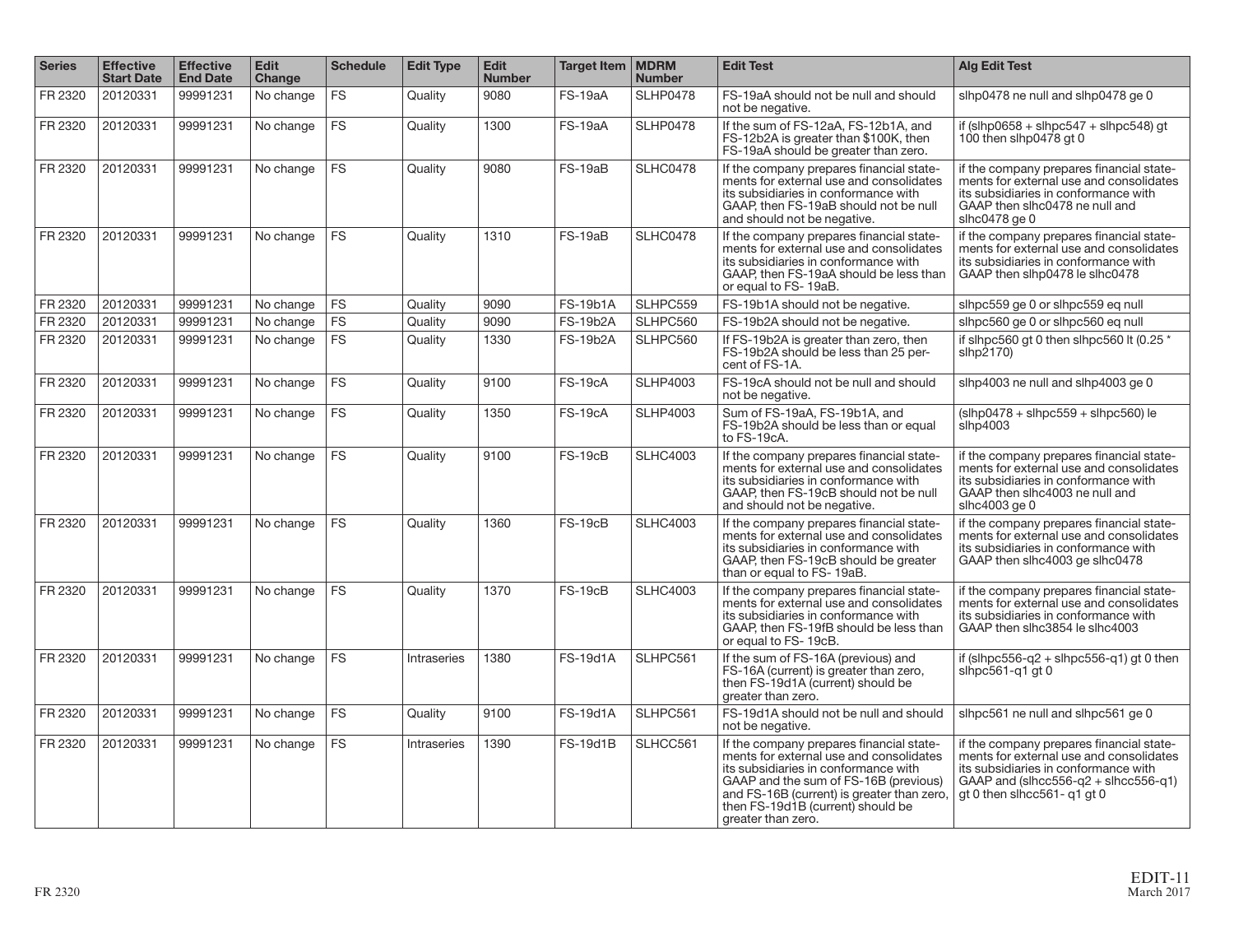| <b>Series</b> | <b>Effective</b><br><b>Start Date</b> | <b>Effective</b><br><b>End Date</b> | <b>Edit</b><br>Change | <b>Schedule</b> | <b>Edit Type</b> | <b>Edit</b><br><b>Number</b> | <b>Target Item</b> | <b>MDRM</b><br><b>Number</b> | <b>Edit Test</b>                                                                                                                                                                                           | <b>Alg Edit Test</b>                                                                                                                                                                 |
|---------------|---------------------------------------|-------------------------------------|-----------------------|-----------------|------------------|------------------------------|--------------------|------------------------------|------------------------------------------------------------------------------------------------------------------------------------------------------------------------------------------------------------|--------------------------------------------------------------------------------------------------------------------------------------------------------------------------------------|
| FR 2320       | 20120331                              | 99991231                            | No change             | <b>FS</b>       | Quality          | 9100                         | <b>FS-19d1B</b>    | SLHCC561                     | If the company prepares financial state-<br>ments for external use and consolidates<br>its subsidiaries in conformance with<br>GAAP, then FS-19d1B should not be null<br>and should not be negative.       | if the company prepares financial state-<br>ments for external use and consolidates<br>its subsidiaries in conformance with<br>GAAP then slhcc561 ne null and<br>slhcc $561$ ge $0$  |
| FR 2320       | 20120331                              | 99991231                            | No change             | <b>FS</b>       | Quality          | 1400                         | <b>FS-19d1B</b>    | SLHCC561                     | If the company prepares financial state-<br>ments for external use and consolidates<br>its subsidiaries in conformance with<br>GAAP, then FS-19d1A should be greater<br>than or equal to FS-19d1B.         | if the company prepares financial state-<br>ments for external use and consolidates<br>its subsidiaries in conformance with<br>GAAP then slhpc561 ge slhcc561                        |
| FR 2320       | 20120331                              | 99991231                            | No change             | <b>FS</b>       | Quality          | 9100                         | <b>FS-19d2A</b>    | SLHPC562                     | FS-19d2A should not be null and should<br>not be negative.                                                                                                                                                 | slhpc562 ne null and slhpc562 ge 0                                                                                                                                                   |
| FR 2320       | 20120331                              | 99991231                            | No change             | <b>FS</b>       | Quality          | 1410                         | <b>FS-19d2A</b>    | SLHPC562                     | If the sum of FS-17A and FS-18A is<br>greater than \$2 million, then FS-19d2A<br>should be greater than zero.                                                                                              | if (slhpc $078 +$ slhpc $558$ ) gt 2000 then<br>slhpc562 gt 0                                                                                                                        |
| FR 2320       | 20120331                              | 99991231                            | No change             | <b>FS</b>       | Quality          | 9100                         | <b>FS-19d2B</b>    | SLHCC562                     | If the company prepares financial state-<br>ments for external use and consolidates<br>its subsidiaries in conformance with<br>GAAP, then FS-19d2B should not be null<br>and should not be negative.       | if the company prepares financial state-<br>ments for external use and consolidates<br>its subsidiaries in conformance with<br>GAAP then slhcc562 ne null and<br>slhcc562 ge 0       |
| FR 2320       | 20120331                              | 99991231                            | No change             | <b>FS</b>       | Quality          | 1420                         | <b>FS-19d2B</b>    | SLHCC562                     | If the company prepares financial state-<br>ments for external use and consolidates<br>its subsidiaries in conformance with<br>GAAP, then FS-19d2A should be less<br>than or equal to FS-19d2B.            | if the company prepares financial state-<br>ments for external use and consolidates<br>its subsidiaries in conformance with<br>GAAP then slhpc562 le slhcc562                        |
| FR 2320       | 20120331                              | 99991231                            | No change             | <b>FS</b>       | Quality          | 1430                         | FS-19eA            | <b>SLHP4134</b>              | Sum of FS-19d1A and FS-19d2A should<br>be less than or equal to FS-19eA.                                                                                                                                   | $(\text{slhpc}561 + \text{slhpc}562)$ le slhp4134                                                                                                                                    |
| FR 2320       | 20120331                              | 99991231                            | No change             | <b>FS</b>       | Quality          | 9100                         | FS-19eA            | <b>SLHP4134</b>              | FS-19eA should not be null and should<br>not be negative.                                                                                                                                                  | slhp4134 ne null and slhp4134 ge 0                                                                                                                                                   |
| FR 2320       | 20120331                              | 99991231                            | No change             | <b>FS</b>       | Quality          | 9100                         | FS-19eB            | <b>SLHC4134</b>              | If the company prepares financial state-<br>ments for external use and consolidates<br>its subsidiaries in conformance with<br>GAAP, then FS-19eB should not be null<br>and should not be negative.        | if the company prepares financial state-<br>ments for external use and consolidates<br>its subsidiaries in conformance with<br>GAAP then slhc4134 ne null and<br>slhc $4134$ ge $0$  |
| FR 2320       | 20120331                              | 99991231                            | No change             | <b>FS</b>       | Quality          | 1440                         | FS-19eB            | <b>SLHC4134</b>              | If the company prepares financial state-<br>ments for external use and consolidates<br>its subsidiaries in conformance with<br>GAAP, then the sum of FS-19d1B and<br>FS-19d2B should be less than FS-19eB. | if the company prepares financial state-<br>ments for external use and consolidates<br>its subsidiaries in conformance with<br>GAAP then (slhcc $561 +$ slhcc $562$ ) lt<br>slhc4134 |
| FR 2320       | 20120331                              | 99991231                            | No change             | <b>FS</b>       | Quality          | 1450                         | $FS-19eB$          | <b>SLHC4134</b>              | If the company prepares financial state-<br>ments for external use and consolidates<br>its subsidiaries in conformance with<br>GAAP, then FS-19eA should be less than<br>or equal to FS-19eB.              | if the company prepares financial state-<br>ments for external use and consolidates<br>its subsidiaries in conformance with<br>GAAP then slhp4134 le slhc4134                        |
| FR 2320       | 20120331                              | 99991231                            | No change             | <b>FS</b>       | Quality          | 9100                         | FS-19fA            | <b>SLHP3854</b>              | FS-19fA should not be null and should<br>not be negative.                                                                                                                                                  | slhp3854 ne null and slhp3854 ge 0                                                                                                                                                   |
| FR 2320       | 20120331                              | 99991231                            | No change             | <b>FS</b>       | Quality          | 9100                         | FS-19fB            | <b>SLHC3854</b>              | If the company prepares financial state-<br>ments for external use and consolidates<br>its subsidiaries in conformance with<br>GAAP, then FS-19fB should not be null<br>and should not be negative.        | if the company prepares financial state-<br>ments for external use and consolidates<br>its subsidiaries in conformance with<br>GAAP then slhc3854 ne null and<br>slhc3854 ge 0       |
| FR 2320       | 20120331                              | 99991231                            | No change             | FS              | Quality          | 9110                         | <b>FS-20A</b>      | <b>SLHP3619</b>              | FS-20A should not be null.                                                                                                                                                                                 | slhp3619 ne null                                                                                                                                                                     |
| FR 2320       | 20120331                              | 99991231                            | No change             | <b>FS</b>       | Quality          | 1460                         | <b>FS-20A</b>      | <b>SLHP3619</b>              | FS-20A should be less than or equal to<br>50 percent of FS-1A.                                                                                                                                             | slhp3619 le (0.50 * slhp2170)                                                                                                                                                        |